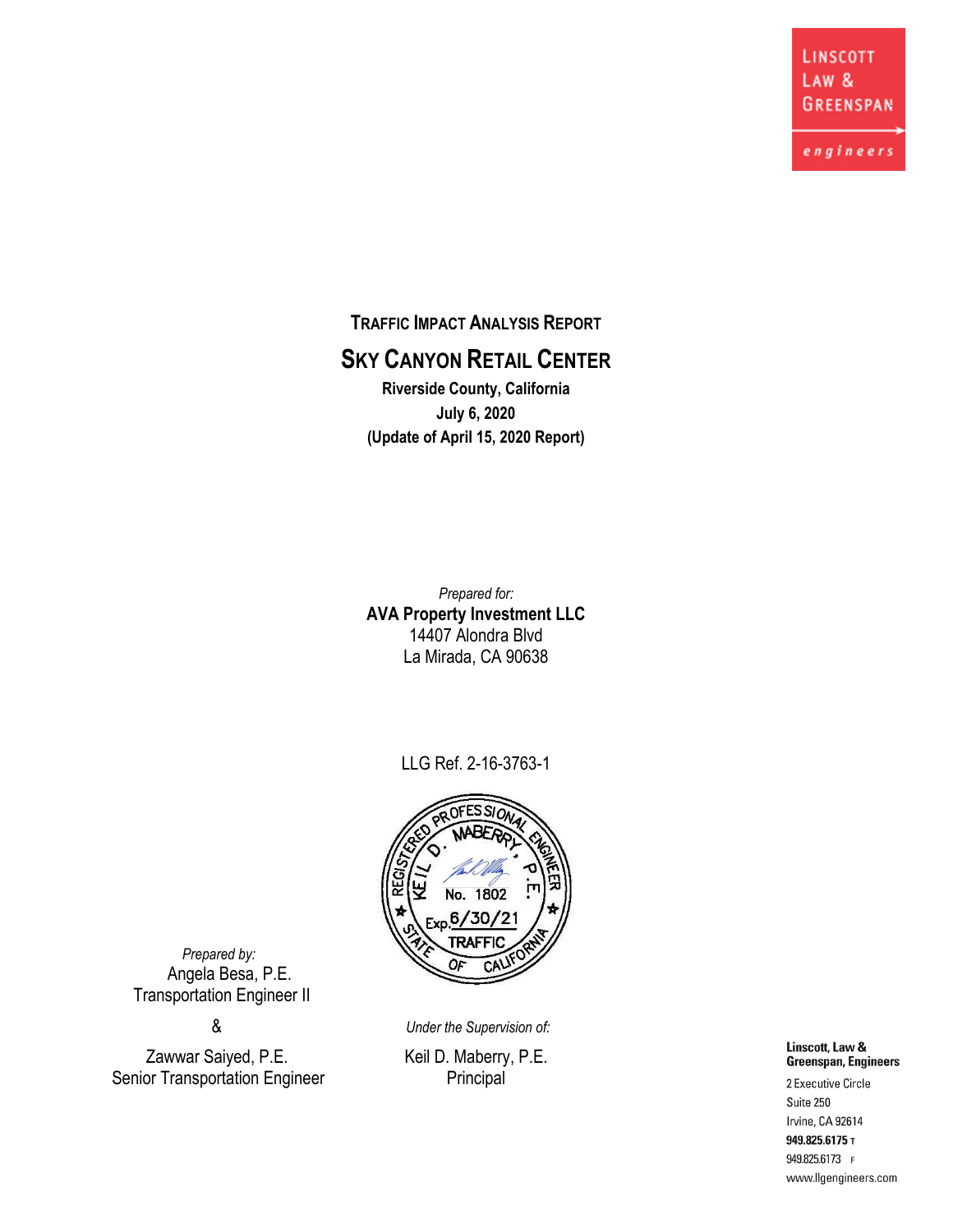| <b>SECTION</b> |     |       |                                                                | <b>PAGE</b> |
|----------------|-----|-------|----------------------------------------------------------------|-------------|
|                |     |       |                                                                |             |
| 1.0            |     |       |                                                                |             |
|                | 1.1 |       |                                                                |             |
|                | 1.2 |       |                                                                |             |
| 2.0            |     |       |                                                                |             |
|                | 2.1 |       |                                                                |             |
| 3.0            |     |       |                                                                |             |
|                | 3.1 |       |                                                                |             |
|                | 3.2 |       |                                                                |             |
|                | 3.3 |       |                                                                |             |
|                |     | 3.3.1 | Highway Capacity Manual (HCM) Method of Analysis (Signalized   |             |
|                |     |       |                                                                |             |
|                |     | 3.3.2 | Highway Capacity Manual (HCM) Method of Analysis (Unsignalized |             |
|                | 3.4 |       |                                                                |             |
|                |     | 3.4.1 |                                                                |             |
|                |     | 3.4.2 |                                                                |             |
|                |     | 3.4.3 |                                                                |             |
|                |     | 3.4.4 |                                                                |             |
| 4.0            |     |       |                                                                |             |
| 5.0            |     |       |                                                                |             |
|                | 5.1 |       |                                                                |             |
|                | 5.2 |       |                                                                |             |
|                | 5.3 |       |                                                                |             |
| 6.0            |     |       |                                                                |             |
|                | 6.1 |       |                                                                |             |
|                | 6.2 |       |                                                                |             |
|                | 6.3 |       |                                                                |             |
| 7.0            |     |       |                                                                |             |
|                | 7.1 |       |                                                                |             |
|                |     | 7.1.1 |                                                                |             |
|                |     | 7.1.2 |                                                                |             |
|                |     | 7.1.3 |                                                                |             |

# **TABLE OF CONTENTS**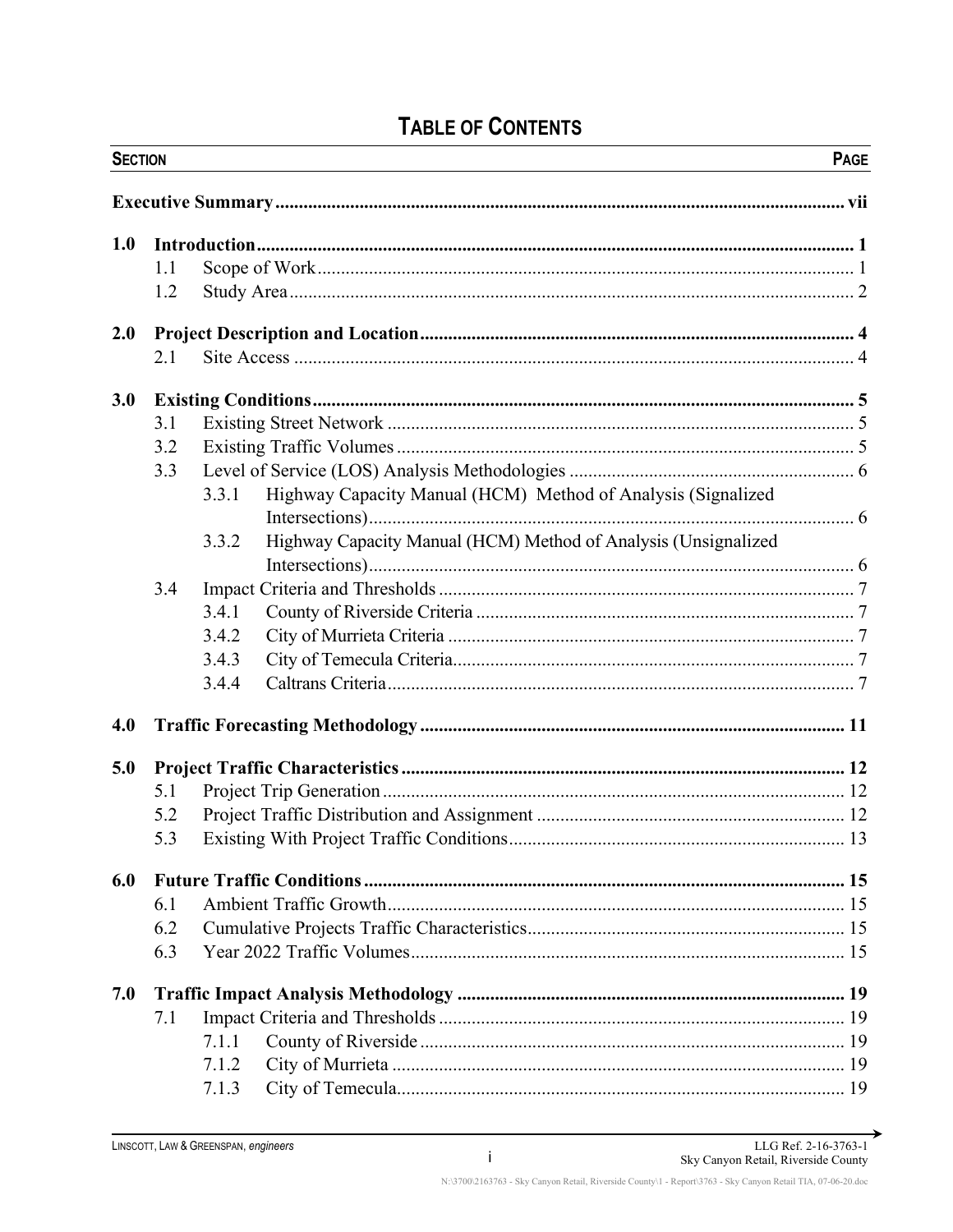# **TABLE OF CONTENTS (CONTINUED)**

| <b>SECTION</b> |      |       |                                                                                 | <b>PAGE</b> |
|----------------|------|-------|---------------------------------------------------------------------------------|-------------|
|                |      | 7.1.4 |                                                                                 |             |
|                | 7.2  |       |                                                                                 |             |
|                | 7.3  |       |                                                                                 |             |
| 8.0            |      |       |                                                                                 |             |
|                | 8.1  |       |                                                                                 |             |
|                |      | 8.1.1 |                                                                                 |             |
|                |      | 8.1.2 |                                                                                 |             |
|                | 8.2  |       |                                                                                 |             |
|                |      | 8.2.1 | Existing With Ambient Growth With Project Traffic Conditions 21                 |             |
|                | 8.3  |       | Year 2022 Existing With Ambient Growth With Project With Cumulative Projects    |             |
|                |      |       |                                                                                 |             |
|                |      | 8.3.1 | Existing With Ambient Growth (Year 2022) With Project With Cumulative           |             |
|                |      |       |                                                                                 |             |
| 9.0            |      |       |                                                                                 |             |
|                | 9.1  |       |                                                                                 |             |
|                |      | 9.1.1 |                                                                                 |             |
|                |      | 9.1.2 |                                                                                 |             |
|                | 9.2  |       | Existing With Project With Cumulative Projects Traffic Conditions  29           |             |
|                |      | 9.2.1 | Existing With Project With Cumulative Projects Traffic Conditions 30            |             |
|                | 9.3  |       | Year 2022 Existing With Ambient Growth With Project With Cumulative Projects    |             |
|                |      |       |                                                                                 |             |
|                |      | 9.3.1 | Existing With Ambient Growth (Year 2022) With Project With Cumulative           |             |
|                |      |       |                                                                                 |             |
|                |      |       |                                                                                 |             |
|                | 10.1 |       |                                                                                 |             |
|                |      |       |                                                                                 |             |
|                | 10.3 |       |                                                                                 |             |
|                |      |       |                                                                                 |             |
|                | 11.1 |       | Existing With Ambient Growth With Project Intersection Queuing Evaluation  37   |             |
|                | 11.2 |       | Existing With Ambient Growth With Project With Cumulative Projects Intersection |             |
|                |      |       |                                                                                 |             |
|                |      |       |                                                                                 |             |
|                | 12.1 |       |                                                                                 |             |
|                | 12.2 |       |                                                                                 |             |
|                |      |       |                                                                                 |             |
|                |      |       | 12.2.2 Existing With Ambient Growth With Project Traffic Conditions 39          |             |

→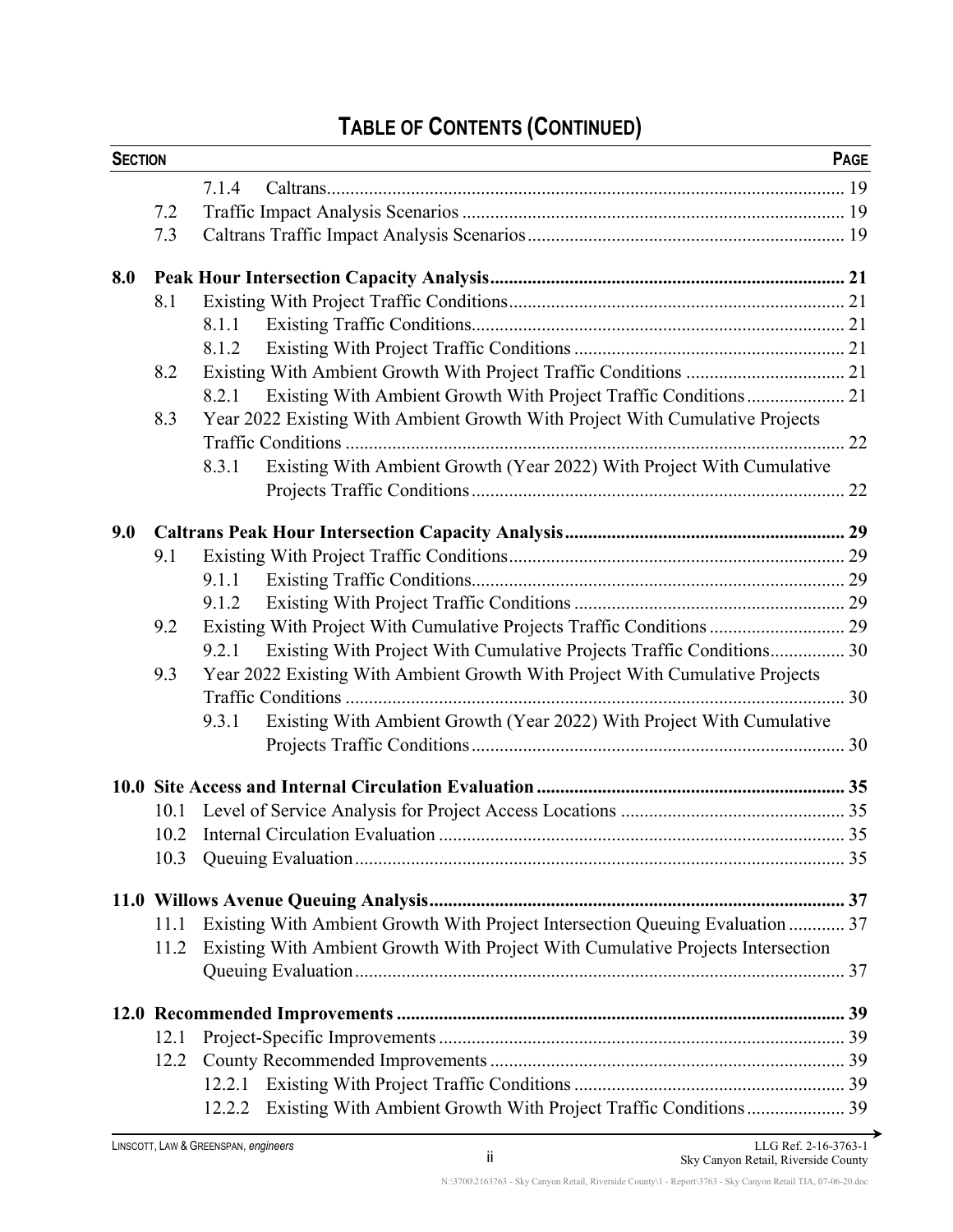# **TABLE OF CONTENTS (CONTINUED)**

| <b>SECTION</b> |  |                                                                                   | <b>PAGE</b> |
|----------------|--|-----------------------------------------------------------------------------------|-------------|
|                |  | 12.2.3 Existing With Ambient Growth With Project With Cumulative Projects Traffic |             |
|                |  |                                                                                   |             |
|                |  |                                                                                   |             |
|                |  |                                                                                   |             |
|                |  |                                                                                   |             |
|                |  | 13.1.1 Existing With Ambient Growth With Project With Cumulative Projects Traffic |             |
|                |  |                                                                                   |             |
|                |  |                                                                                   |             |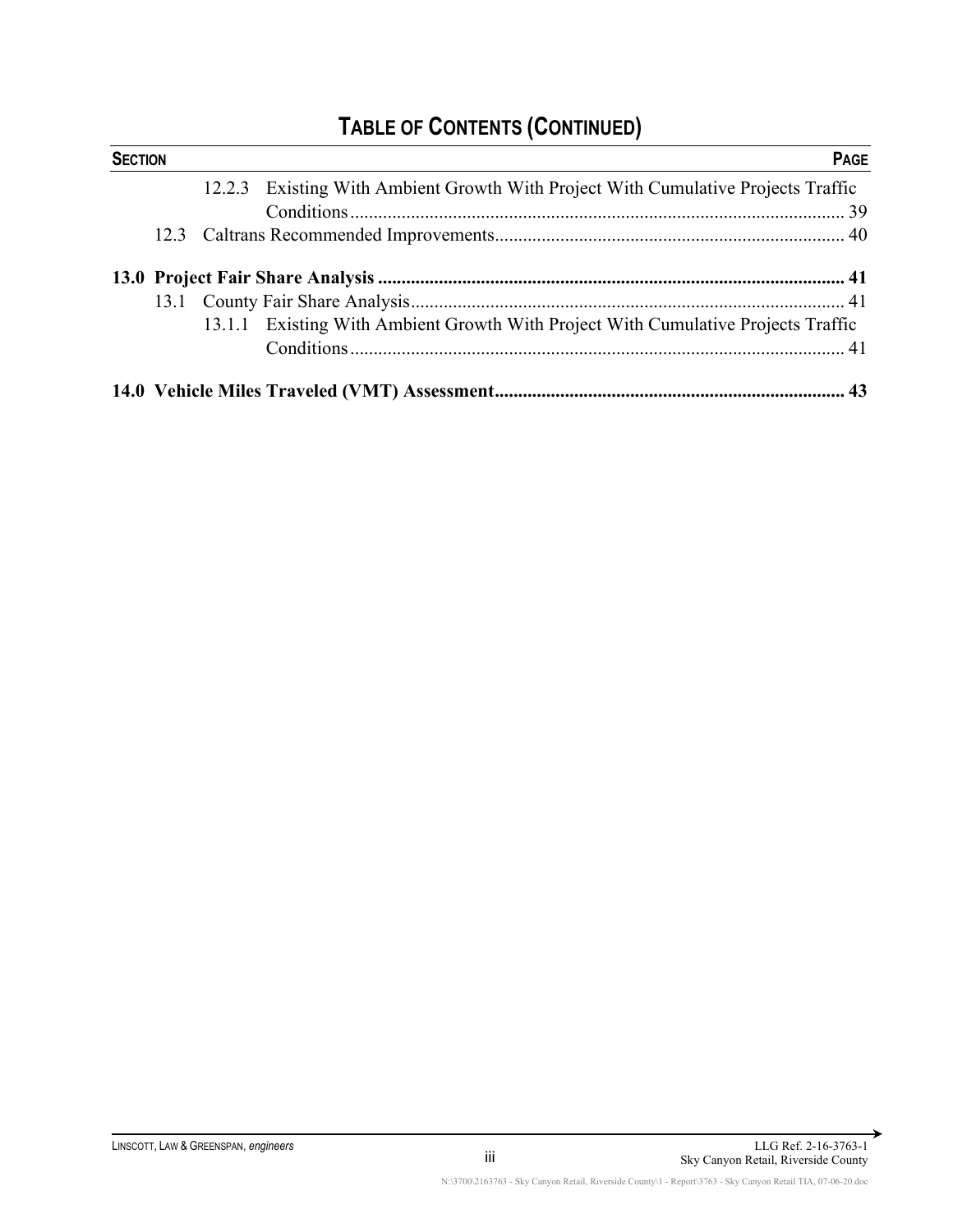#### **APPENDIX**

- A. Existing Traffic Count Data
- B. Existing With Project Traffic Conditions Level of Service Calculation Worksheets
- C. Future Traffic Conditions Level of Service Calculation Worksheets
- D. Project Driveway Level of Service Calculation Worksheets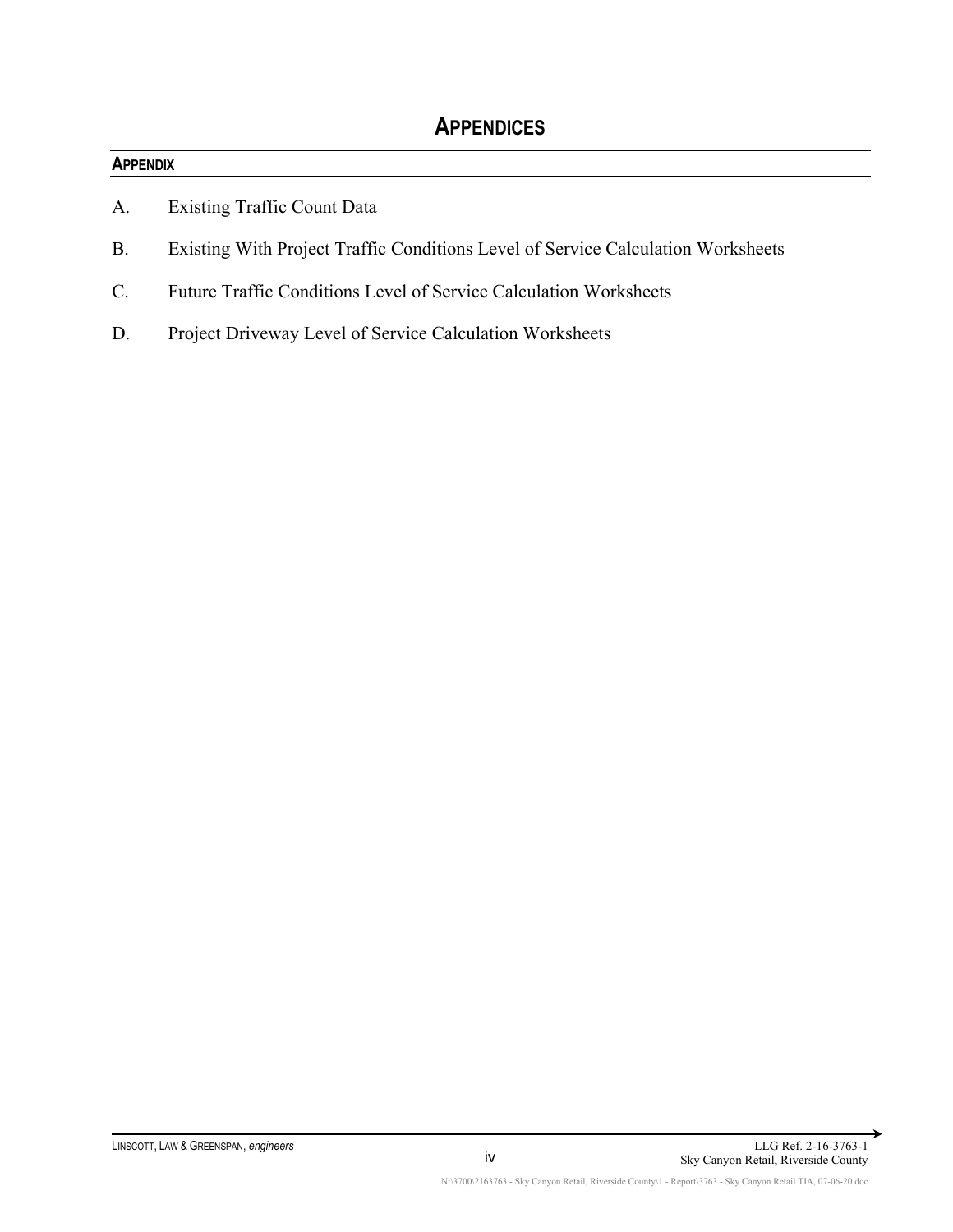|          | <b>SECTION - FIGURE #</b><br><b>FOLLOWING PAGE</b>                              |
|----------|---------------------------------------------------------------------------------|
| $1 - 1$  |                                                                                 |
| $2 - 1$  |                                                                                 |
| $2 - 2$  |                                                                                 |
| $3 - 1$  |                                                                                 |
| $3 - 2$  |                                                                                 |
| $3 - 3$  |                                                                                 |
| $5 - 1$  |                                                                                 |
| $5 - 2$  |                                                                                 |
| $5 - 3$  |                                                                                 |
| $5 - 4$  |                                                                                 |
| $5 - 5$  |                                                                                 |
| $6 - 1$  |                                                                                 |
| $6 - 2$  |                                                                                 |
| $6 - 3$  |                                                                                 |
| $6 - 4$  | Existing With Ambient Growth With Project AM Peak Hour Traffic Volumes 16       |
| $6 - 5$  | Existing With Ambient Growth With Project PM Peak Hour Traffic Volumes  16      |
| $6 - 6$  | Existing With Project With Cumulative Projects AM Peak Hour Traffic Volumes 16  |
| $6 - 7$  | Existing With Project With Cumulative Projects PM Peak Hour Traffic Volumes 16  |
| $6 - 8$  | Existing With Ambient Growth With Project With Cumulative Projects              |
|          |                                                                                 |
| $6 - 9$  | Existing With Ambient Growth With Project With Cumulative Projects              |
|          |                                                                                 |
| $11 - 1$ | Conceptual Improvement Plan for Willows Avenue at Sky Canyon Drive  37          |
| $12 - 1$ | Existing With Ambient Growth With Project With Cumulative Projects              |
|          |                                                                                 |
| $12 - 2$ | Conceptual Improvement Plan for Winchester Road at Margarita Road  40           |
| $12-3$   | Conceptual Improvement Plan for Winchester Road at Murrieta Hot Springs Road 40 |

# **LIST OF FIGURES**

→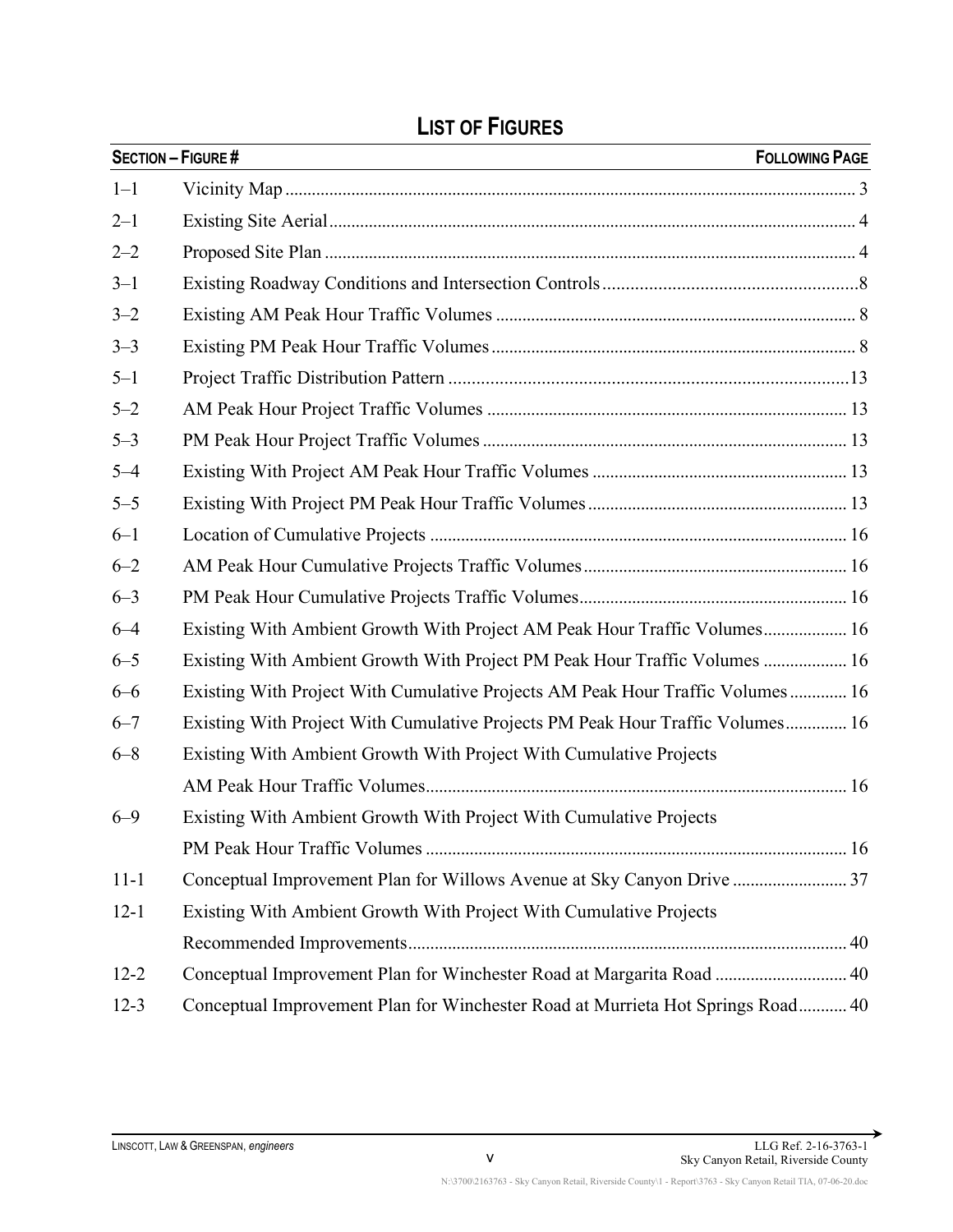# **LIST OF TABLES**

|          | <b>SECTION-TABLE#</b><br>PAGE                                                      |
|----------|------------------------------------------------------------------------------------|
| $3-1$    | Level of Service Criteria for Signalized Intersections (HCM Methodology)<br>9      |
| $3 - 2$  | Level of Service Criteria for Unsignalized Intersections (HCM Methodology)  10     |
| $5 - 1$  |                                                                                    |
| $6-1$    |                                                                                    |
| $6 - 2$  |                                                                                    |
| $8 - 1$  | Existing With Project Peak Hour Intersection Capacity Analysis Summary 23-24       |
| $8 - 2$  | Existing With Ambient Growth With Project Peak Hour                                |
|          |                                                                                    |
| $8 - 3$  | Existing With Ambient Growth With Project With Cumulative Projects                 |
|          |                                                                                    |
| $9-1$    | Caltrans Existing With Project Peak Hour Intersection Capacity Analysis Summary 32 |
| $9 - 2$  | Caltrans Existing With Project With Cumulative Projects Peak Hour                  |
|          |                                                                                    |
| $9 - 3$  | Caltrans Existing With Ambient Growth With Project With Cumulative Projects        |
|          |                                                                                    |
| $10-1$   |                                                                                    |
| $11 - 1$ |                                                                                    |
| $13 - 1$ | Existing With Ambient Growth With Project With Cumulative Projects                 |
|          |                                                                                    |

→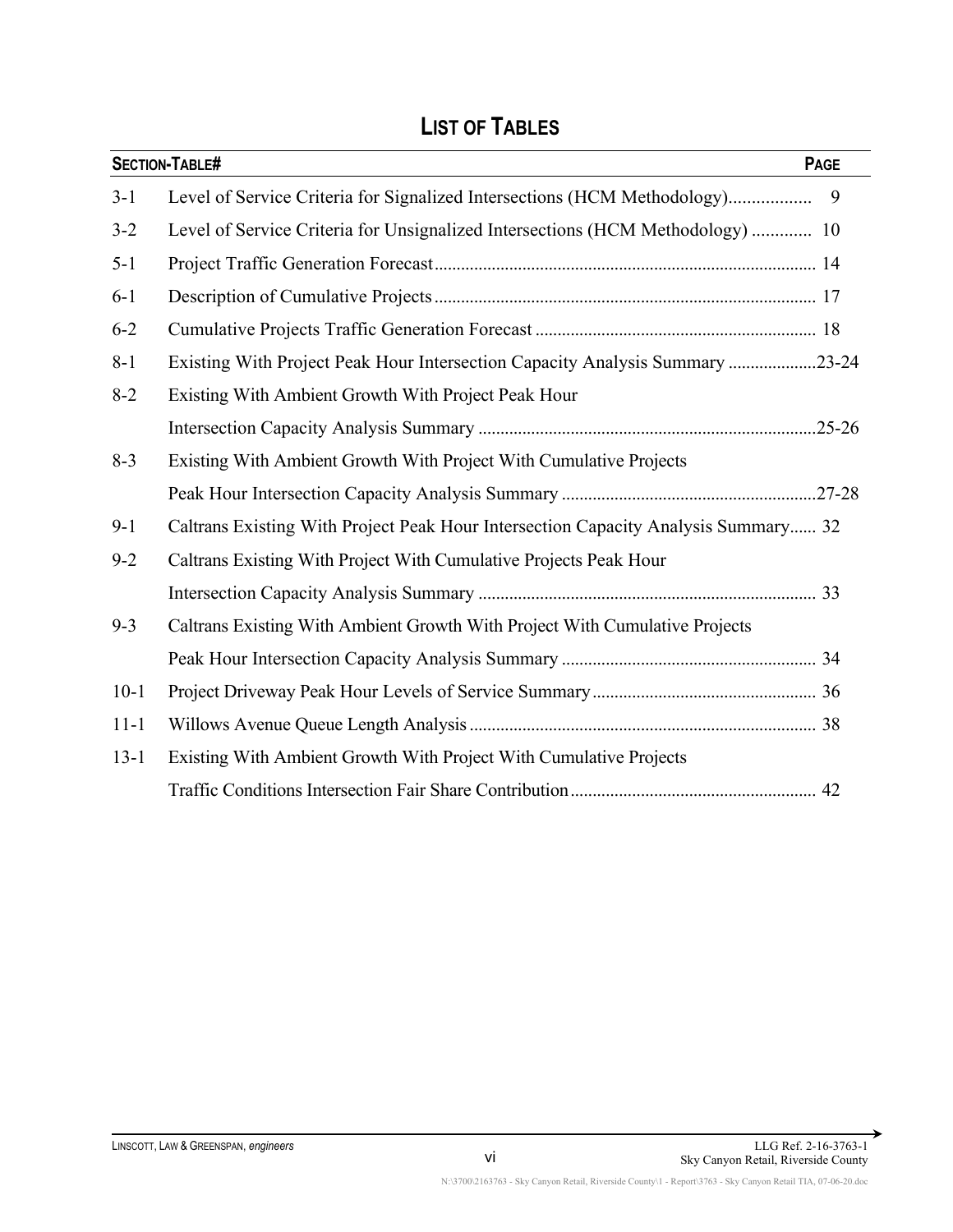# **EXECUTIVE SUMMARY**

- $\triangleright$  The proposed Sky Canyon Retail Center Project, which consists of a 51,927 square-foot (SF) shopping center and an express car wash with a 130 foot tunnel. The Project site is located on the on the northeast quadrant of Winchester Road (SR-79) and Willow Avenue in the County of Riverside, California.
- $\triangleright$  The net traffic generation potential of the proposed Project totals 4,309 daily trips (one half arriving, one half departing), with 206 trips (112 inbound, 94 outbound) produced in the AM peak hour and 340 trips (161 inbound, 179 outbound) produced in the PM peak hour.
- $\triangleright$  The eleven (11) cumulative projects are forecast to generate a combined total of 33,284 daily trips, with 2,146 trips forecast during the AM peak hour and 2,711 trips forecast during the PM peak hour.
- $\triangleright$  The key study intersections listed below provide both local and regional access to the study area and defines the extent of the boundaries for this traffic impact investigation:
	- 1. Winchester Road at La Alba Drive (*City of Murrieta/Riverside County*)
	- 2. Winchester Road at Hunter Road (*City of Murrieta/Riverside County*)
	- 3. Winchester Road at Robert Trent Jones Parkway (*City of Murrieta/Riverside County*)
	- 4. Winchester Road at Murrieta Hot Springs Road (*City of Murrieta/Riverside County*)
	- 5. Winchester Road at Winchester Square Drive (*City of Temecula/Riverside County*)
	- 6. Winchester Road at Willows Avenue (*City of Temecula/Riverside County*)
	- 7. Winchester Road at Nicolas Road (*City of Temecula*)
	- 8. Winchester Road at Margarita Road (*City of Temecula*)
	- 9. Winchester Road at Ynez Road (*City of Temecula*)
	- 10. Sky Canyon Drive at Willows Avenue (*Riverside County*)
- $\triangleright$  Under Existing traffic conditions, all ten (10) of the key study intersections currently operate at acceptable levels of service under Existing traffic conditions during the AM and PM peak hours when compared to the LOS standards defined in this report.
- $\triangleright$  All ten (10) of the key study intersections are forecast to operate at acceptable levels of service for Existing With Project traffic conditions based on the HCM methodology and the County's LOS standards.
- $\triangleright$  All ten (10) of the key study intersections are forecast to operate at adverse levels of service for Existing With Ambient Growth With Project traffic conditions based on the HCM methodology and the County's LOS standards.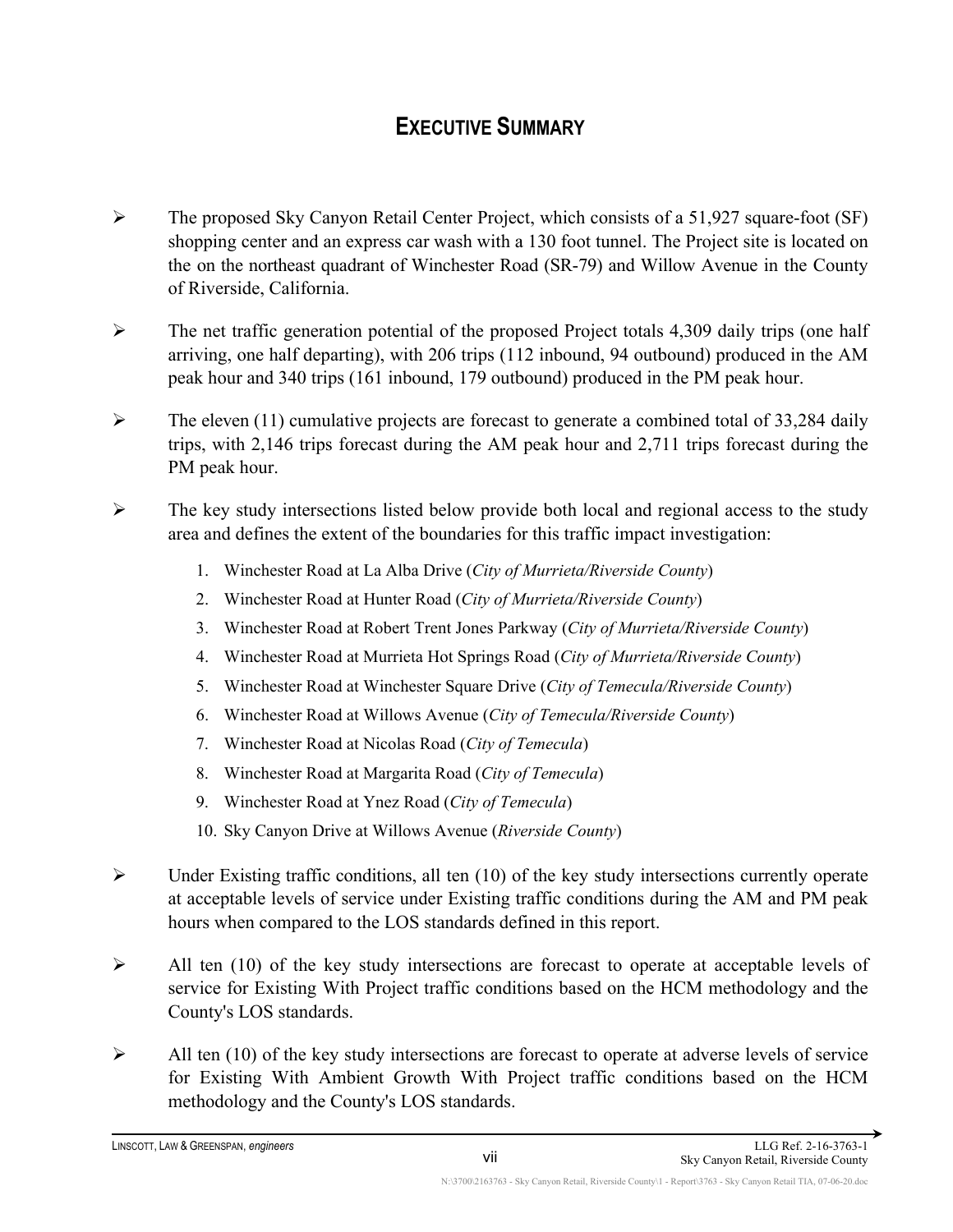$\triangleright$  Two (2) of the key study intersections are forecast to operate at adverse levels of service for Existing With Ambient With Project With Cumulative Projects traffic conditions based on the HCM methodology and County LOS standards. These intersections, reported below, are forecast to operate at adverse levels of service during the peak hours indicated:

|    |                                          | <b>AM Peak Hour</b> |            | <b>PM Peak Hour</b> |            |
|----|------------------------------------------|---------------------|------------|---------------------|------------|
|    | <b>Key Intersection</b>                  | Delay $(s/v)$       | <b>LOS</b> | Delay $(s/v)$       | <b>LOS</b> |
| 4. | Winchester Rd at Murrieta Hot Springs Rd | 85.8                | F          | 122.5               | F          |
| 8. | Winchester Rd at Margarita Rd            | $- -$               | --         | 65.9                | E          |

However, the implementation of the recommended improvements will offset the Project impacts and return the operating condition of the impacted intersections to acceptable levels of service.

 $\triangleright$  One (1) of the key study intersections is forecast to operate at adverse levels of service for Existing With Project With Cumulative Projects traffic conditions based on the HCM methodology and the Caltrans' LOS standards. This intersection, reported below, is forecast to operate at adverse levels of service during the peak hours indicated:

|                                          | <b>AM Peak Hour</b> |            | <b>PM Peak Hour</b> |            |
|------------------------------------------|---------------------|------------|---------------------|------------|
| <b>Key Intersection</b>                  | Delay $(s/v)$       | <b>LOS</b> | Delay $(s/v)$       | <u>LOS</u> |
| Winchester Rd at Murrieta Hot Springs Rd | 77 9                | н.         | 1113                |            |

However, none of the key study intersections are impacted by the addition of Project traffic. As such, no mitigation measures are required.

- $\triangleright$  The following improvements listed below will be constructed by the proposed Project:
	- Sky Canyon Road: Extend the roadway from its current southerly terminus at the northerly Project boundary to Willows Avenue.
	- Sky Canyon Road at Willows Avenue: Install a three-phase traffic signal with a continuous green operation for the eastbound through movement. Convert the No. 1 eastbound through lane to an exclusive eastbound left-turn lane. Restripe the east leg to provide two westbound through lanes and a shared westbound through/right-turn lane. Stripe the north leg to include an exclusive left-turn lane and an exclusive rightturn lane.
- $\triangleright$  The results of the Existing With Project intersection capacity analysis indicate that the proposed Project will not impact any of the key study intersections.
- $\triangleright$  The results of the Existing With Ambient Growth With Project intersection capacity analysis indicate that the proposed Project will not impact any of the key study intersections.
- The results of the Existing With Project With Cumulative Projects intersection capacity analysis indicate that the proposed Project will not impact any of the key study intersections.

viii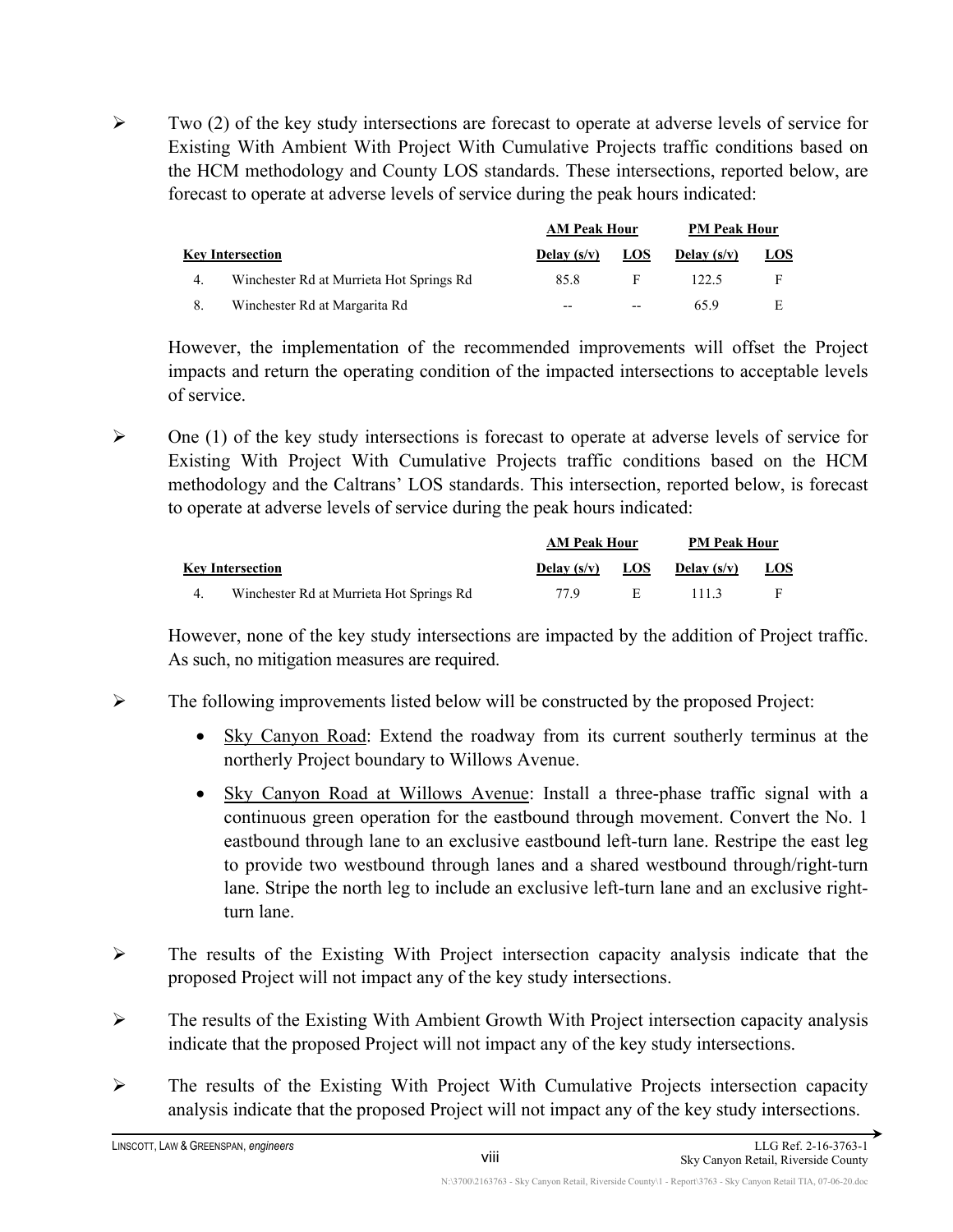- $\triangleright$  The results of the Existing With Ambient Growth With Project With Cumulative Projects traffic conditions level of service analysis indicate that the proposed Project will cumulatively impact two (2) of the key intersections. The following improvements listed below have been identified to mitigate the traffic impacts at the intersections cumulatively impacted by future non-Project traffic and Project traffic. The Project can be expected to contribute a fair share to implement the following feasible recommended improvements:
	- Winchester Road at Murrieta Hot Springs Road: Restripe the west leg to include a third EB left-turn lane. Widen and restripe the east leg to include a third WB through lane. Modify the existing traffic signal to include a southbound right-turn overlap and restrict eastbound U-turn movements on Murrieta Hot Springs Road. Modify the existing traffic signal to include a westbound right-turn overlap and restrict southbound U-turn movements on Winchester Road.
	- Winchester Road at Margarita Road: Widen the south leg to provide a fourth NB through lane. Widen the north leg departure to provide four receiving lanes. Modify the existing traffic signal.

It should be noted that there are no impacts under Caltrans criteria. Additionally, it should be noted that Winchester Road from Nicolas Road to Ynez Road has been relinquished to the City of Temecula. Therefore, Temecula traffic impact criteria have been applied to those locations.

- Access to the proposed Project will be provided via four stop-controlled driveways: one  $(1)$ right-in/right-out only driveway along Winchester Road, and three (3) full-access driveways along Sky Canyon Road.
- $\triangleright$  The proposed Project driveways are forecast to operate at acceptable levels of service during the AM and PM peak hours for all scenarios.
- $\triangleright$  The on-site circulation layout of the proposed Project on an overall basis is adequate. Curb return radii appear adequate for passenger cars, service/delivery trucks, and trash trucks. Based on our review of the site plan, the overall layout does not create significant vehiclepedestrian conflict points such that access for the Project is impacted by internal vehicle queuing/stacking. Project traffic is not anticipated to cause significant internal queuing/ stacking at the Project driveways. The on-site circulation is acceptable based on our review of the proposed site plan. The alignment and spacing of the Project driveway is also deemed adequate. As such, motorists entering and exiting the Project site from this driveway will be able to do so comfortably, safely, and without undue congestion.
- Under Existing With Ambient Growth With Project With Cumulative Projects traffic conditions, the existing westbound left-turn lane and westbound left-turn/through lane at the intersection of Winchester Road at Willows Avenue is anticipated to not provide sufficient storage for the forecast  $95<sup>th</sup>$  percentile queues. However, the storage will be extended with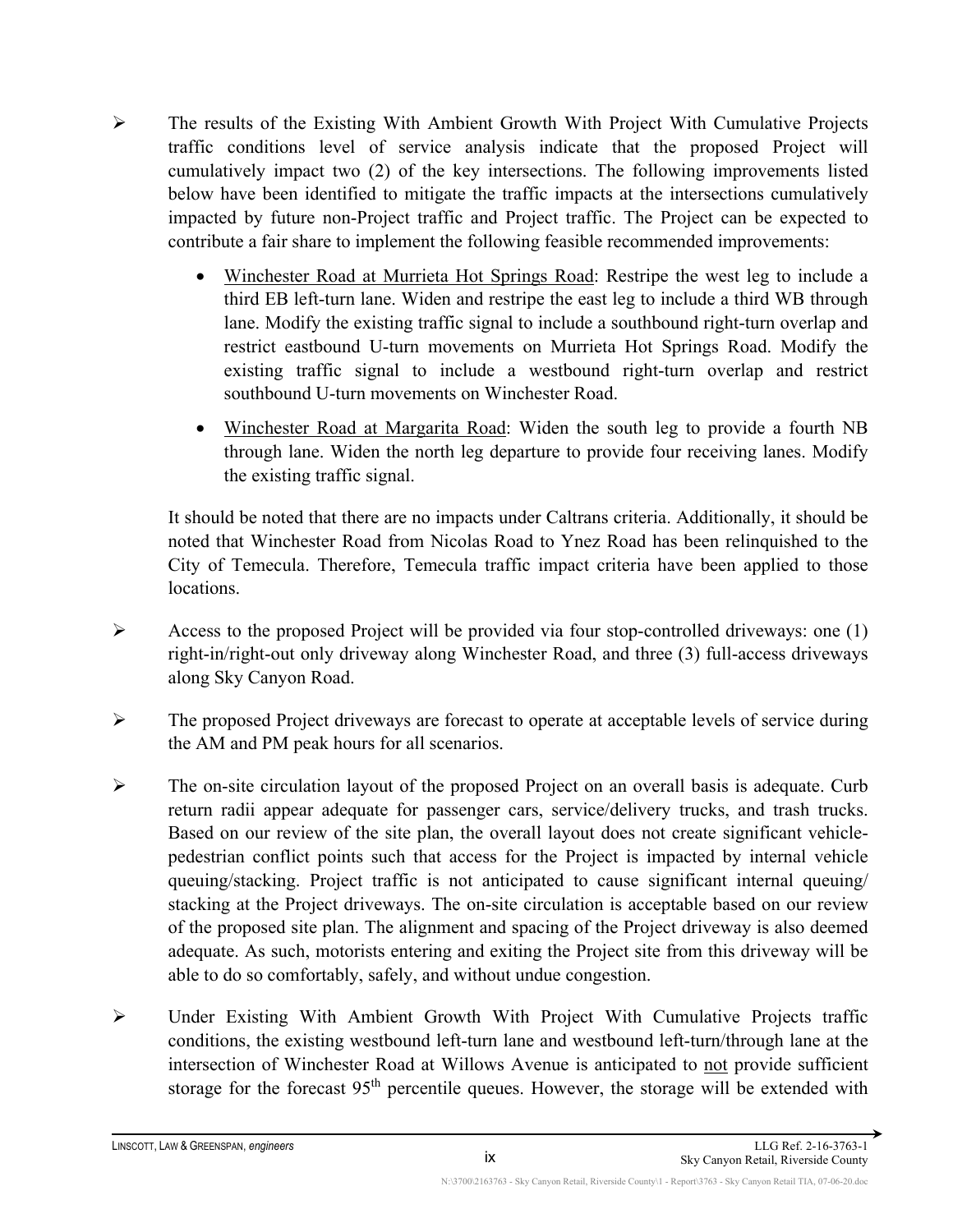the construction of the intersection of Sky Canyon Drive at Willows Avenue. With construction, the proposed storage for the westbound left-turn lane at the intersection of Winchester Road at Willows Avenue and the eastbound left-turn lane at the intersection of Sky Canyon Drive at Willows Avenue are forecast to be sufficient.

- $\triangleright$  It should be noted that the Project's fair share obligation towards the recommended improvements at the intersections of Winchester Road at Margarita Road and Winchester Road at Murrieta Hot Springs Road may be funded through the Transportation Uniform Mitigation Fee (TUMF) program and/or the County's Development Impact Fee (DIF) program.
- Under Existing With Ambient Growth With Project With Cumulative Projects traffic conditions, the fair share contribution at the intersection of Winchester Road and Murrieta Hot Springs Road is **\$11,835.00**, and the fair share contribution at Winchester Road at Margarita Road is \$**25,155.00**.
	- The proposed Project is located within a "low VMT-generating TAZ" as shown on the a WRCOG SB 743 VMT Impact Screening Tool, which shows the VMT per worker of *6.54 VMT per worker*, which is less than the jurisdictional average home-based work VMT per worker of *14.83 VMT per worker*. As a result, the proposed Project will result in a less-thansignificant transportation impact based on the WRCOG SB 743 VMT Impact Screening Tool.

x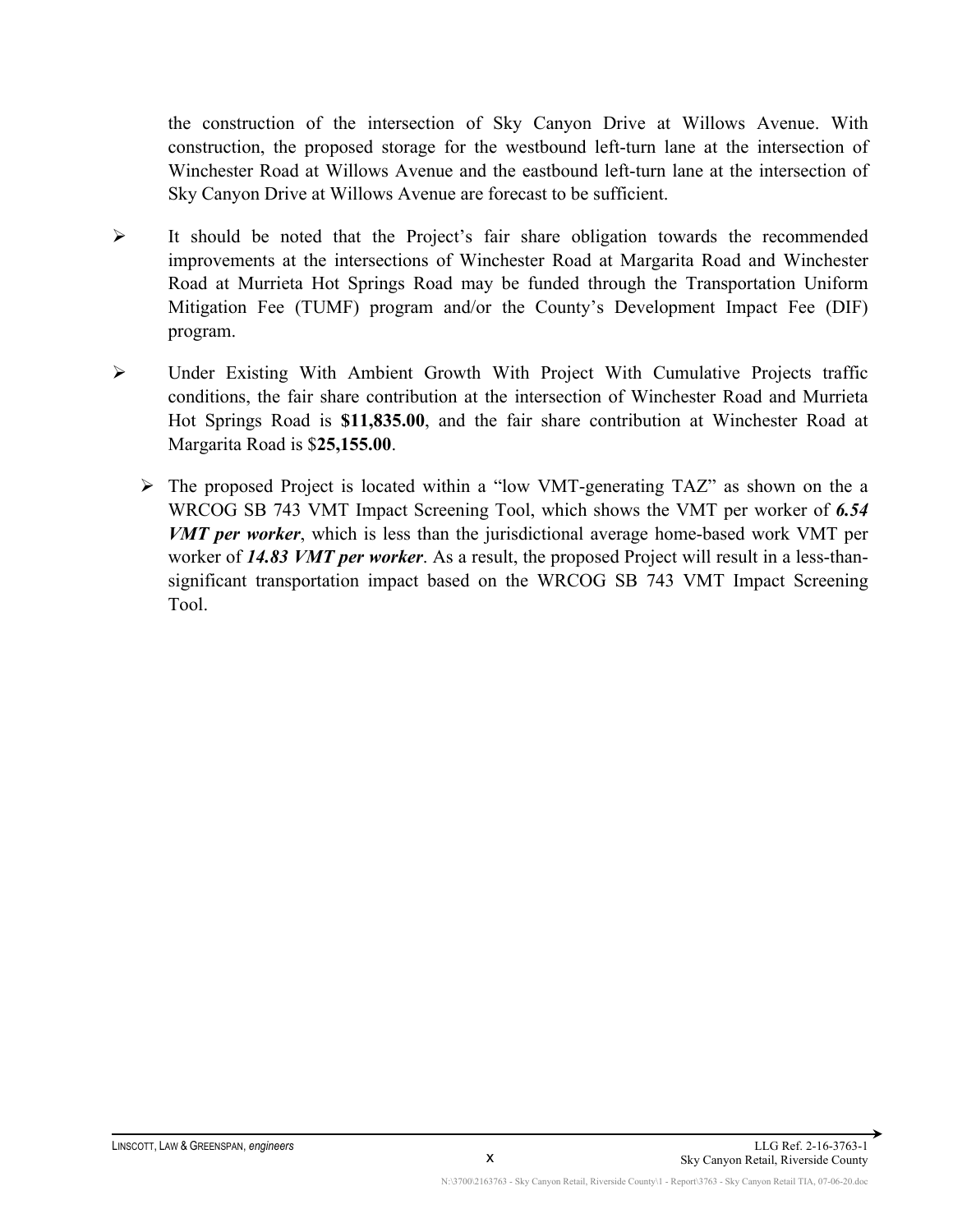## **TRAFFIC IMPACT ANALYSIS REPORT SKY CANYON RETAIL CENTER Riverside County, California July 6, 2020 (Update of April 15, 2020 Report)**

## <span id="page-11-0"></span>**1.0 INTRODUCTION**

This traffic impact study addresses the potential traffic impacts and circulation needs associated with the proposed Sky Canyon Retail Center Project, which consists of a 51,927 square-foot (SF) shopping center and an express car wash with a 130 foot tunnel. The Project site is located on the on the northeast quadrant of Winchester Road (SR-79) and Willow Avenue in the County of Riverside, California.

This report documents the findings and recommendations of a traffic impact analysis conducted by Linscott, Law & Greenspan, Engineers (LLG) to determine the potential traffic impacts associated with the proposed Sky Canyon Retail Center (hereinafter referred to as Project).

#### <span id="page-11-1"></span>**1.1 Scope of Work**

The traffic analysis evaluates the existing operating conditions at ten (10) key study intersections within the Project vicinity, estimates the trip generation potential of the proposed Project, superimposes the Project-related traffic volumes on the circulation system as it currently exists, and forecasts future operating conditions without and with the proposed Project. Where necessary, intersection improvements/mitigation measures are identified.

This traffic report satisfies the traffic impact requirements of the County of Riverside and Caltrans. The Scope of Work for this traffic study was developed in conjunction with County of Riverside Transportation Department staff.

The Project site has been visited and an inventory of adjacent area roadways and intersections was performed. Existing peak hour traffic information has been collected at the key study location on a "typical" weekday for use in the preparation of intersection level of service calculations. A "typical" weekday constitutes a Tuesday, Wednesday, or Thursday and refers to a non-holiday condition when local schools are in session. Information concerning cumulative projects (planned and/or approved) in the vicinity of the proposed Project has been researched at the County of Riverside, the City of Murrieta, and the City of Temecula. Based on our research, there is one (1) cumulative project in the City of Temecula, seven (7) cumulative projects in the City of Murrieta, and three (3) cumulative projects in the County of Riverside. These eleven (11) planned and/or approved cumulative projects were considered in the cumulative traffic analysis for this Project.

This traffic report analyzes existing and future weekday AM peak hour and PM peak hour traffic conditions for a near-term (Year 2022) traffic setting upon completion of the proposed Project. Peak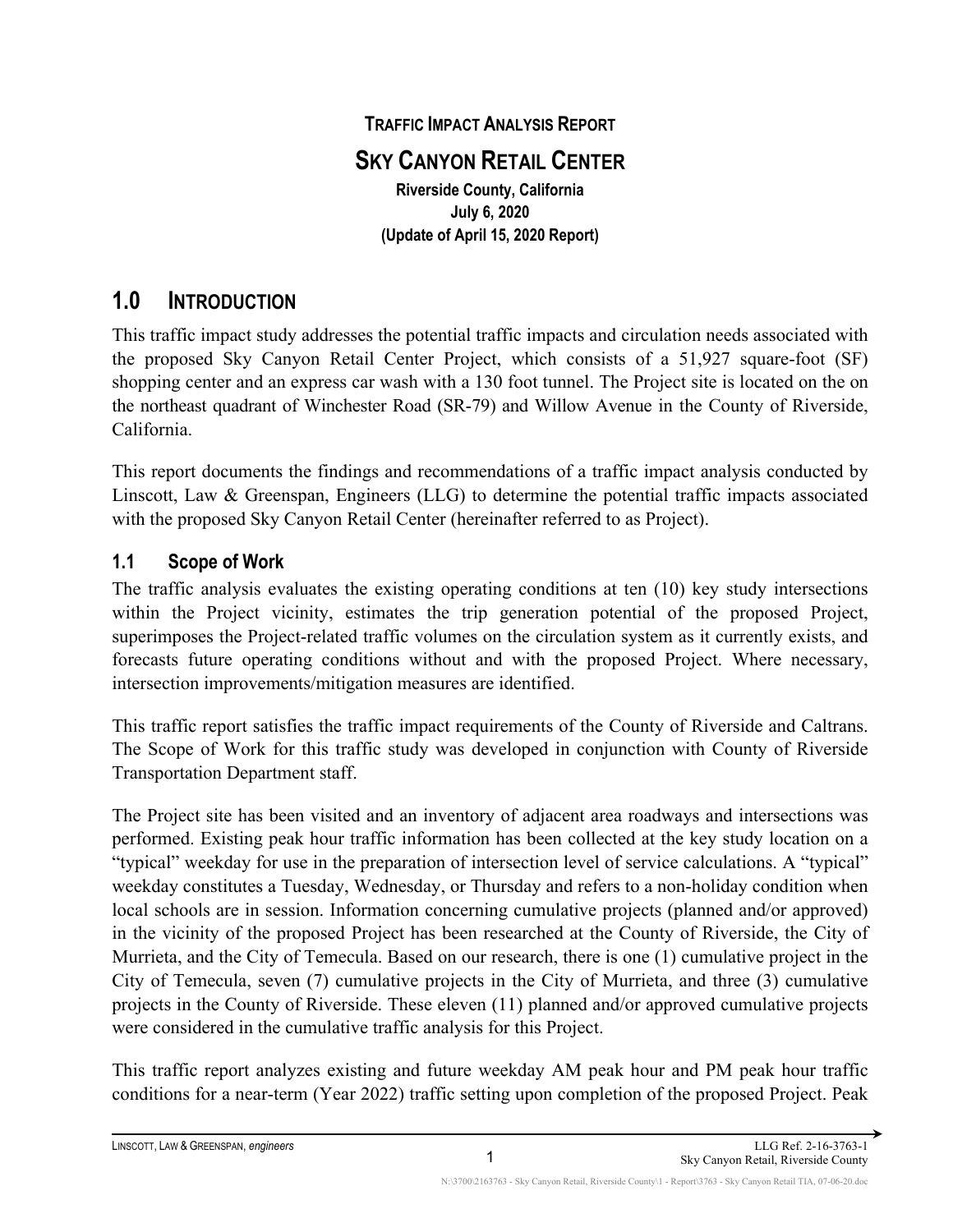hour traffic forecasts for the Year 2022 horizon year have been projected by increasing existing traffic volumes by an annual growth rate of two percent (2.0%) per year and adding traffic volumes generated by eleven (11) cumulative projects.

### <span id="page-12-0"></span>**1.2 Study Area**

The ten (10) key study intersections selected for evaluation were determined based on the approved Traffic Study Scope of Work and discussions with County of Riverside Transportation Department staff. The key study intersections listed below provide both local and regional access to the study area and defines the extent of the boundaries for this traffic impact investigation:

### *Key Study Intersections:*

- 1. Winchester Road at La Alba Drive (*City of Murrieta/Riverside County*)
- 2. Winchester Road at Hunter Road (*City of Murrieta/Riverside County*)
- 3. Winchester Road at Robert Trent Jones Parkway (*City of Murrieta/Riverside County*)
- 4. Winchester Road at Murrieta Hot Springs Road (*City of Murrieta/Riverside County*)
- 5. Winchester Road at Winchester Square Drive (*City of Temecula/Riverside County*)
- 6. Winchester Road at Willows Avenue (*City of Temecula/Riverside County*)
- 7. Winchester Road at Nicolas Road (*City of Temecula*)
- 8. Winchester Road at Margarita Road (*City of Temecula*)
- 9. Winchester Road at Ynez Road (*City of Temecula*)
- 10. Sky Canyon Drive at Willows Avenue (*Riverside County*)

*Figure* 1-1 presents a Vicinity Map, which illustrates the general location of the Project and depicts the study location and surrounding street system. The Level of Service (LOS) investigations at these key locations were used to evaluate the potential traffic-related impacts associated with area growth, cumulative projects and the proposed Project. When necessary, this report recommends intersection improvements that may be required to accommodate future traffic volumes and restore/maintain an acceptable Level of Service and/or mitigate the impact of the Project.

Included in this Traffic Impact Analysis are:

- Existing traffic counts,
- Estimated Project traffic generation/distribution/assignment,
- Estimated cumulative projects traffic generation/distribution/assignment,
- AM and PM peak hour capacity analyses for existing conditions,
- AM and PM peak hour capacity analyses for existing with Project conditions,
- AM and PM peak hour capacity analyses for existing with ambient growth to the Year 2022 with Project traffic conditions,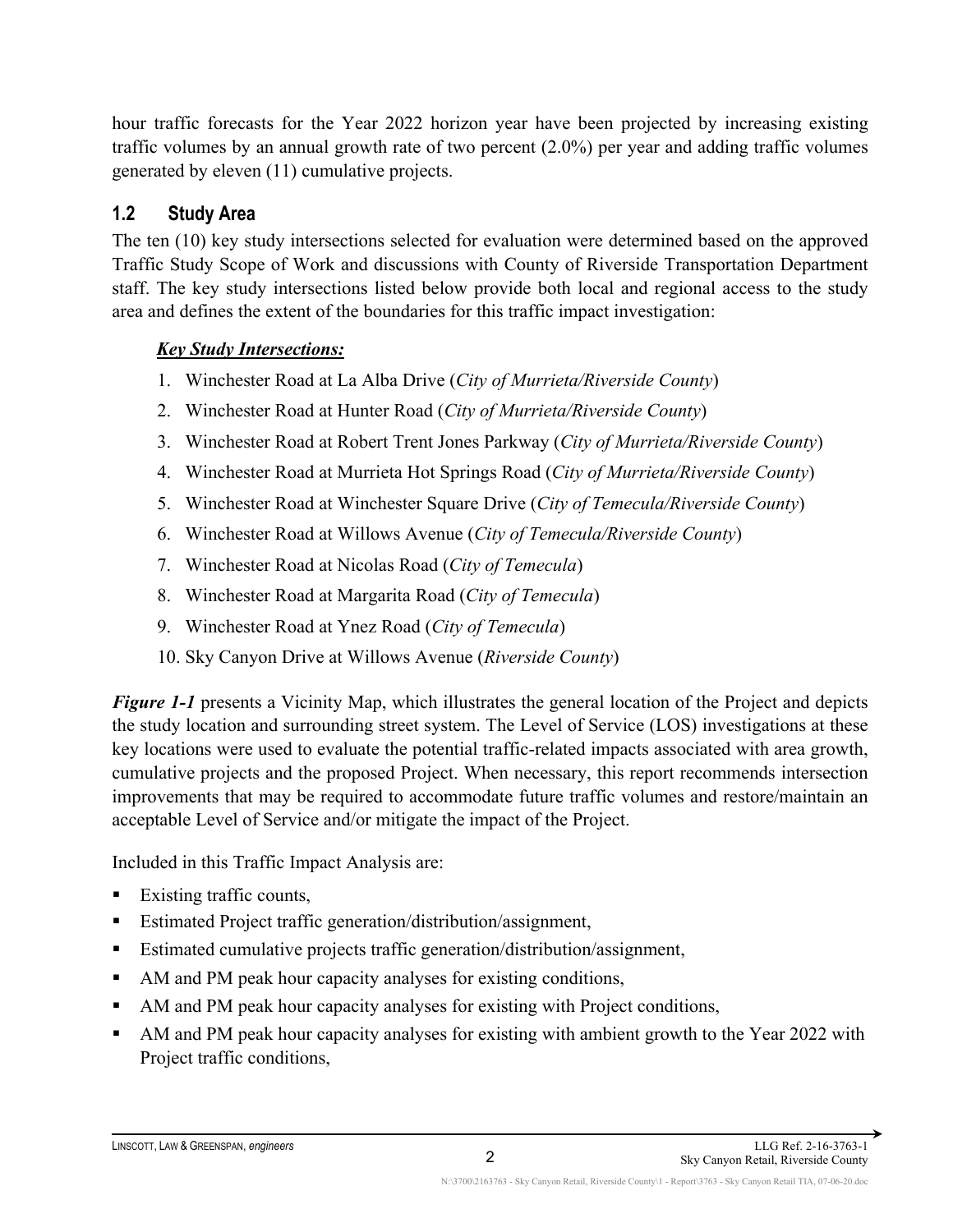- AM and PM peak hour capacity analyses for existing with Project with cumulative projects for the Year 2022 traffic conditions (Caltrans analysis requirement),
- AM and PM peak hour capacity analyses for existing with ambient growth to the Year 2022 with Project with cumulative projects traffic conditions (i.e., cumulative traffic conditions),
- Site Access and Internal Circulation Evaluation, and
- Area-Wide Traffic Improvements.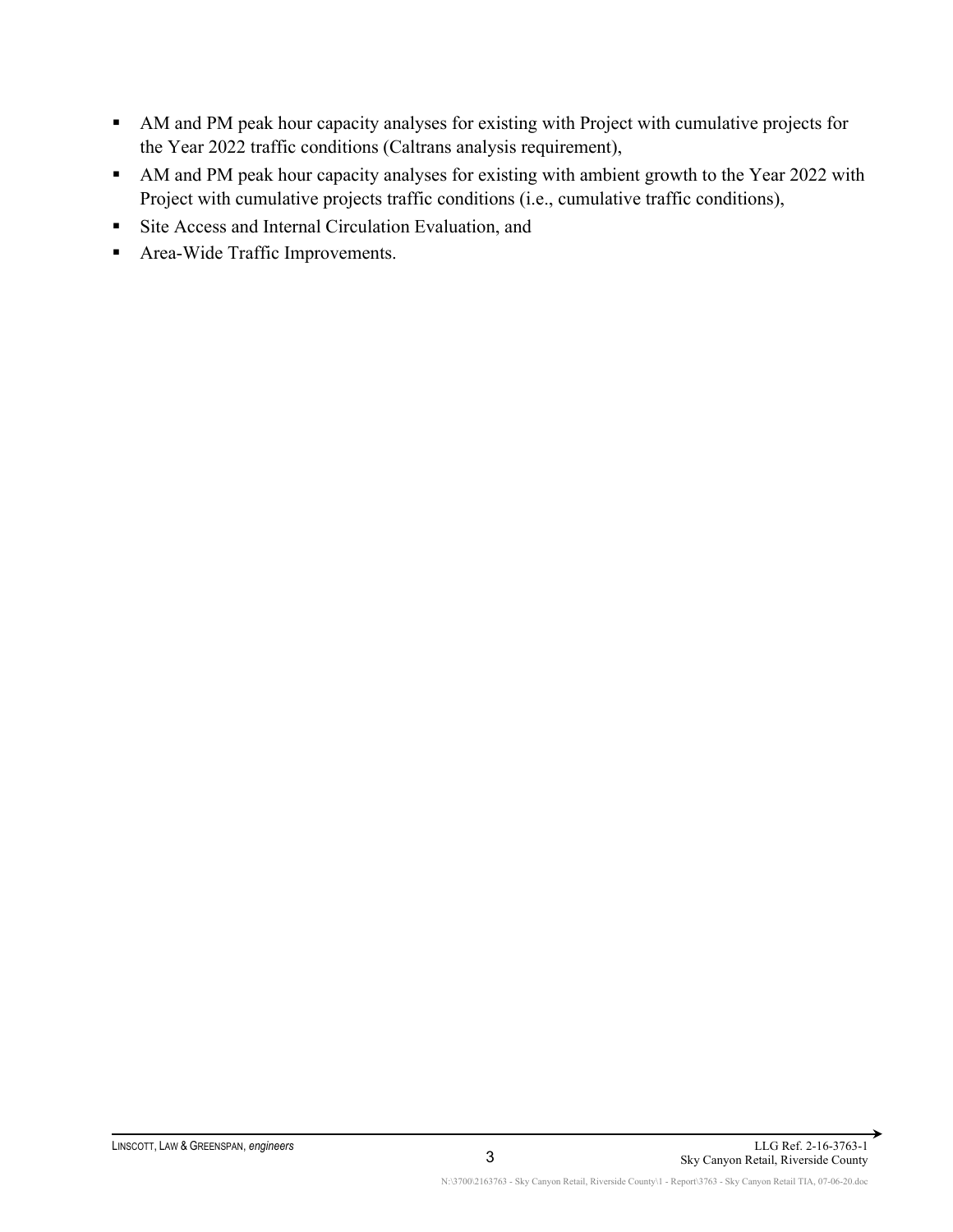## <span id="page-14-0"></span>**2.0 PROJECT DESCRIPTION AND LOCATION**

The Project site is located on the northeast side of Winchester Road (SR-79) and Willows Avenue in the County of Riverside, California. *Figure 2-1* presents an aerial depiction of the existing site.

The proposed Project consists of a 51,927 square-foot (SF) shopping center and an express car wash with a 130 foot tunnel. *Figure 2-2* presents the proposed site plan for the proposed Project, prepared by McKently Malak Architects. As presented in *Figure 2-2*, the shopping center will consist of two (2) pad buildings, one (1) fast-food restaurant with drive-through, an express car wash, and a grocery store. It should be noted that Sky Canyon Road will be extended along the Project frontage from Willows Avenue to its southerly terminus at the northerly Project boundary in conjunction with the development. The proposed Project is expected to be completed and fully occupied by the Year 2022.

#### <span id="page-14-1"></span>**2.1 Site Access**

As shown in *Figure 2-2*, access to the proposed Project will be provided via four (4) stop-controlled driveways: one (1) right-in/right-out only driveway along Winchester Road, and three (3) full-access driveways along Sky Canyon Road. It should be noted that the northerly driveway along Sky Canyon Road will experience a nominal volume of traffic and will be utilized primarily by employee vehicles, such that its proximity to the existing adjacent driveway to the north will not be an issue.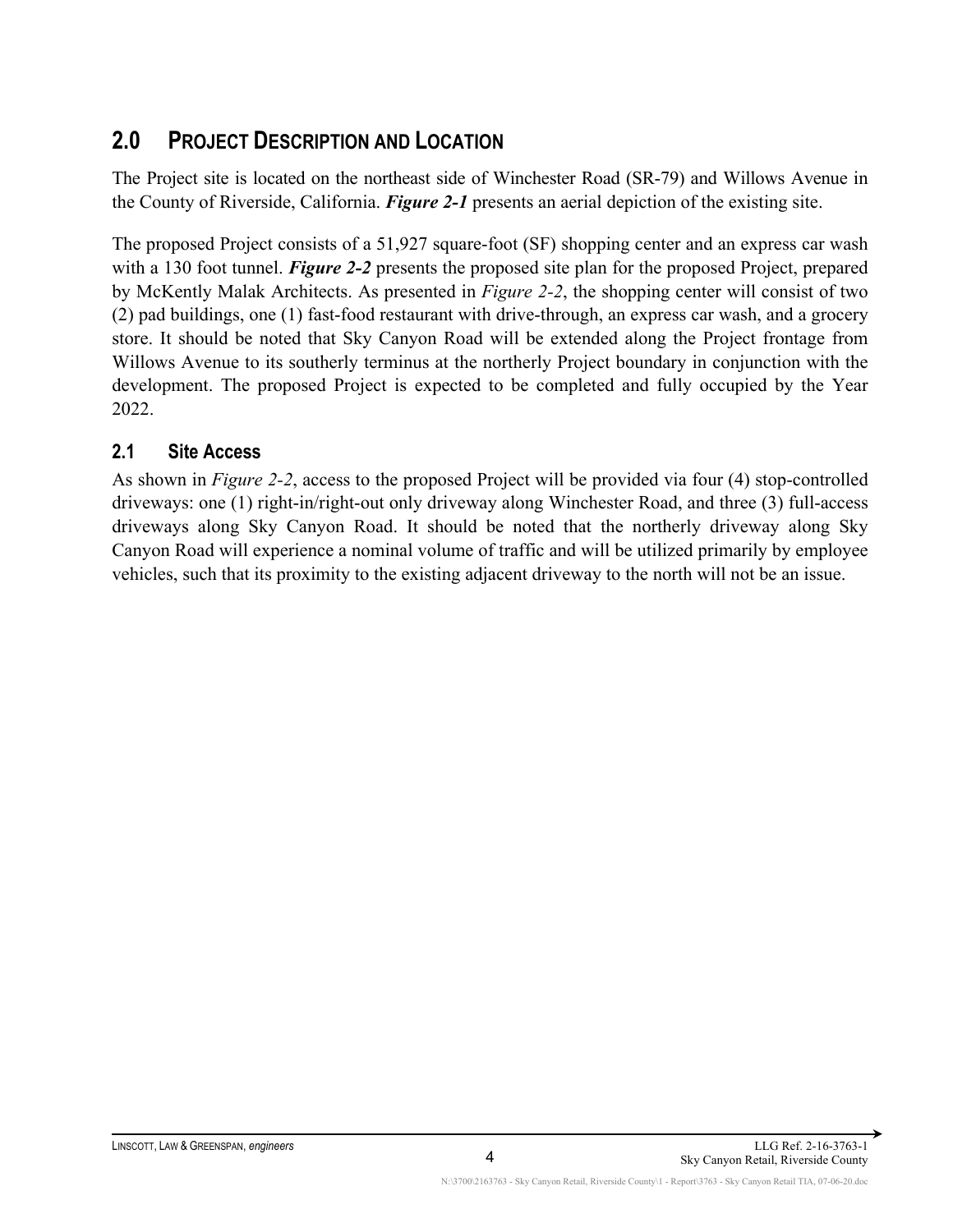# <span id="page-15-0"></span>**3.0 EXISTING CONDITIONS**

## <span id="page-15-1"></span>**3.1 Existing Street Network**

The I-15 Freeway provides regional access to the Project site. Winchester Road, Murrieta Hot Springs Road, Winchester Creek Avenue, and Willows Avenue provide local access to the Project site. The following discussion provides a brief synopsis of these key streets. The descriptions are based on an inventory of existing roadway conditions.

**Winchester Road** is generally a six-lane, divided roadway, oriented in the north-south direction, which borders the Project site on the west. On-street parking is not permitted on either side of the roadway within the vicinity of the Project. The posted speed limit on Winchester Road is 55 miles per hour (mph). A traffic signal controls the key study intersections of Winchester Road at La Alba Drive, Hunter Drive, Robert Trent Jones Parkway, Murrieta Hot Springs Road, Winchester Square Drive, Willows Avenue, Nicolas Road, Margarita Road, and Ynez Road.

**Murrieta Hot Springs Road** is a four-lane, divided roadway, oriented in the east-west direction, located north of the Project site. On-street parking is not permitted on either side of the roadway within the vicinity of the Project. The posted speed limit on Murrieta Hot Springs Road is 50 miles per hour (mph).

**Winchester Creek Avenue** is a two-lane, undivided roadway, oriented in the east-west direction, located west of the Project site. East of Winchester Road, Winchester Creek Avenue becomes Willows Avenue. On-street parking is not restricted on either side of the roadway within the vicinity of the Project. The posted speed limit on Winchester Creek Avenue is 25 miles per hour (mph).

**Willows Avenue** is a four-lane, divided roadway, oriented in the east-west direction, which borders the Project site on the south. West of Winchester Road, Willows Avenue becomes Winchester Creek Avenue. On-street parking is not permitted on either side of the roadway within the vicinity of the Project. The posted speed limit on Willows Avenue is 40 miles per hour (mph).

**Sky Canyon Drive** is a four-lane, divided roadway, oriented in the north-south direction, which borders the Project site on the east. On-street parking is not permitted on either side of the roadway within the vicinity of the Project. Currently, Sky Canyon Drive ends partway between Murrieta Hot Springs Road and Willows Avenue. However, concurrent with the Project, Sky Canyon Drive will extend to Willows Avenue, and provide access to the Project site. A traffic signal controls the key study intersection of Sky Canyon Drive at Murrieta Hot Springs Road.

*Figure 3-1* presents an inventory of the existing roadway conditions for the arterials and intersections evaluated in this report. The number of travel lanes and intersection controls for the key area intersections are identified.

## <span id="page-15-2"></span>**3.2 Existing Traffic Volumes**

The ten (10) key study intersections have been identified as the locations at which to evaluate existing and future traffic operating conditions. Some portion of potential Project-related traffic will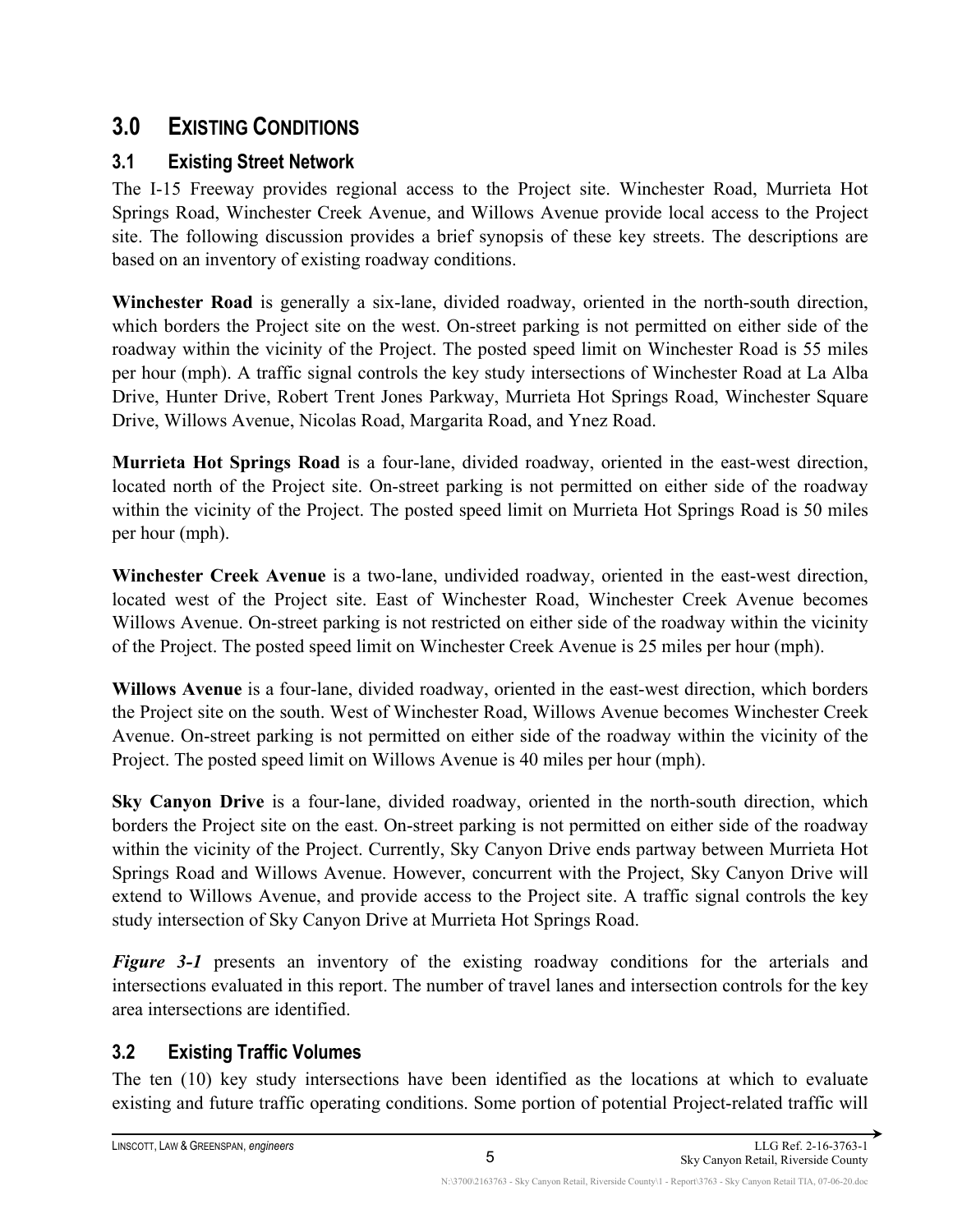pass through these intersections and their analysis will reveal the expected relative impacts of the Project. These key study intersections were selected for evaluation based on discussions with County of Riverside Transportation Department staff.

Existing AM and PM peak hour traffic volumes for the ten (10) key study intersections evaluated in this report were obtained from manual peak hour turning movement counts conducted by Counts Unlimited, Inc. in September 2018 and grown at two percent (2%) per year to the year 2020. *Figures 3-2* and *3-3* illustrate the existing AM and PM peak hour traffic volumes at the ten (10) key study intersections evaluated in this report, respectively.

*Appendix A* contains the detailed peak hour count sheets for the key intersections evaluated in this report.

## <span id="page-16-0"></span>**3.3 Level of Service (LOS) Analysis Methodologies**

AM and PM peak hour operating conditions for the key study intersections were evaluated using the methodology outlined in *Chapter 19 of the Highway Capacity Manual 6 (HCM 6)* for signalized intersections and the methodology outlined in *Chapter 20 of the HCM 6* for two-way stop-controlled intersections. This methodology is consistent with Caltrans requirements.

## <span id="page-16-1"></span>**3.3.1** *Highway Capacity Manual (HCM) Method of Analysis (Signalized Intersections)*

AM and PM peak hour operating conditions for the key study intersections were evaluated using the HCM operations method of analysis. Based on the HCM operations method of analysis, level of service for signalized intersections and approaches is defined in terms of control delay, which is a measure of the increase in travel time due to traffic signal control, driver discomfort, and fuel consumption. Control delay includes the delay associated with vehicles slowing in advance of an intersection, the time spent stopped on an intersection approach, the time spent as vehicles move up in the queue, and the time needed for vehicles to accelerate to their desired speed. LOS criteria for traffic signals are stated in terms of the control delay in seconds per vehicle. The LOS thresholds established for the automobile mode at a signalized intersection are shown in *Table 3-1.*

## <span id="page-16-2"></span>**3.3.2** *Highway Capacity Manual (HCM) Method of Analysis (Unsignalized Intersections)*

The HCM unsignalized methodology for stop-controlled intersections was utilized for the analysis of the unsignalized intersections. LOS criteria for unsignalized intersections differ from LOS criteria for signalized intersections as signalized intersections are designed for heavier traffic and therefore a greater delay. Unsignalized intersections are also associated with more uncertainty for users, as delays are less predictable, which can reduce users' delay tolerance.

Two-way stop-controlled intersections are comprised of a major street, which is uncontrolled, and a minor street, which is controlled by stop signs. Level of service for a two-way stop-controlled intersection is determined by the computed or measured control delay. The control delay by movement, by approach, and for the intersection as a whole is estimated by the computed capacity for each movement. LOS is determined for each minor-street movement (or shared movement) as well as major-street left turns. The worst side street approach delay is reported. LOS is not defined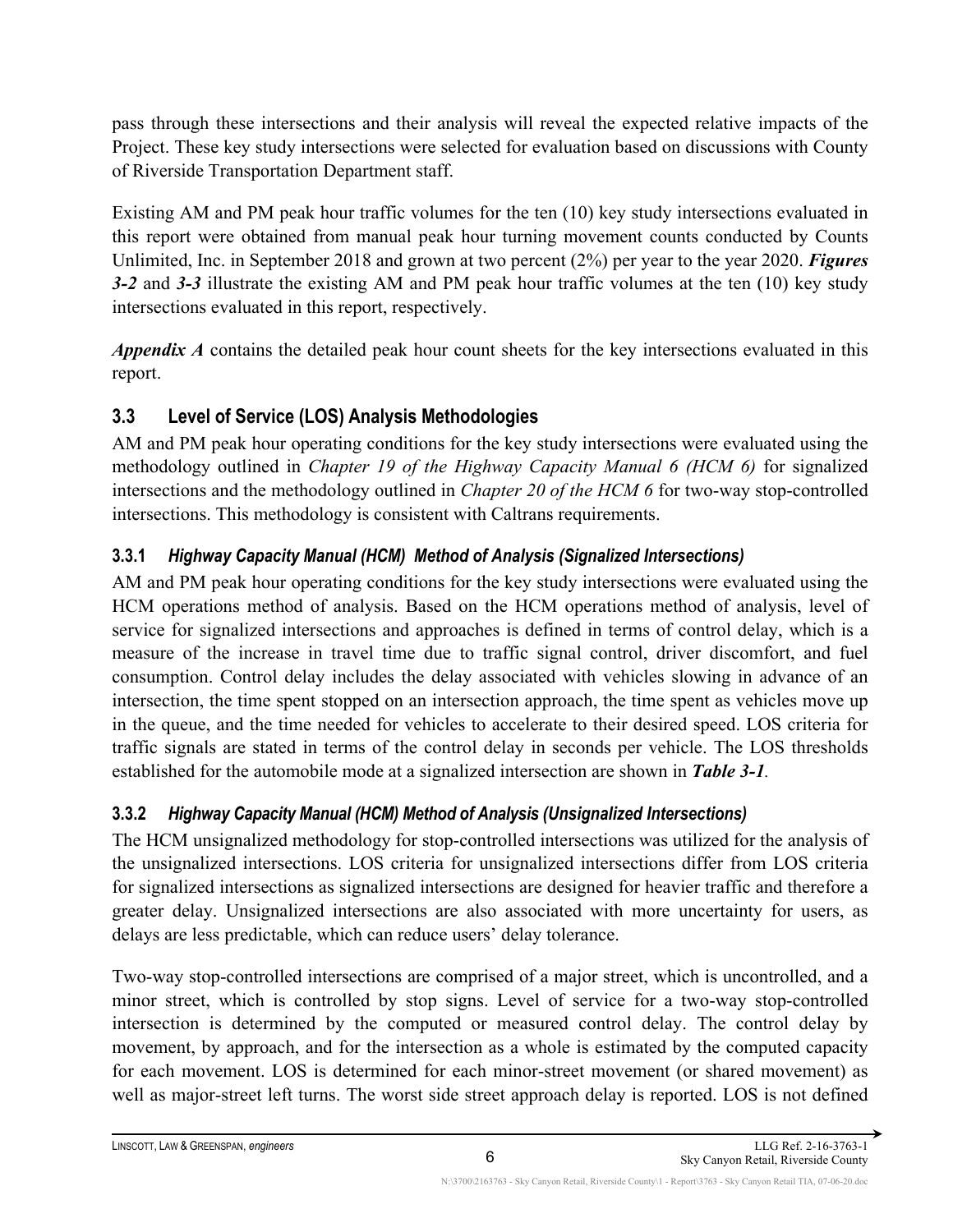for the intersection as a whole or for major-street approaches, as it is assumed that major-street through vehicles experience zero delay. The HCM control delay value range for two-way stopcontrolled intersections is shown in *Table 3-2*.

#### <span id="page-17-0"></span>**3.4 Impact Criteria and Thresholds**

#### <span id="page-17-1"></span>**3.4.1** *County of Riverside Criteria*

According to the County of Riverside General Plan, *Section C 2.1*, the following countywide target Levels of Service shall be maintained:

- **LOS** "C" shall apply to all development proposals in any area of the Riverside County not located within the boundaries of an Area Plan, as well those areas located within the following Area Plans: REMAP, Eastern Coachella Valley, Desert Center, Palo Verde Valley, and those non-Community Development areas of the Elsinore, Lake Mathews/ Woodcrest, Mead Valley and Temescal Canyon Area Plans.
- LOS "D" shall apply to all development proposals located within any of the following Area Plans: Eastvale, Jurupa, Highgrove, Reche Canyon/Badlands, Lakeview/Nuevo, Sun City/Menifee Valley, Harvest Valley/Winchester, Southwest Area, The Pass, San Jacinto Valley, Western Coachella Valley and those Community Development Areas of the Elsinore, Lake Mathews/Woodcrest, Mead Valley and Temescal Canyon Area Plans.
- **LOS** "E" may be allowed by the Board of Supervisors within designated areas where transit-oriented development and walkable communities are proposed.

Based on the above-mentioned level of service and impact criteria, LOS "D" is the minimum acceptable LOS at the key study intersections.

#### <span id="page-17-2"></span>**3.4.2** *City of Murrieta Criteria*

In conformance with the City of Murrieta and Riverside County Transportation Department requirements, AM and PM peak hour operating conditions for the key study intersections were evaluated using the methodology outlined in the *Highway Capacity Manual 2010 (HCM 2010)*. Daily operating conditions for the key study roadway segments were analyzed using the *Volume to Capacity (V/C) ratio*.

Per City of Murrieta guidelines, a minimum LOS "D" must be maintained at key study intersections, while a minimum LOS "C" must be maintained at key study roadway segments.

#### <span id="page-17-3"></span>**3.4.3** *City of Temecula Criteria*

The City of Temecula considers LOS "D" to be the minimum acceptable LOS for intersections.

#### <span id="page-17-4"></span>**3.4.4** *Caltrans Criteria*

Caltrans endeavors to maintain a target LOS at the transition between LOS "C" and LOS "D" on State highway facilities; however, Caltrans acknowledges that this may not always be feasible and recommends that the lead agency consult with Caltrans to determine the appropriate target LOS. If an existing State highway facility is operating at less than this target LOS, the "without Project"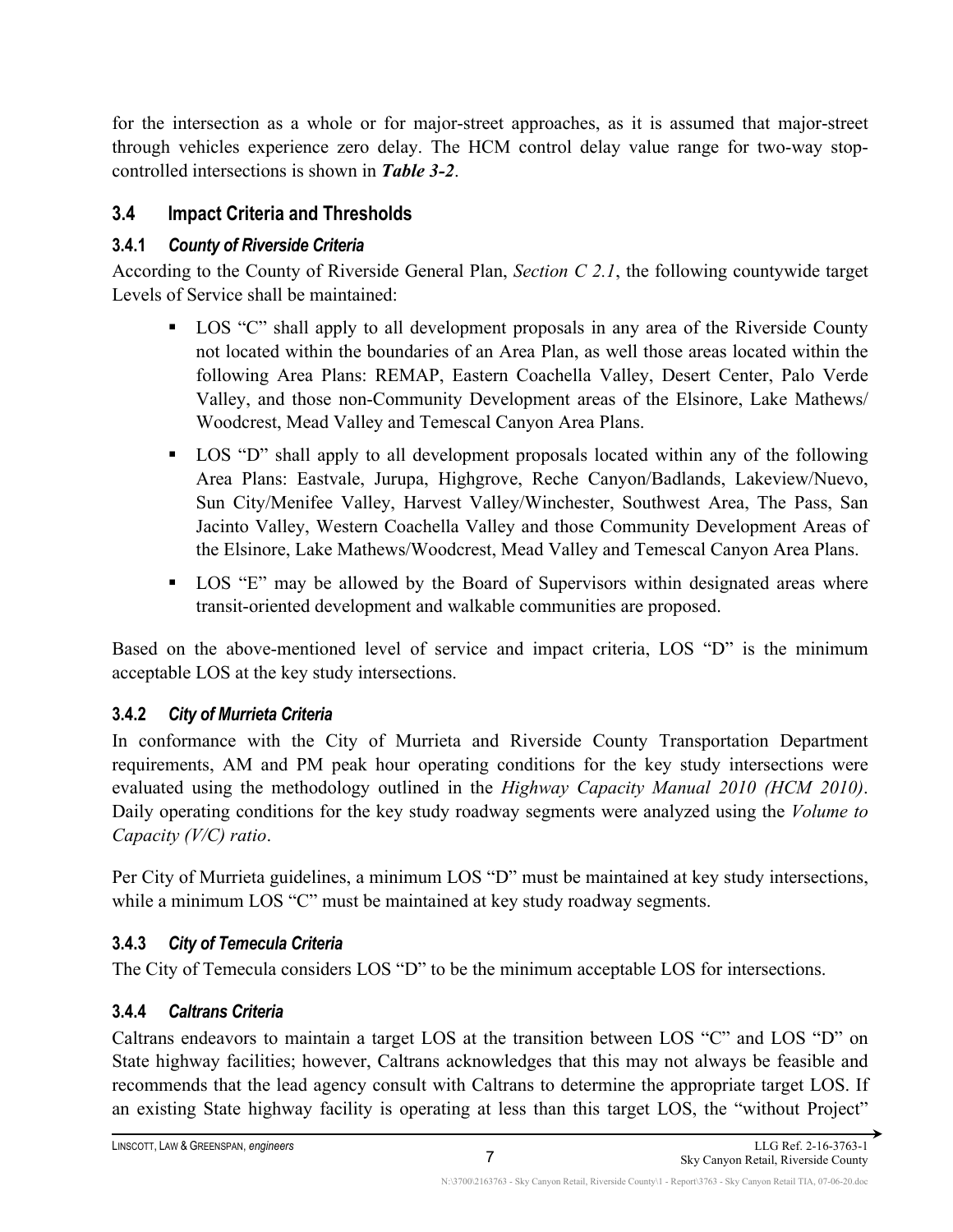level of service should be maintained. In general, the region-wide goal for an acceptable LOS on all freeways, roadway segments, and intersections is LOS "D." For undeveloped or not densely developed locations, the goal may be to achieve LOS "C."

Within the Project study area, Winchester Road is part of the CMPHS for Riverside County and also under the jurisdiction of Caltrans. Based on the LOS criteria stated above, LOS "E" is considered acceptable for intersections located along the CMP network and/or also under the jurisdiction of Caltrans.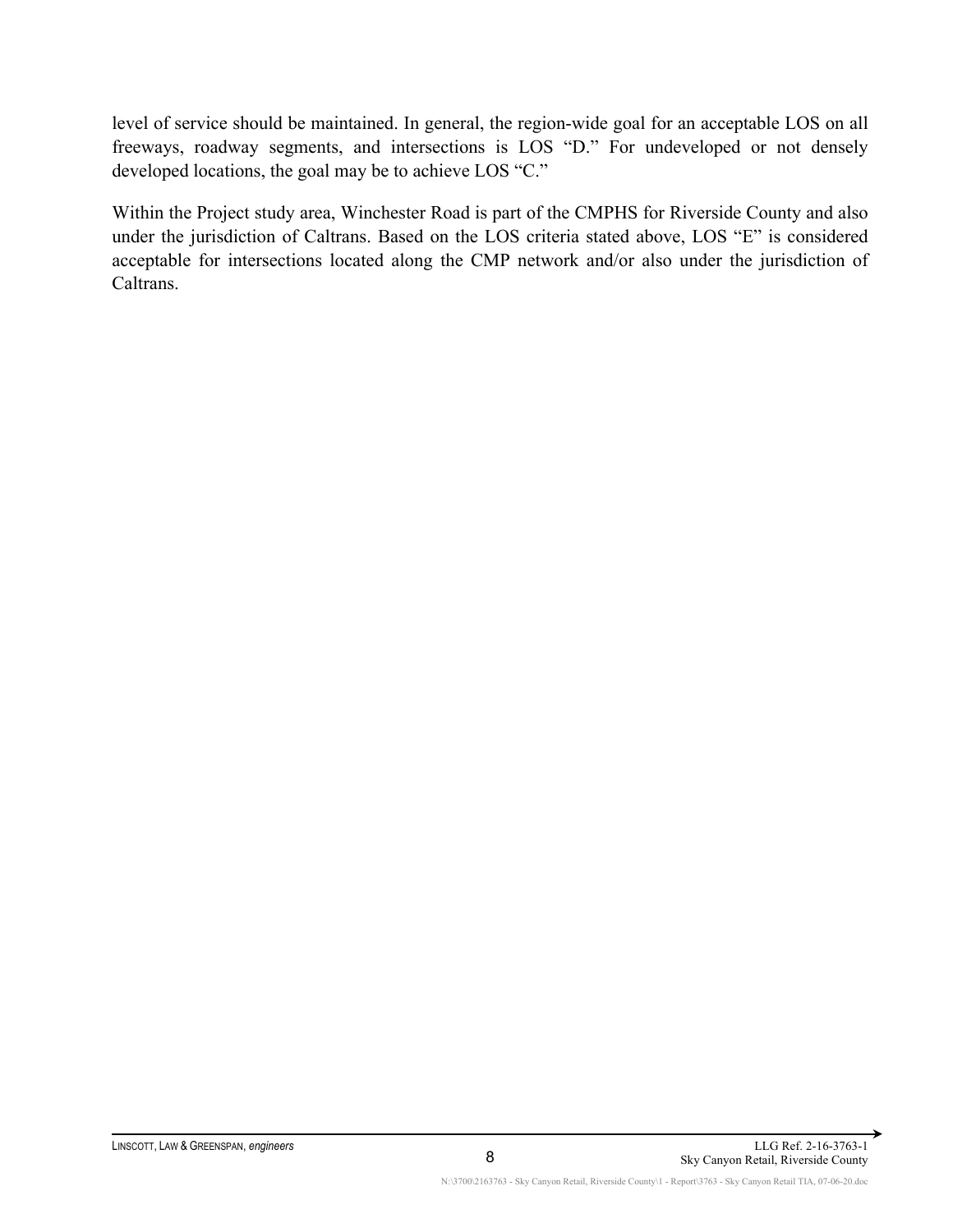| <b>Level of Service</b> | <b>Control Delay Per Vehicle</b> |                                                                                                                                                                                                                                                                                                                                                                                                           |
|-------------------------|----------------------------------|-----------------------------------------------------------------------------------------------------------------------------------------------------------------------------------------------------------------------------------------------------------------------------------------------------------------------------------------------------------------------------------------------------------|
| (LOS)                   | (seconds/vehicle)                | <b>Level of Service Description</b>                                                                                                                                                                                                                                                                                                                                                                       |
| A                       | $\leq 10.0$                      | This level of service occurs when progression is<br>extremely favorable and most vehicles arrive during the<br>green phase. Most vehicles do not stop at all. Short cycle<br>lengths may also contribute to low delay.                                                                                                                                                                                    |
| $\bf{B}$                | $> 10.0$ and $\leq 20.0$         | This level generally occurs with good progression, short<br>cycle lengths, or both. More vehicles stop than with LOS<br>A, causing higher levels of average delay.                                                                                                                                                                                                                                        |
| $\mathcal{C}$           | $>$ 20.0 and $\leq$ 35.0         | Average traffic delays. These higher delays may result<br>from fair progression, longer cycle lengths, or both.<br>Individual cycle failures may begin to appear at this level.<br>The number of vehicles stopping is significant at this<br>level, though many still pass through the intersection<br>without stopping.                                                                                  |
| D                       | $>$ 35.0 and $\leq$ 55.0         | Long traffic delays At level D, the influence of<br>congestion becomes more noticeable. Longer delays may<br>result from some combination of unfavorable progression,<br>long cycle lengths, or high $v/c$ ratios. Many vehicles stop<br>and the proportion of vehicles not stopping declines.<br>Individual cycle failures are noticeable.                                                               |
| E                       | $> 55.0$ and $\leq 80.0$         | Very long traffic delays This level is considered by many<br>agencies to be the limit of acceptable delay. These high<br>delay values generally indicate poor progression, long<br>cycle lengths and high $v/c$ ratios. Individual cycle failures<br>are frequent occurrences.                                                                                                                            |
| $\rm F$                 | $\geq 80.0$                      | congestion This level, considered to be<br>Severe<br>unacceptable to most drivers, often occurs with over<br>saturation, that is, when arrival flow rates exceed the<br>capacity of the intersection. It may also occur at high $v/c$<br>ratios below 1.0 with many individual cycle failures. Poor<br>progression and long cycle lengths may also be major<br>contributing factors to such delay levels. |

**TABLE 3-1 LEVEL OF SERVICE CRITERIA FOR SIGNALIZED INTERSECTIONS (HCM METHODOLOGY)[1](#page-19-0)**

<span id="page-19-0"></span><sup>&</sup>lt;sup>1</sup> Source: *Highway Capacity Manual 6*, Chapter 19: Signalized Intersections.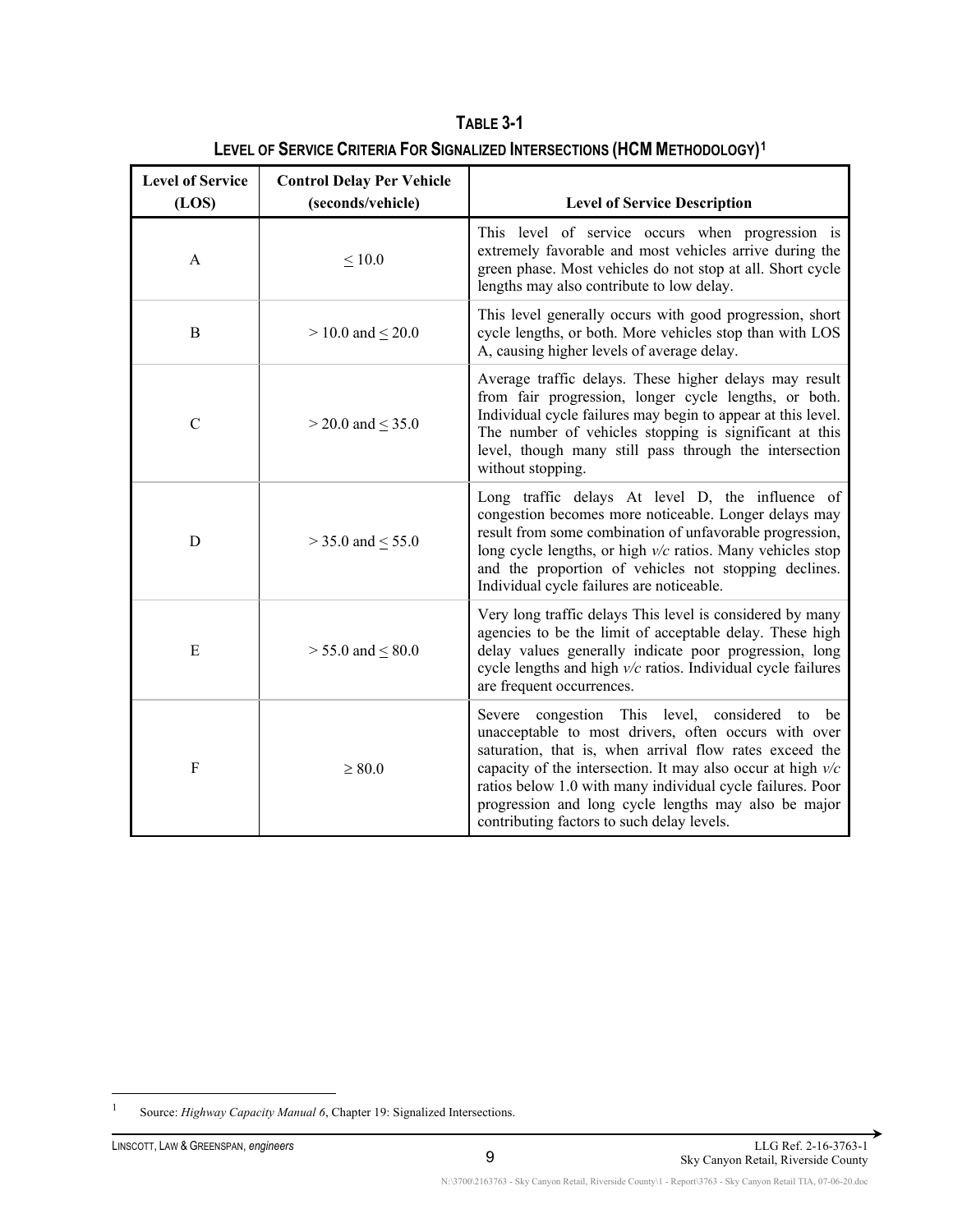| <b>Level of Service</b><br>(LOS) | <b>Highway Capacity Manual (HCM)</b><br><b>Delay Per Vehicle (seconds/vehicle)</b> | <b>Level of Service Description</b> |
|----------------------------------|------------------------------------------------------------------------------------|-------------------------------------|
| A                                | $\leq 10.0$                                                                        | Little or no delay                  |
| B                                | $> 10.0$ and $< 15.0$                                                              | Short traffic delays                |
| C                                | $> 15.0$ and $< 25.0$                                                              | Average traffic delays              |
| D                                | $>$ 25.0 and $\leq$ 35.0                                                           | Long traffic delays                 |
| E                                | $>$ 35.0 and $\leq$ 50.0                                                           | Very long traffic delays            |
| F                                | > 50.0                                                                             | Severe congestion                   |

**TABLE 3-2 LEVEL OF SERVICE CRITERIA FOR UNSIGNALIZED INTERSECTIONS (HCM METHODOLOGY)[2](#page-20-0)**

<span id="page-20-0"></span><sup>&</sup>lt;sup>2</sup> Source: *Highway Capacity Manual 6*, Chapter 20: Two-Way Stop-Controlled Intersections. The LOS criteria apply to each lane on a given approach and to each approach on the minor street. LOS is not calculated for major-street approaches or for the intersection as a whole.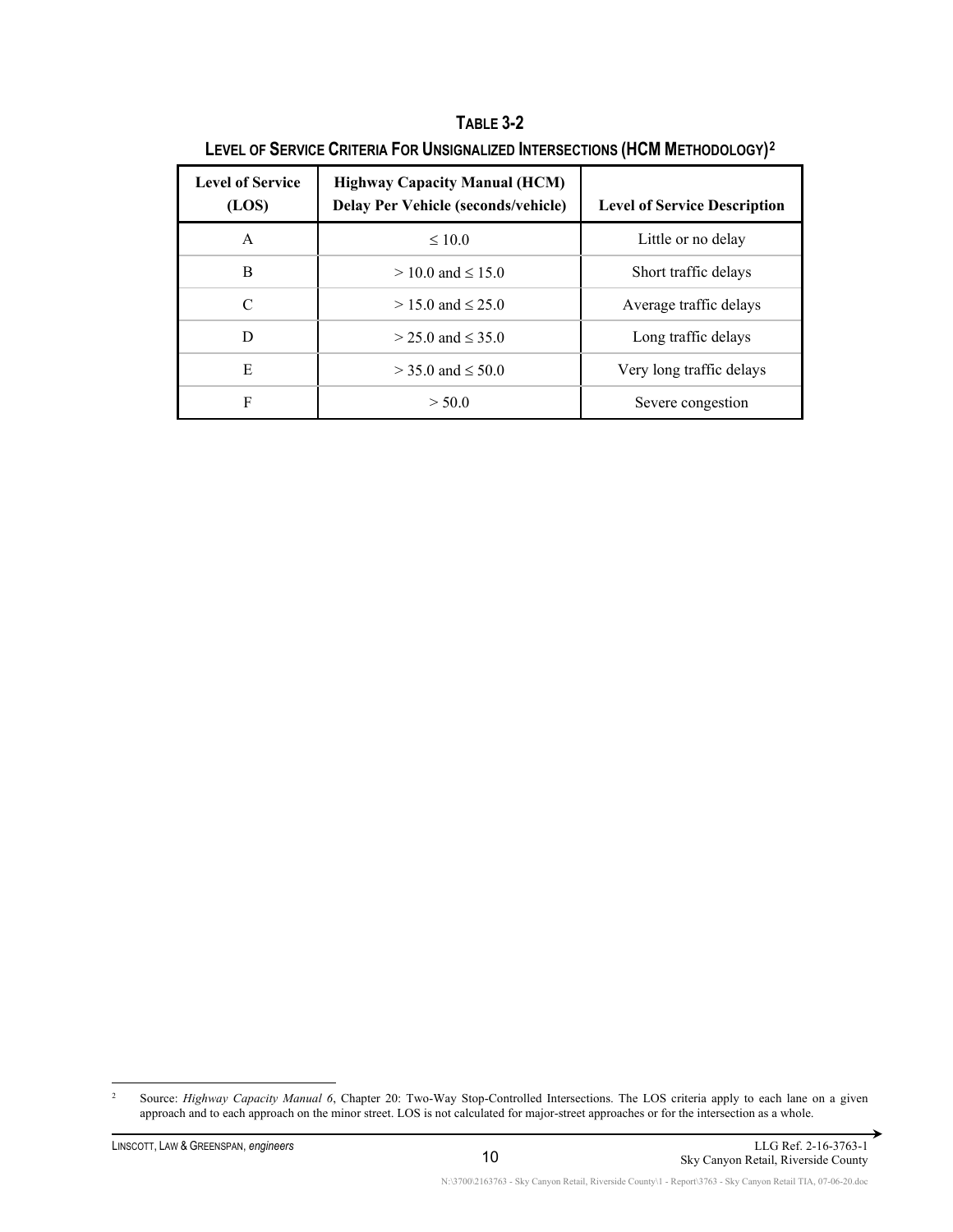# <span id="page-21-0"></span>**4.0 TRAFFIC FORECASTING METHODOLOGY**

In order to estimate the traffic impact characteristics of the proposed Project, a multi-step process has been utilized. The first step is traffic generation, which estimates the total arriving and departing traffic on a peak hour and daily basis. The traffic generation potential is forecast by applying the appropriate vehicle trip generation equations and/or rates to the Project development tabulation.

The second step of the forecasting process is traffic distribution, which identifies the origins and destinations of inbound and outbound Project traffic. These origins and destinations are typically based on demographics and existing/expected future travel patterns in the study area.

The third step is traffic assignment, which involves the allocation of Project traffic to study area streets and intersections. Traffic assignment is typically based on minimization of travel time, which may or may not involve the shortest route, depending on prevailing operating conditions and travel speeds. Traffic distribution patterns are indicated by general percentage orientation, while traffic assignment allocates specific volume forecasts to individual roadway segments and intersection turning movements throughout the study area.

With the forecasting process complete and Project traffic assignments developed, the impact of the Project is isolated by comparing operational (LOS) conditions at selected key intersections using expected future traffic volumes with and without forecast Project traffic. If necessary, the need for site-specific and/or cumulative local area traffic improvements can then be evaluated and the significance of the Project's impacts identified.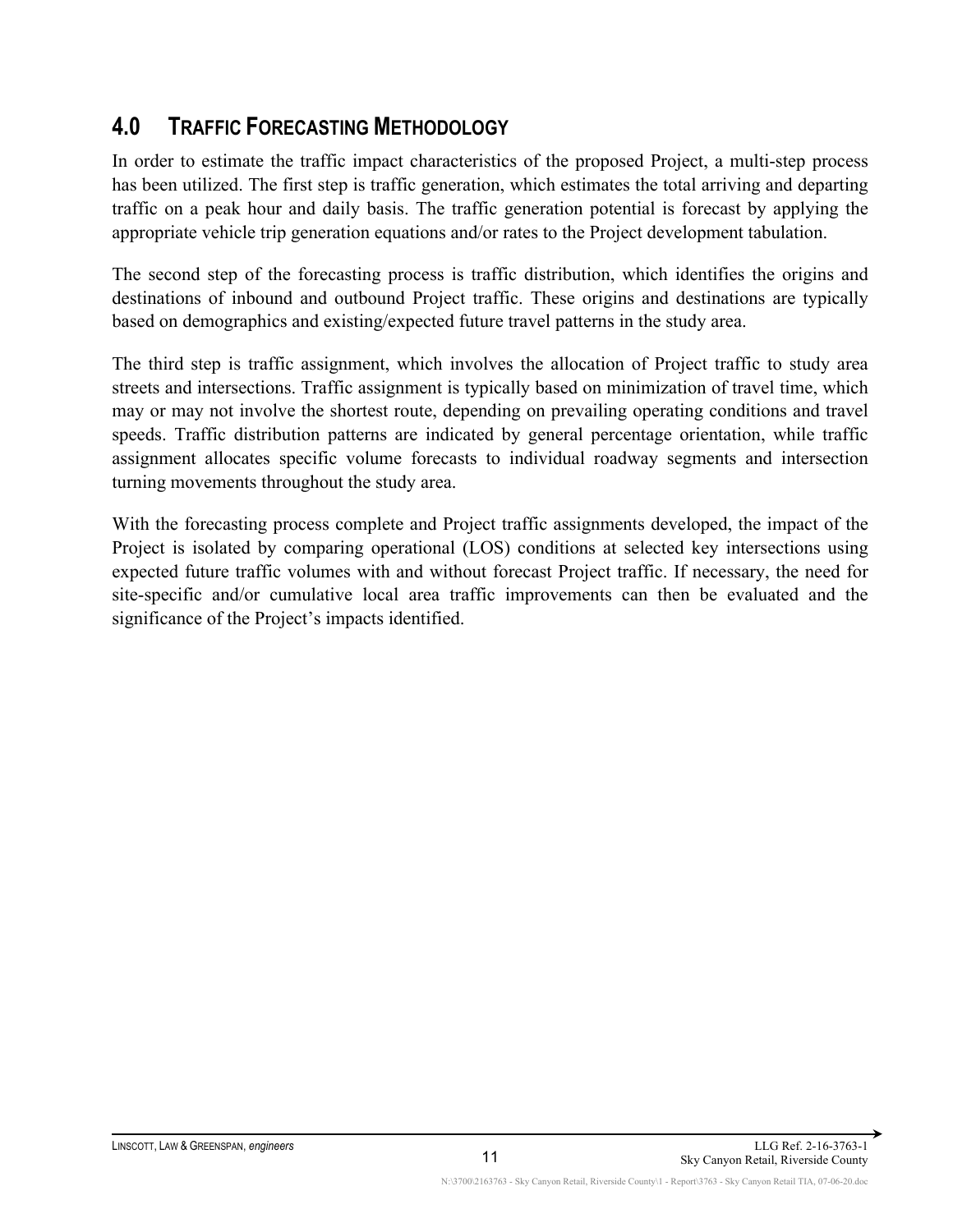# <span id="page-22-0"></span>**5.0 PROJECT TRAFFIC CHARACTERISTICS**

## <span id="page-22-1"></span>**5.1 Project Trip Generation**

Traffic generation is expressed in vehicle trip ends, defined as one-way vehicular movements, either entering or exiting the generating land use. Generation equations and/or rates used in the traffic forecasting procedure are found in the 10<sup>th</sup> Edition of *Trip Generation*, published by the Institute of Transportation Engineers (ITE) [Washington D.C., 2017].

*Table 5-1* summarizes the trip generation rates used in forecasting the vehicular trips generated by the proposed Project and also presents the Project's forecast peak hour and daily traffic volumes. As shown, the trip generation potential for the retail component of the proposed Project was estimated using ITE Land Use 820: Shopping Center equations. Generation rates used in the traffic forecasting procedure for the carwash component of the proposed Project are based on the empirical trip generation estimates at Victorville Speedwash collected on February 7, 2014. As indicated in the Project Description above, the carwash is proposed to have an effective tunnel length of 130 feet, which has been utilized for the trip generation calculation.

As shown in *Table 5-1*, the proposed Project is expected to generate 4,976 daily trips (one half arriving, one half departing), with 240 trips (127 inbound, 113 outbound) produced in the AM peak hour and 454 trips (214 inbound, 240 outbound) produced in the PM peak hour on a "typical" weekday.

Applicable pass-by reduction factors were incorporated into the daily, AM peak hour, and PM peak hour traffic forecasts. The factors used in this report are based on pass-by factors considered acceptable by Riverside County.

Hence, the net traffic generation potential of the proposed Project totals 4,309 daily trips (one half arriving, one half departing), with 206 trips (112 inbound, 94 outbound) produced in the AM peak hour and 340 trips (161 inbound, 179 outbound) produced in the PM peak hour. The potential traffic impacts of the aforementioned net Project trips are evaluated in the traffic analysis section of this report.

## <span id="page-22-2"></span>**5.2 Project Traffic Distribution and Assignment**

*Figure 5-1* presents the traffic distribution pattern for the proposed Project. Project traffic volumes both entering and exiting the Project site have been distributed and assigned to the adjacent street system based on the following considerations:

- the site's proximity to major traffic carriers (i.e., I-15, etc.),
- expected localized traffic flow patterns based on adjacent street channelization and presence of traffic signals,
- existing intersection traffic volumes, and
- ingress/egress availability at the Project site.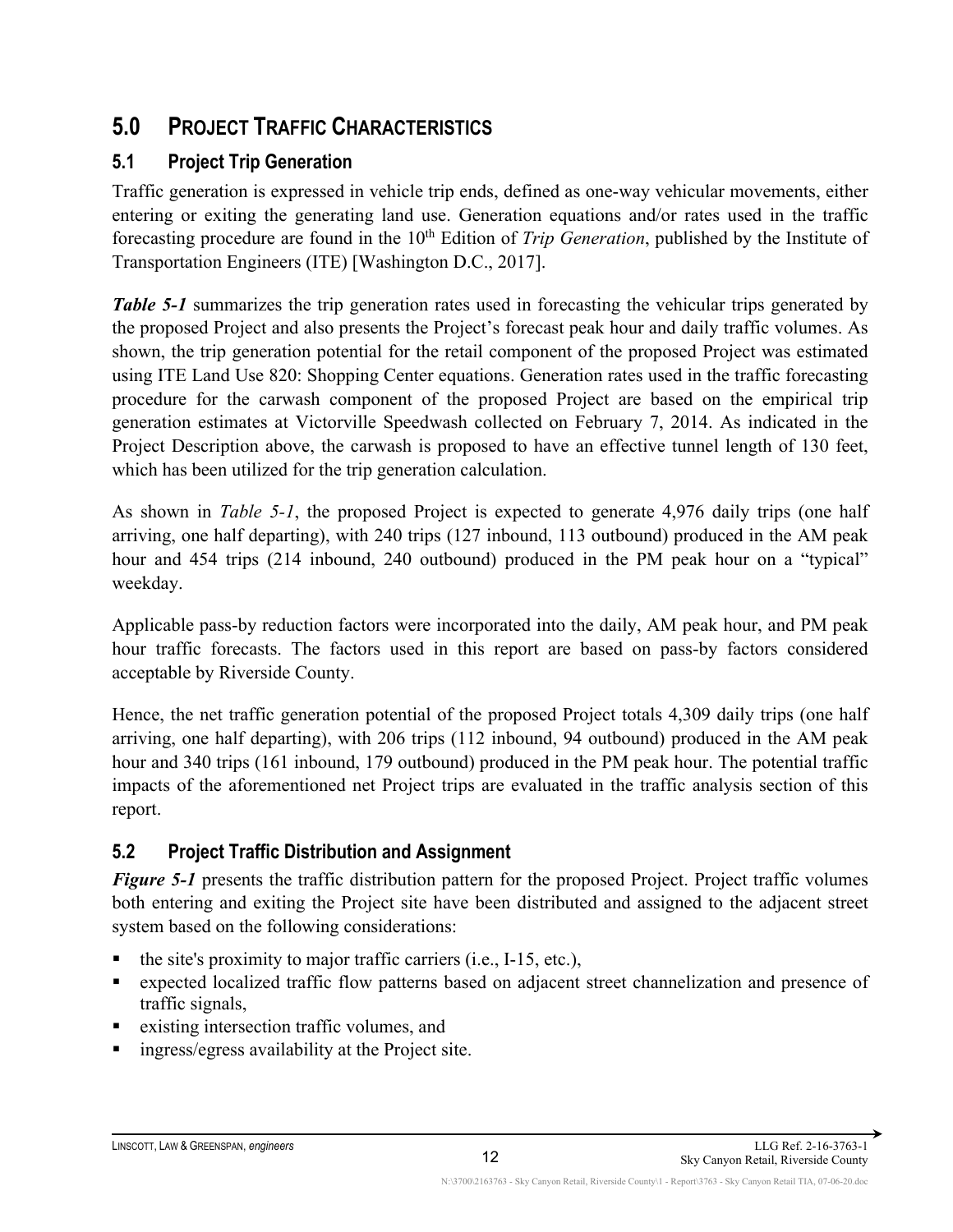The anticipated AM and PM peak hour traffic volumes associated with the proposed Project are presented in *Figures 5-2* and *5-3*, respectively. The traffic volume assignments presented in *Figures 5-2* and *5-3* reflect the traffic distribution characteristics shown in *Figure 5-1* and the traffic generation forecast presented in *Table 5-1*.

It should be noted that under future conditions, Sky Canyon Road will be extended from the northerly Project boundary to Willow Avenue. Therefore, in order to estimate future "without Project" volumes along Sky Canyon Road (as well as the future intersection of Sky Canyon Road at Willow Avenue), the appropriate AM and PM peak hour trips associated with the existing shopping center (located adjacent northerly to the Project site on the southeast quadrant of Winchester Road and Murrieta Hot Springs Road) were routed along Sky Canyon Drive to Willow Avenue.

#### <span id="page-23-0"></span>**5.3 Existing With Project Traffic Conditions**

The existing plus Project traffic conditions have been generated based upon existing conditions and the estimated Project traffic. These forecast traffic conditions have been prepared pursuant to the California Environmental Quality Act (CEQA) guidelines, which require that the potential impacts of a Project be evaluated upon the circulation system as it currently exists. This traffic volume scenario and the related intersection capacity analyses will identify the roadway improvements necessary to mitigate the direct traffic impacts of the Project, if any.

*Figures 5-4* and *5-5* present projected AM and PM peak hour traffic volumes at the ten (10) key study intersections and three (3) Project driveways with the addition of the trips generated by the proposed Project to existing traffic volumes, respectively.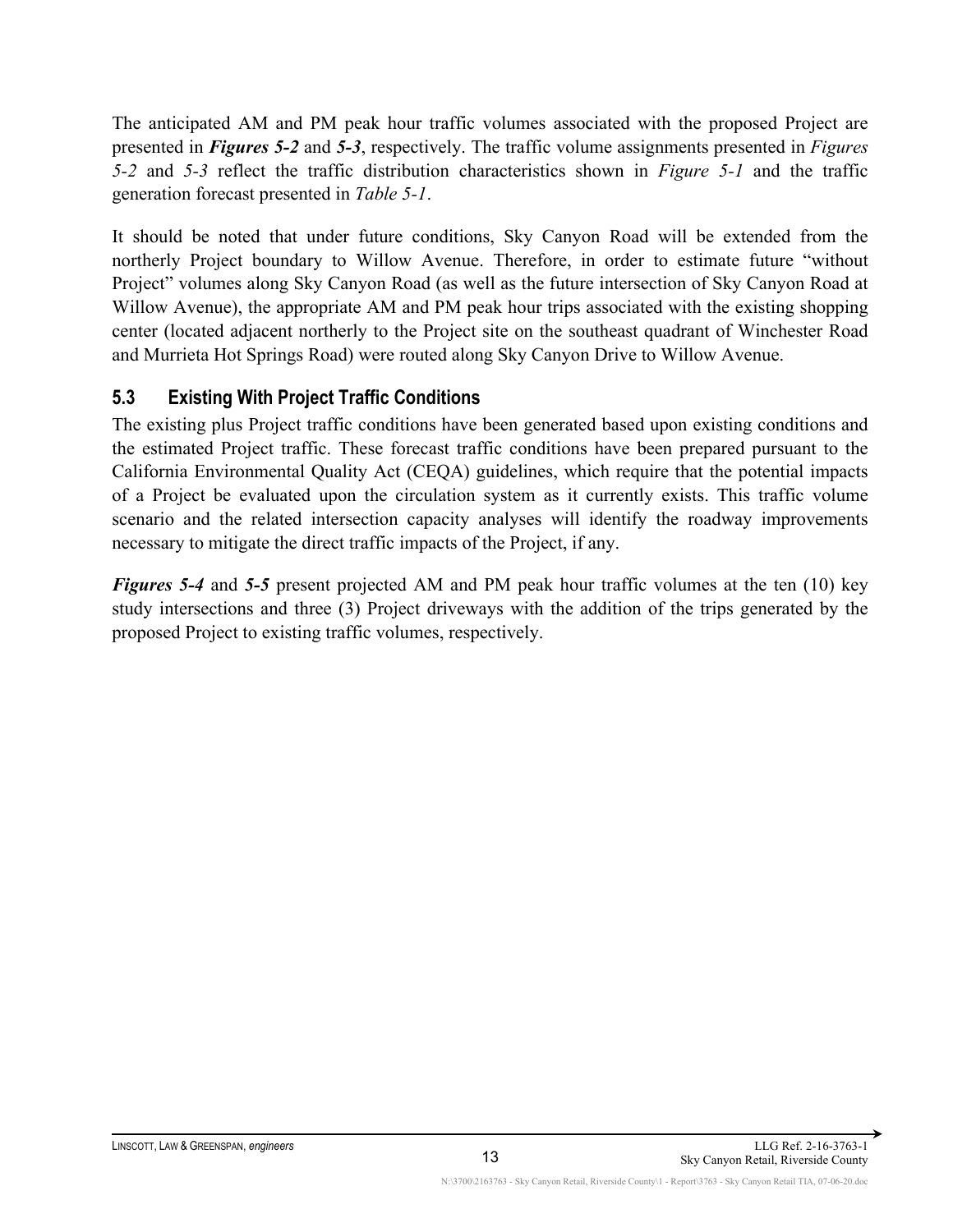| <b>ITE Land Use Code/</b> |                                                                           | <b>Daily</b> | <b>AM Peak Hour</b> |       |              | <b>PM Peak Hour</b> |       |              |
|---------------------------|---------------------------------------------------------------------------|--------------|---------------------|-------|--------------|---------------------|-------|--------------|
|                           | <b>Project Description</b>                                                | $2-Way$      | Enter               | Exit  | <b>Total</b> | Enter               | Exit  | <b>Total</b> |
|                           | <b>Generation Factors:</b>                                                |              |                     |       |              |                     |       |              |
|                           | 820: Shopping Center $(TE/TSF)^3$                                         | 81.83        | 62%                 | 38%   | 1.92         | 48%                 | 52%   | 7.14         |
|                           | <b>Empirical Trip Generation Estimates for</b><br>Speedwash $(TE/LFWT)^4$ | 8.663        | 0.275               | 0.204 | 0.479        | 0.450               | 0.463 | 0.913        |
|                           | <b>Proposed Project Generation Forecast:</b>                              |              |                     |       |              |                     |       |              |
|                           | Sky Canyon Retail (51.927 TSF)                                            | 3,850        | 110                 | 68    | 178          | 161                 | 174   | 335          |
|                           | Pass-by (Daily: 10%; AM: 10%; PM: 25%)                                    | $-385$       | <u>-11</u>          | $-7$  | $-18$        | $-40$               | $-44$ | $-84$        |
|                           | Subtotal                                                                  | 3,465        | 99                  | 61    | 160          | 121                 | 130   | 251          |
|                           |                                                                           |              |                     |       |              |                     |       |              |
|                           | Sky Canyon Retail (130 Feet of Tunnel)                                    | 1,126        | 17                  | 45    | 62           | 53                  | 66    | 119          |
|                           | Pass-by (Daily: 25%; AM: 25%; PM: 25%)                                    | $-282$       | $\overline{-4}$     | $-12$ | $-16$        | $-13$               | $-17$ | $-30$        |
|                           | Subtotal                                                                  | 844          | 13                  | 33    | 46           | 40                  | 49    | 89           |
|                           | <b>Project Trip Generation</b>                                            | 4,309        | 112                 | 94    | 206          | 161                 | 179   | <b>340</b>   |

**TABLE 5-1 PROJECT TRIP GENERATION FORECAST**

 $\bullet$  TE/TSF = trip end per thousand square feet

<span id="page-24-0"></span><sup>3</sup> Source: *Trip Generation*, 10<sup>th</sup> Edition, Institute of Transportation Engineers (ITE), Washington, D.C. (2017). Equations were used to determine the trip generation for the proposed Project. The following equations were used:

- Daily:  $\ln(T) = 0.68 * \ln(S) + 5.57$ <br>AM peak hour:  $T = 0.50 * (S) + 151.78$
- AM peak hour:  $T = 0.50 * (S) + 151.78$ <br>PM peak hour:  $\ln(T) = 0.74 * \ln(S) + 2$
- $ln(T) = 0.74 * ln(S) + 2.89$
- where  $S = size (in TSF)$  and  $T = trip$  ends.

<span id="page-24-1"></span><sup>4</sup> Based on driveway traffic counts conducted on Friday (2/7/2014) at Victorville Speedwash ( 12147 Industrial Boulevard, Victorville).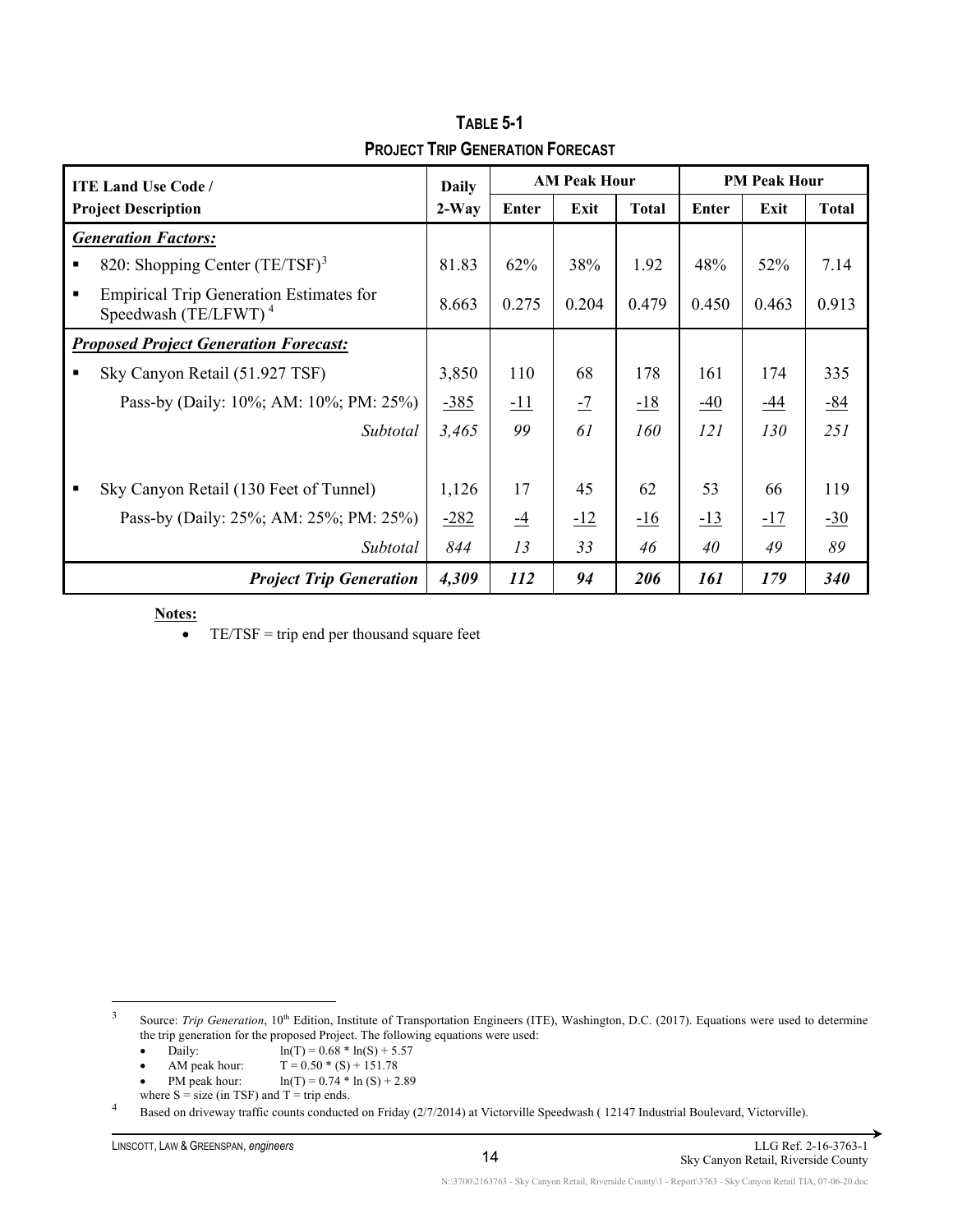# <span id="page-25-0"></span>**6.0 FUTURE TRAFFIC CONDITIONS**

## <span id="page-25-1"></span>**6.1 Ambient Traffic Growth**

For future traffic conditions, background traffic growth estimates have been calculated using an ambient growth factor. The ambient traffic growth factor is intended to include unknown and future cumulative projects in the study area, as well as account for regular growth in traffic volumes due to the development of projects outside the study area. Consistent with prior traffic studies conducted in the County of Riverside, the future growth in traffic volumes has been calculated at two percent (2.0%) per year. Applied to existing Year 2018 traffic volumes results in a six percent (6.0%) increase growth in existing volumes to horizon year 2022.

## <span id="page-25-2"></span>**6.2 Cumulative Projects Traffic Characteristics**

In order to make a realistic estimate of future on-street conditions prior to implementation of the Project, the status of other known development projects (cumulative projects) has been researched at the County of Riverside, the City of Murrieta, and the City of Temecula. With this information, the potential impact of the proposed Project can be evaluated within the context of the cumulative impact of all ongoing development.

Based on our research, there is one (1) cumulative project in the City of Temecula, seven (7) cumulative projects in the City of Murrieta, and three (3) cumulative projects in the County of Riverside that have either been built, but not yet fully occupied, or are being processed for approval. These eleven (11) cumulative projects have been included as part of the cumulative background setting.

*Table 6-1* provides the location and a brief description for each of the eleven (11) cumulative projects. *Figure 6-1* graphically illustrates the location of the cumulative projects. These cumulative projects are expected to generate vehicular traffic, which may affect the operating conditions of the key study intersections.

*Table 6-2* presents the development totals and resultant trip generation for the eleven (11) cumulative projects. As shown in *Table 6-2*, the eleven (11) cumulative projects are forecast to generate a combined total of 33,284 daily trips, with 2,146 trips forecast during the AM peak hour and 2,711 trips forecast during the PM peak hour.

The anticipated AM and PM peak hour cumulative projects traffic volumes at the key study intersections are presented in *Figures 6-2* and *6-3*, respectively. The traffic volume assignments presented in the above mentioned figures reflect the traffic generation forecast presented in *Table 6- 2*.

## <span id="page-25-3"></span>**6.3 Year 2022 Traffic Volumes**

*Figures 6-4* and *6-5* present the AM and PM peak hour Existing With Ambient Growth With Project traffic volumes at the ten (10) key study intersections and three (3) Project driveways, respectively.

15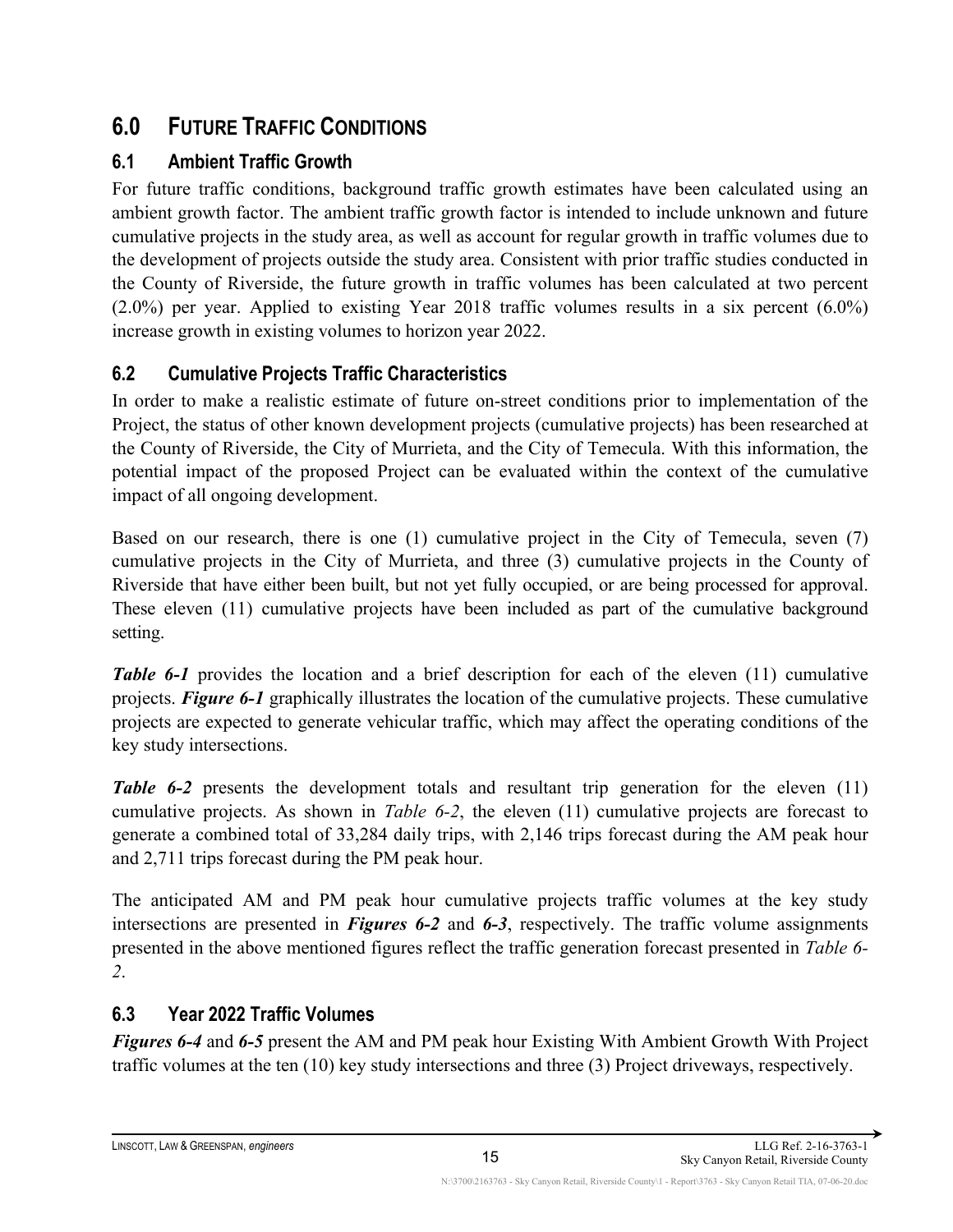*Figures 6-6* and *6-7* present the AM and PM peak hour Existing With Project With Cumulative Projects traffic volumes at the ten (10) key study intersections and three (3) Project driveways, respectively.

*Figures 6-8* and *6-9* present the AM and PM peak hour Existing With Ambient Growth With Project With Cumulative Projects traffic volumes at the ten (10) key study intersections and three (3) Project driveways, respectively.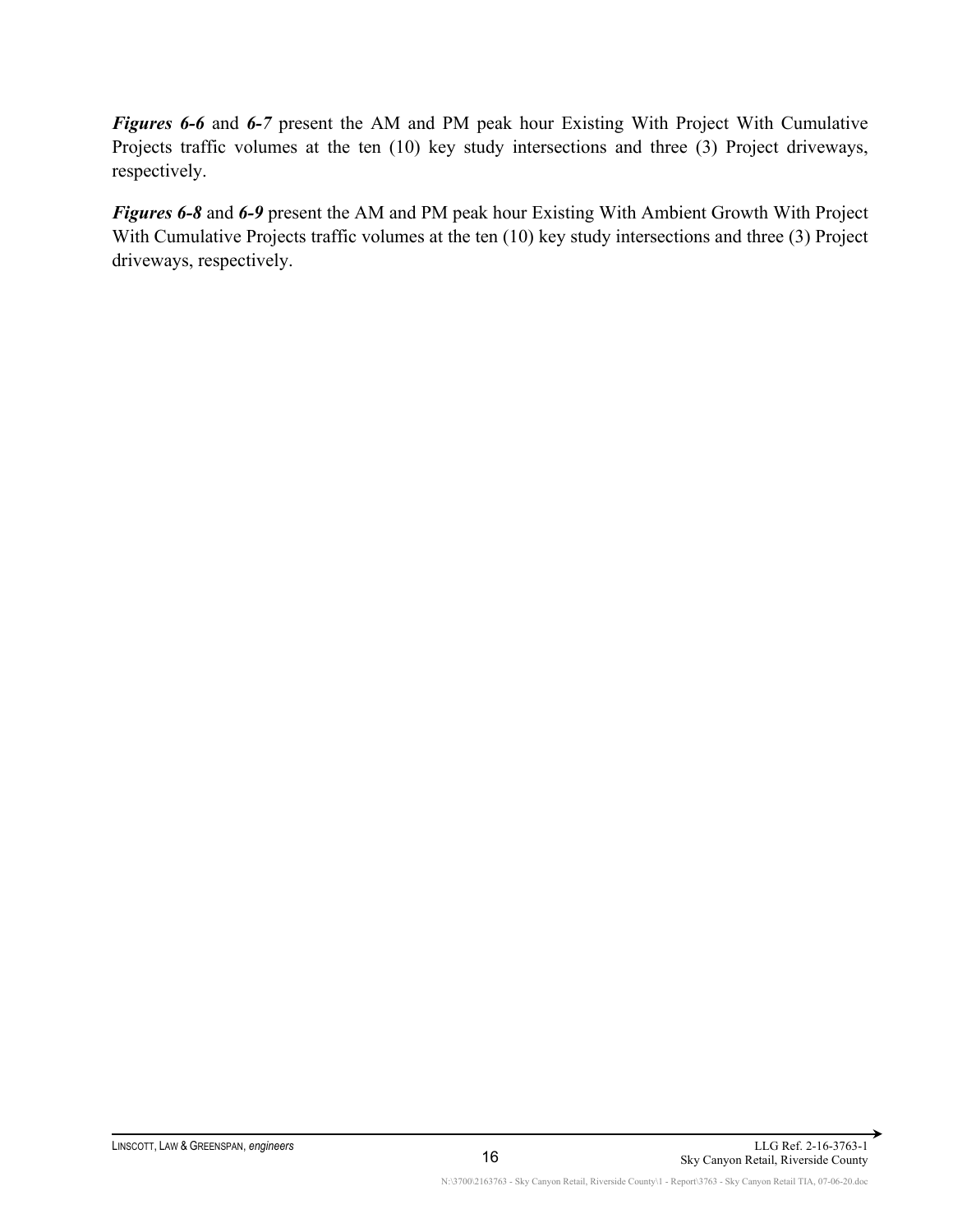| TABLE 6-1                                             |
|-------------------------------------------------------|
| <b>DESCRIPTION OF CUMULATIVE PROJECTS<sup>5</sup></b> |

| No. | <b>Cumulative Project</b>                                       | <b>Description</b>                                                                                  | Units/<br><b>Square Footage</b>                        |  |  |  |  |  |  |
|-----|-----------------------------------------------------------------|-----------------------------------------------------------------------------------------------------|--------------------------------------------------------|--|--|--|--|--|--|
|     | <b>City of Temecula</b>                                         |                                                                                                     |                                                        |  |  |  |  |  |  |
| 1.  | PA17-1508                                                       | Fast-Food With Drive Through Window                                                                 | 3.935 TSF                                              |  |  |  |  |  |  |
|     | <b>City of Murrieta</b>                                         |                                                                                                     |                                                        |  |  |  |  |  |  |
| 2.  | Golden Eagle Apartments <sup>6</sup>                            | Apartments                                                                                          | 112 DU                                                 |  |  |  |  |  |  |
| 3.  | Murrieta 1967                                                   | Apartments                                                                                          | 196 DU                                                 |  |  |  |  |  |  |
| 4.  | Adobe Springs <sup>8</sup>                                      | Single-Family Residential<br><b>Business Park</b>                                                   | 287 DU<br>208.500 TSF                                  |  |  |  |  |  |  |
| 5.  | Aldi Food Market <sup>9</sup>                                   | Supermarket                                                                                         | 19.056 TSF                                             |  |  |  |  |  |  |
| 6.  | Hot Springs Center/Date Street Shopping<br>Center <sup>10</sup> | Shopping Center                                                                                     | 24.874 TSF                                             |  |  |  |  |  |  |
| 7.  | MHS20 <sup>11</sup>                                             | Convenience Store With Gas Station<br>Fast-Food With Drive-Through Window<br>Shopping Center        | <b>12 VFP</b><br>3.800 TSF<br>3.600 TSF                |  |  |  |  |  |  |
| 8.  | MHSR Apartments <sup>12</sup>                                   | Apartments                                                                                          | 238 DU                                                 |  |  |  |  |  |  |
|     | <b>County of Riverside</b>                                      |                                                                                                     |                                                        |  |  |  |  |  |  |
| 9.  | PP26084                                                         | Shopping Center<br>High-Turnover Sit Down Restaurant<br>Office<br>Free Standing Discount Superstore | 127.340 TSF<br>18.000 TSF<br>16.000 TSF<br>196.078 TSF |  |  |  |  |  |  |
| 10. | PPT180022                                                       | Office<br>Warehousing                                                                               | 139.232 TSF<br>31.421 TSF                              |  |  |  |  |  |  |
| 11. | PP25183                                                         | <b>Industrial Park</b>                                                                              | 331.003 TSF                                            |  |  |  |  |  |  |

 $DU = Dwelling Units$ 

**TSF** = Thousand Square-Feet

 $VFP = Vehicle Fueling Positions$ 

<span id="page-27-0"></span><sup>5</sup> Source: *City of Temecula, City of Murrieta, and County of Riverside.*

<sup>6</sup> Source: *Murrieta Apartments Traffic Impact Analysis,* prepared by Trames Solutions Inc., dated October 22, 2013.

<span id="page-27-3"></span><span id="page-27-2"></span><span id="page-27-1"></span><sup>7</sup> Source: *Murrieta 180 Traffic Impact Analysis,* prepared by Kunzman Associates, Inc., dated May 21, 2013.

<sup>8</sup> Source: *Adobe Springs Traffic Impact Analysis,* prepared by Trames Solutions Inc., dated May 18, 2015.

<sup>9</sup> Source: *ALDI Food Market TIA (DP-2017-1529),* prepared by LOS Engineering, Inc., dated January 9, 2018.

<span id="page-27-5"></span><span id="page-27-4"></span><sup>&</sup>lt;sup>10</sup> Source: *Date Street Shopping Center Focused Traffic Impact Study*, prepared by K2 Traffic Engineering, Inc.., dated November 30, 2017.

<span id="page-27-7"></span><span id="page-27-6"></span><sup>&</sup>lt;sup>11</sup> Source: *MHS20 Traffic Impact Analysis*, prepared by Trames Solutions Inc.., dated June 13, 2018.<br><sup>12</sup> Source: *MHSR Apartments*, prepared by TIW Engineering Inc., dated July 13, 2018.

<sup>12</sup> Source: *MHSR Apartments,* prepared by TJW Engineering, Inc.., dated July 13, 2018.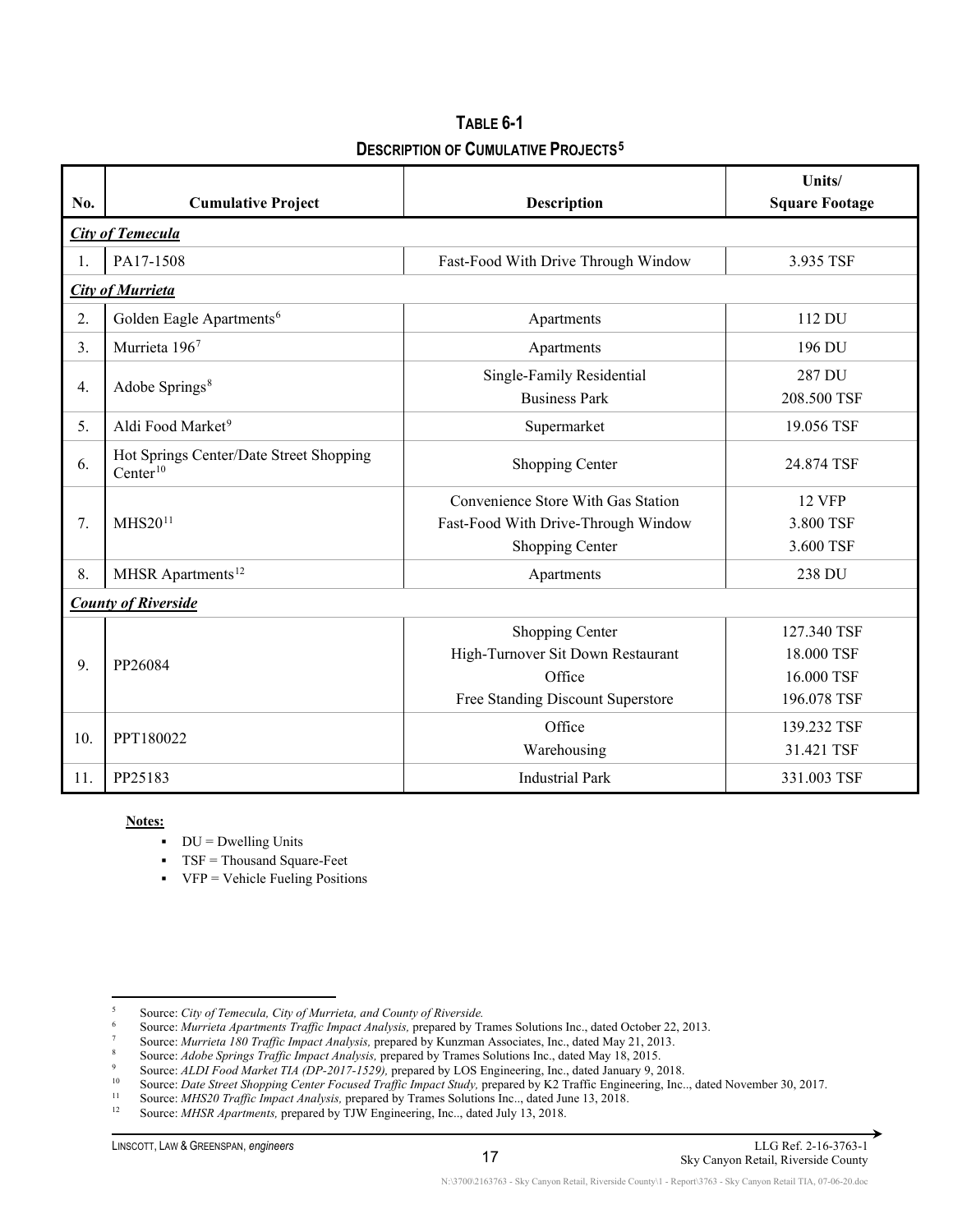|     |                                                                       | <b>Daily</b> |       | <b>AM Peak Hour</b> |              | <b>PM Peak Hour</b> |       |              |  |
|-----|-----------------------------------------------------------------------|--------------|-------|---------------------|--------------|---------------------|-------|--------------|--|
|     | <b>Cumulative Project Description</b>                                 | $2-Way$      | Enter | Exit                | <b>Total</b> | Enter               | Exit  | <b>Total</b> |  |
| 1.  | PA17-1508                                                             | 1,390        | 61    | 57                  | 118          | 50                  | 47    | 97           |  |
| 2.  | Golden Eagle Apartments <sup>14</sup>                                 | 745          | 11    | 46                  | 57           | 45                  | 24    | 69           |  |
| 3.  | Murrieta 196 <sup>15</sup>                                            | 1,303        | 20    | 80                  | 100          | 78                  | 43    | 121          |  |
| 4.  | Adobe Springs <sup>16</sup>                                           | 5,196        | 303   | 205                 | 508          | 244                 | 293   | 537          |  |
| 5.  | Aldi Food Market <sup>17</sup>                                        | 1,834        | 40    | 25                  | 65           | 34                  | 33    | 67           |  |
| 6.  | Hot Springs Center/Date Street Shopping<br>$Center^{18}$              | 801          | 11    | 7                   | 18           | 33                  | 36    | 70           |  |
| 7.  | MHS20 <sup>19</sup>                                                   | 2,501        | 142   | 115                 | 257          | 84                  | 84    | 168          |  |
| 8.  | MHSR Apartments <sup>20</sup>                                         | 1,742        | 25    | 84                  | 109          | 84                  | 49    | 133          |  |
| 9.  | PP26084                                                               | 15,246       | 354   | 261                 | 615          | 572                 | 579   | 1,151        |  |
| 10. | PPT180022                                                             | 1,411        | 143   | 24                  | 167          | 28                  | 138   | 166          |  |
| 11. | PP25183                                                               | 1,115        | 107   | 25                  | 132          | 28                  | 104   | 132          |  |
|     | <b>Total Cumulative Projects</b><br><b>Trip Generation Potential:</b> | 33,284       | 1,217 | 929                 | 2,146        | 1,280               | 1,430 | 2,711        |  |

**TABLE 6-2 CUMULATIVE PROJECTS TRAFFIC GENERATION FORECAST[13](#page-28-0)**

<span id="page-28-1"></span>14<br>
<sup>14</sup> Source: *Murrieta Apartments Traffic Impact Analysis,* prepared by Trames Solutions Inc., dated October 22, 2013.<br>
<sup>15</sup> Source: *Murrieta Apartments Traffic Impact Analysis,* prepared by Trames Solutions Inc., dat

<span id="page-28-0"></span><sup>13</sup> Source: *Trip Generation, 9th Edition, Institute of Transportation Engineers (ITE), Washington, D.C. (2012).* Where applicable, pass-by adjustment factors were utilized and are reflected in the cumulative projects trip generation potential.

<span id="page-28-2"></span><sup>15</sup> Source: *Murrieta 180 Traffic Impact Analysis,* prepared by Kunzman Associates, Inc., dated May 21, 2013.

<span id="page-28-3"></span><sup>16</sup> Source: *Adobe Springs Traffic Impact Analysis,* prepared by Trames Solutions Inc., dated May 18, 2015.

<span id="page-28-4"></span><sup>17</sup> Source: *ALDI Food Market TIA (DP-2017-1529),* prepared by LOS Engineering, Inc., dated January 9, 2018.

<sup>&</sup>lt;sup>18</sup> Source: *Date Street Shopping Center Focused Traffic Impact Study*, prepared by K2 Traffic Engineering, Inc.., dated November 30, 2017.

<span id="page-28-7"></span><span id="page-28-6"></span><span id="page-28-5"></span><sup>&</sup>lt;sup>19</sup> Source: *MHS20 Traffic Impact Analysis*, prepared by Trames Solutions Inc.., dated June 13, 2018.<br><sup>20</sup> Source: *MHSP Angutmants*, prepared by TIW Engineering Inc., dated July 13, 2018.

<sup>20</sup> Source: *MHSR Apartments,* prepared by TJW Engineering, Inc.., dated July 13, 2018.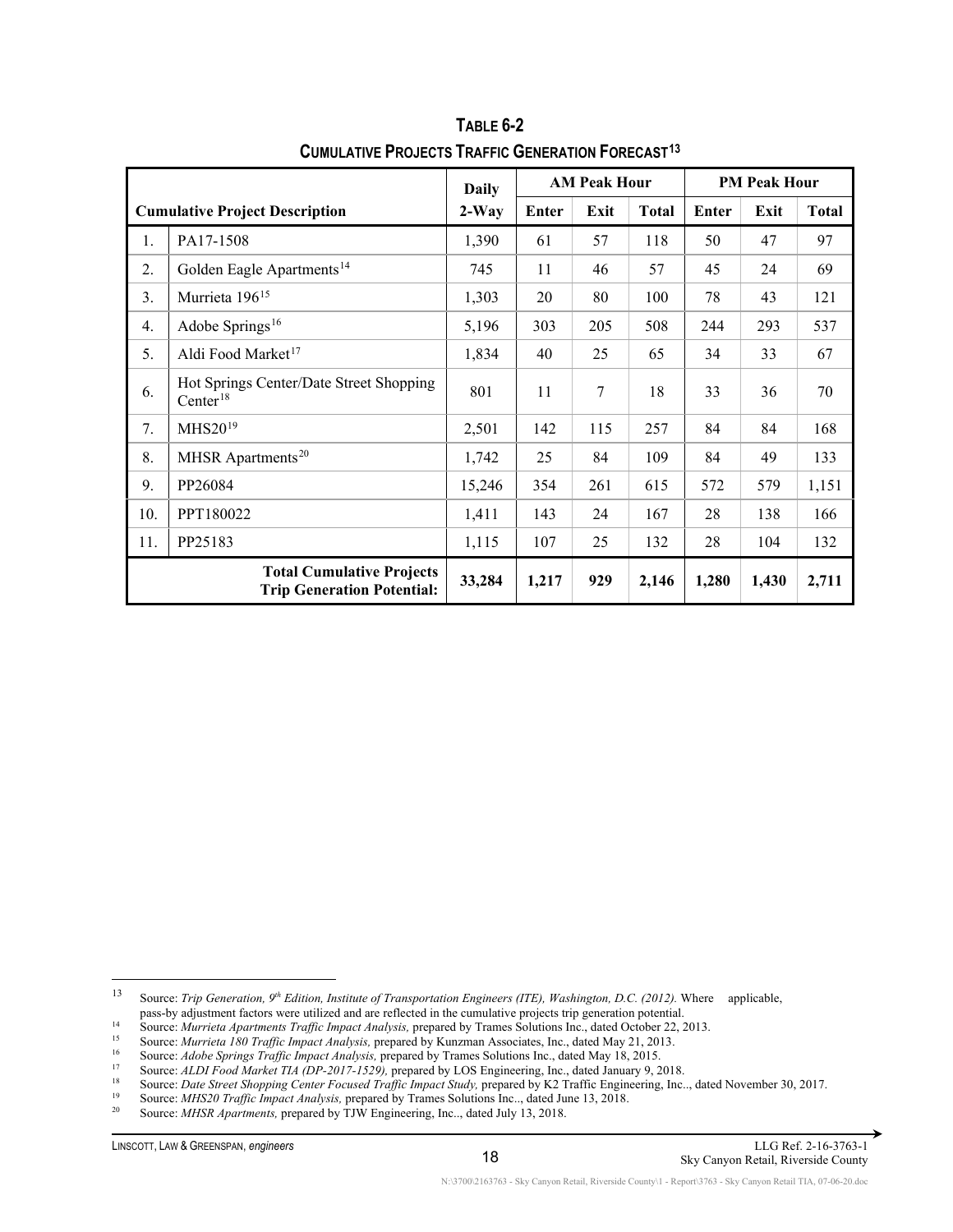# <span id="page-29-0"></span>**7.0 TRAFFIC IMPACT ANALYSIS METHODOLOGY**

## <span id="page-29-1"></span>**7.1 Impact Criteria and Thresholds**

The relative impact of the proposed Project during the AM peak hour and PM peak hour was evaluated based on analysis of future operating conditions at the key study intersection, without, then with, the proposed Project. The previously discussed capacity analysis procedures were utilized to investigate the future volume-to-capacity relationships and service level characteristics at each study intersection. The significance of the potential impacts of the Project at each key intersection was then evaluated using the following traffic impact criteria.

### <span id="page-29-2"></span>**7.1.1** *County of Riverside*

The County of Riverside allows LOS "D" to be used as the maximum acceptable threshold for the study intersections.

### <span id="page-29-3"></span>**7.1.2** *City of Murrieta*

Per City of Murrieta guidelines, a minimum LOS "D" must be maintained at key study intersections.

### <span id="page-29-4"></span>**7.1.3** *City of Temecula*

The City of Temecula considers LOS "D" to be the minimum acceptable LOS for intersections.

### <span id="page-29-5"></span>**7.1.4** *Caltrans*

Caltrans endeavors to maintain a target LOS at the transition between LOS "C" and LOS "D" on State highway facilities. However, if an existing State highway facility is operating at less than this target LOS, the "without Project" level of service should be maintained.

## <span id="page-29-6"></span>**7.2 Traffic Impact Analysis Scenarios**

The following scenarios are those for which HCM calculations have been performed at the key study intersections for existing with Project and near-term (Year 2022) traffic conditions:

- A. Existing Traffic Conditions;
- B. Existing With Project Traffic Conditions;
- C. Scenario (B) with Improvements, if necessary;
- D. Existing With A.G. (Ambient Growth) to the Year 2022 With Project Traffic Conditions;
- E. Scenario (D) with Improvements, if necessary;
- F. Existing With A.G. (Ambient Growth) to the Year 2022 With Project With Cumulative Projects Traffic Conditions; and
- G. Scenario (F) with Improvements, if necessary.

## <span id="page-29-7"></span>**7.3 Caltrans Traffic Impact Analysis Scenarios**

The following scenarios are those for which Caltrans calculations have been performed at the key study intersections for existing with Project and near-term (Year 2022) traffic conditions:

A. Existing Traffic Conditions;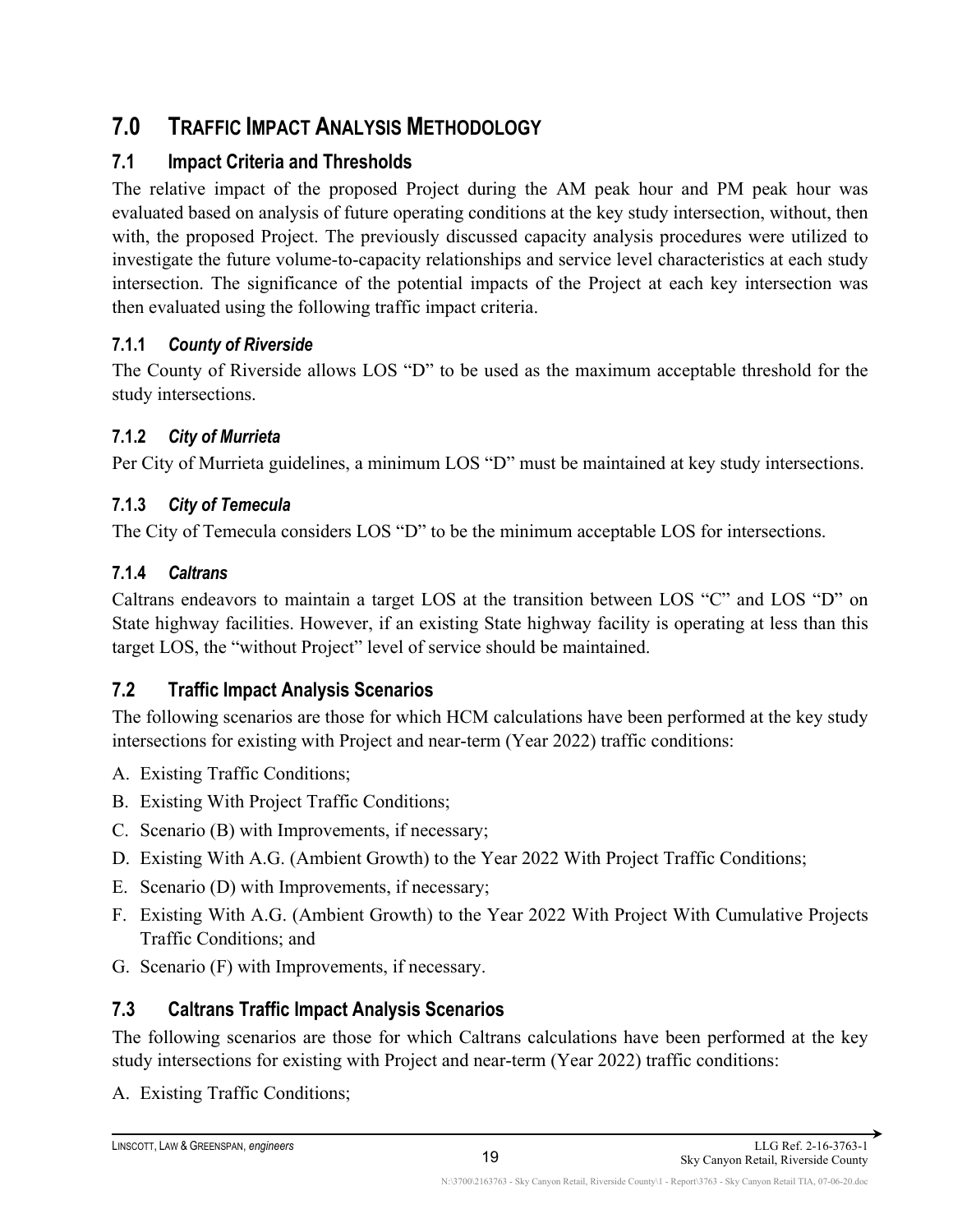- B. Existing With Project Traffic Conditions;
- C. Scenario (B) with Improvements, if necessary;
- D. Existing With Project With Cumulative Projects Traffic Conditions; and
- E. Scenario (D) with Improvements, if necessary;
- F. Existing With A.G. (Ambient Growth) to the Year 2022 With Project With Cumulative Projects Traffic Conditions; and
- G. Scenario (F) with Improvements, if necessary.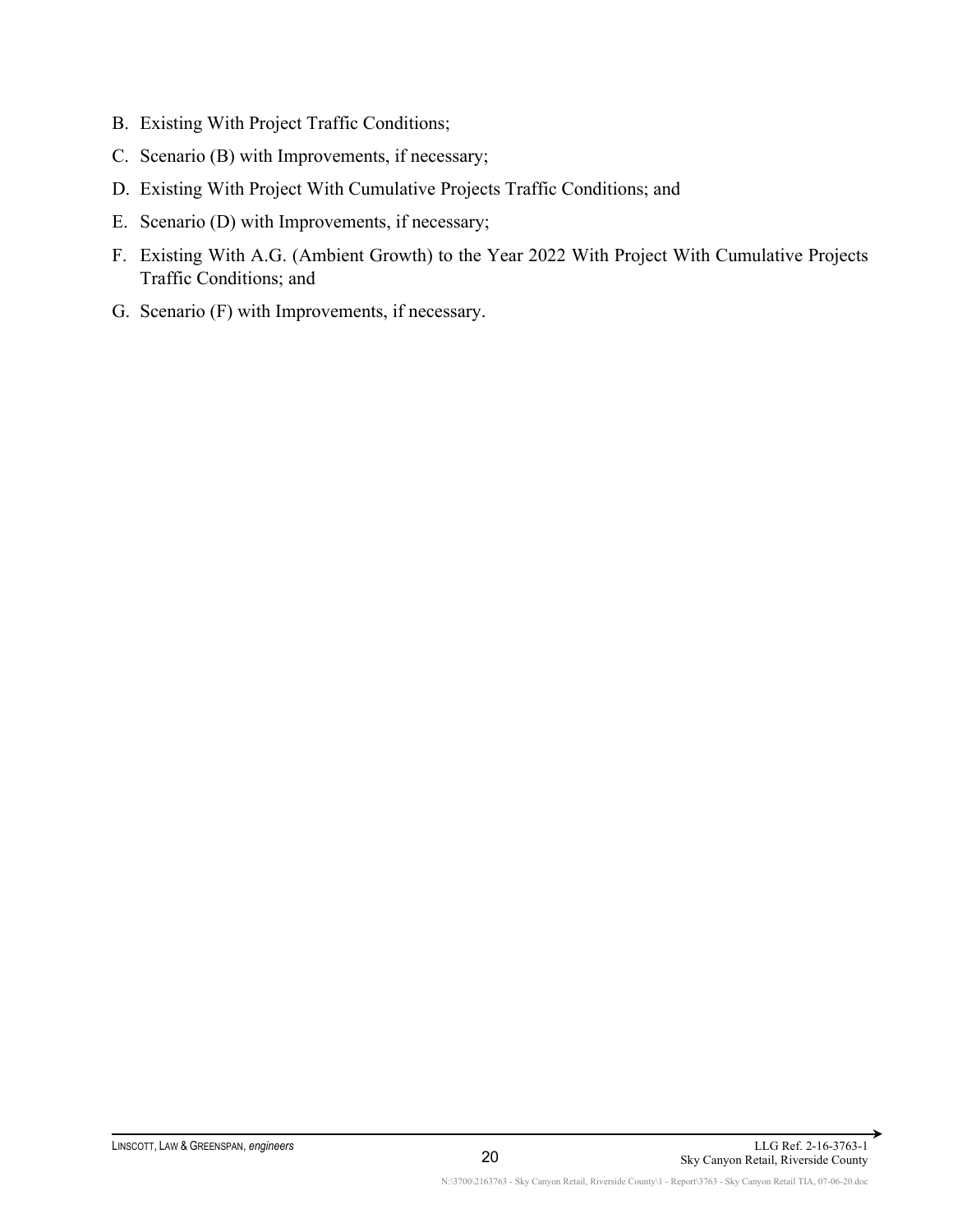# <span id="page-31-0"></span>**8.0 PEAK HOUR INTERSECTION CAPACITY ANALYSIS**

# <span id="page-31-1"></span>**8.1 Existing With Project Traffic Conditions**

*Table 8-1* summarizes the peak hour level of service results at the ten (10) key study intersections for "Existing With Project" traffic conditions. The first column (1) of HCM/LOS values in *Table 8-1* presents a summary of existing AM and PM peak hour traffic conditions. The second column (2) lists Existing With Project traffic conditions. The third column (3) shows the increase in delay value due to the added peak hour Project trips and indicates whether the traffic associated with the Project will have a significant impact based on the significant impact criteria defined in this report. The fourth column (4) presents the resultant level of service with the inclusion of recommended traffic improvements, where needed, to achieve an acceptable level of service.

## <span id="page-31-2"></span>**8.1.1** *Existing Traffic Conditions*

Review of column (1) of *Table 8-1* indicates that all nine (9) of the existing key study intersections currently operate at acceptable levels of service under Existing traffic conditions during the AM and PM peak hours when compared to the LOS standards defined in this report.

*Appendix B* presents the Existing HCM/LOS calculations for the nine (9) existing key study intersections.

## <span id="page-31-3"></span>**8.1.2** *Existing With Project Traffic Conditions*

Review of column (2) of *Table 8-1* indicates that all ten (10) of the key study intersections are forecast to operate at acceptable levels of service for Existing With Project traffic conditions based on the HCM methodology and the County's LOS standards.

*Appendix B* presents the Existing With Project HCM/LOS calculations for the ten (10) key study intersections.

# <span id="page-31-4"></span>**8.2 Existing With Ambient Growth With Project Traffic Conditions**

*Table 8-2* summarizes the peak hour level of service results at the ten (10) key study intersections for "Existing With Ambient Growth With Project" traffic conditions. The first column (1) of HCM/LOS values in *Table 8-2* presents a summary of existing AM and PM peak hour traffic. The second column (2) lists Existing With Ambient Growth With Project traffic conditions based on existing intersection geometry. The third column (3) shows the increase in delay value due to the added peak hour Project trips and indicates whether the traffic associated with the Project will have a significant "cumulative" impact based on the significant impact criteria defined in this report. The fourth column (4) presents the resultant level of service with the inclusion of recommended traffic improvements, where needed, to achieve an acceptable level of service.

## <span id="page-31-5"></span>**8.2.1** *Existing With Ambient Growth With Project Traffic Conditions*

Review of column (2) of *Table 8-2* indicates that all ten (10) of the key study intersections are forecast to operate at adverse levels of service for Existing With Ambient Growth With Project traffic conditions based on the HCM methodology and the County's LOS standards.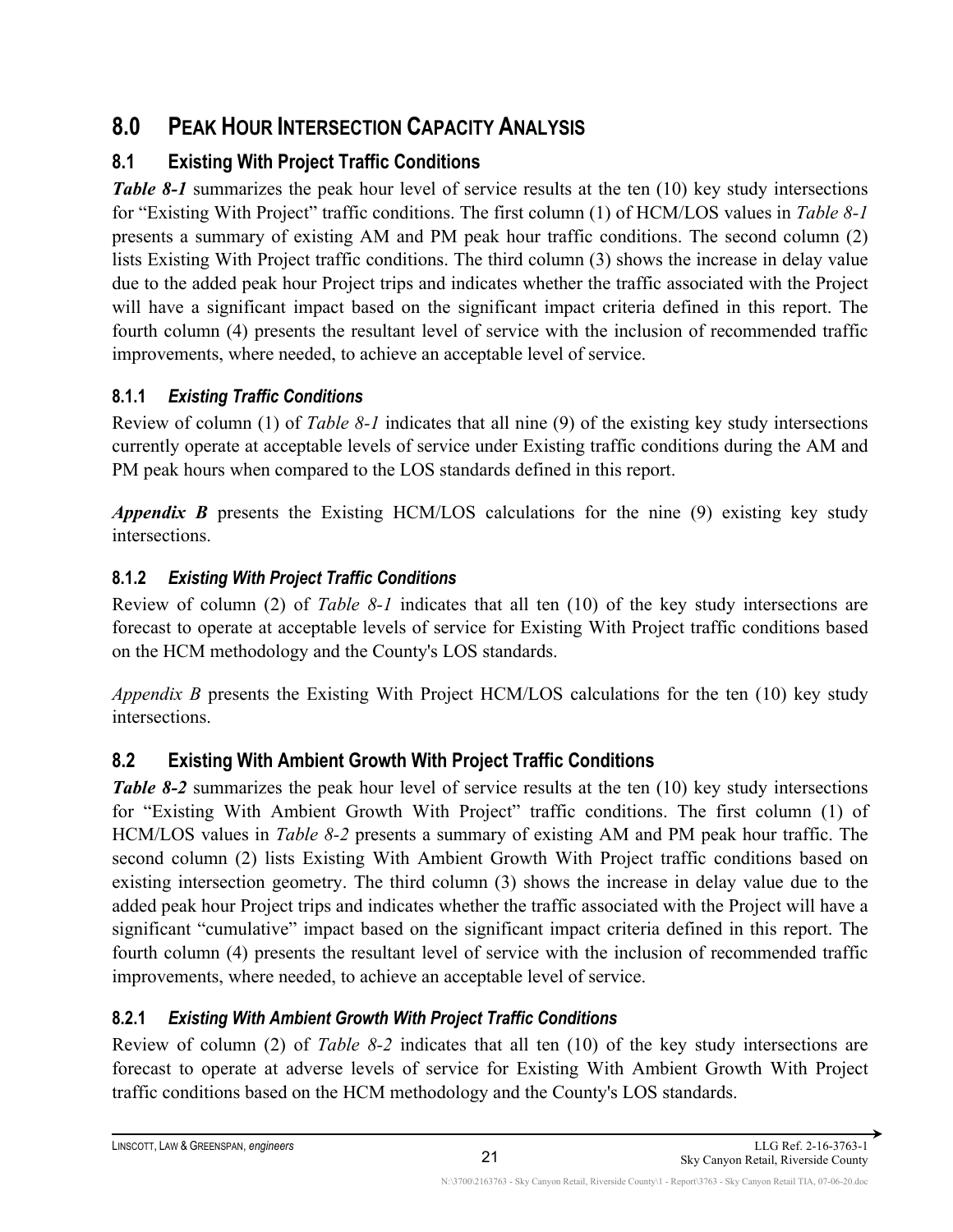*Appendix C* presents the Existing With Ambient Growth With Project HCM/LOS calculations for the ten (10) key study intersections.

#### <span id="page-32-0"></span>**8.3 Year 2022 Existing With Ambient Growth With Project With Cumulative Projects Traffic Conditions**

*Table 8-3* summarizes the peak hour level of service results at the ten (10) key study intersections for "Year 2022 Existing With Ambient Growth With Project With Cumulative Projects" traffic conditions. The first column (1) of HCM/LOS values in *Table 8-3* presents a summary of existing AM and PM peak hour traffic. The second column (2) lists Existing With Ambient Growth With Project With Cumulative Projects traffic conditions based on existing intersection geometry. The third column (3) shows the increase in delay value and indicates whether the traffic associated with the Project will have a significant "cumulative" impact based on the significant impact criteria defined in this report. The fourth column (4) presents the resultant level of service with the inclusion of recommended traffic improvements, where needed, to achieve an acceptable level of service.

#### <span id="page-32-1"></span>**8.3.1** *Existing With Ambient Growth (Year 2022) With Project With Cumulative Projects Traffic Conditions*

Review of column (2) of *Table 8-3* indicates that two (2) of the key study intersections are forecast to operate at adverse levels of service for Existing With Ambient Growth With Project With Cumulative Projects traffic conditions based on the HCM methodology and the County's LOS standards. These intersections, reported below, are forecast to operate at adverse levels of service during the peak hours indicated:

|    |                                          | <b>AM Peak Hour</b> |     | <b>PM Peak Hour</b> |            |  |
|----|------------------------------------------|---------------------|-----|---------------------|------------|--|
|    | <b>Key Intersection</b>                  | Delay $(s/v)$       | LOS | Delay $(s/v)$       | <u>LOS</u> |  |
| 4. | Winchester Rd at Murrieta Hot Springs Rd | 85.8                | F   | 122.5               |            |  |
| 8. | Winchester Rd at Margarita Rd            | $- -$               | --  | 65.9                |            |  |

Review of column (3) of *Table 8-3* shows that two (2) of the key study intersections are cumulatively impacted, when compared to the LOS standards and significant traffic impact criteria defined in this report.

However, as shown in column (4) of *Table 8-3*, the implementation of the recommended improvements will offset the Project impacts and return the operating condition of the impacted intersections to acceptable levels of service.

*Appendix C* presents the Existing With Ambient Growth With Project With Cumulative Projects HCM/LOS calculations for the ten (10) key study intersections.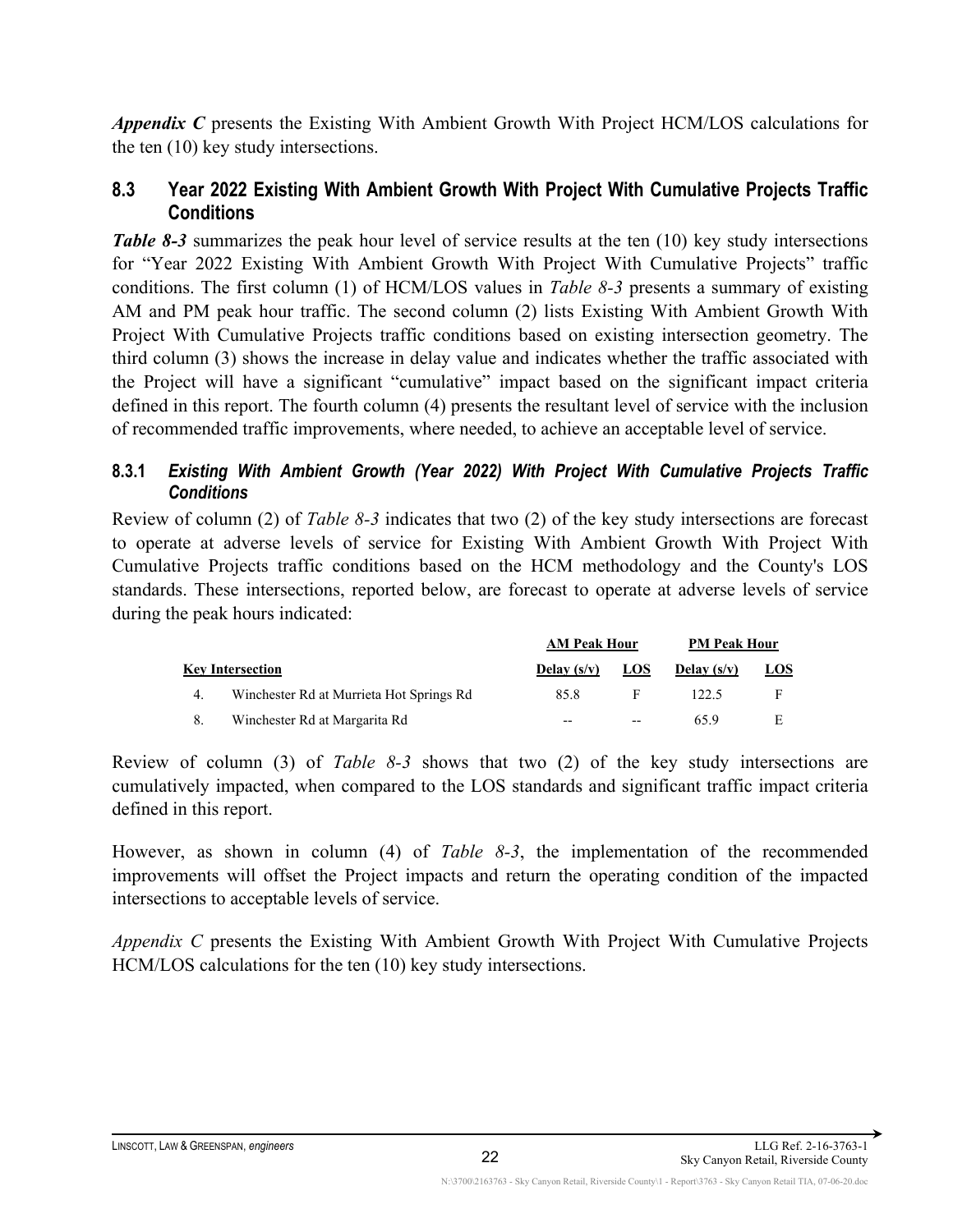<span id="page-33-0"></span>

| TABLE 8-1                                                                                   |
|---------------------------------------------------------------------------------------------|
| <b>EXISTING WITH PROJECT PEAK HOUR INTERSECTION CAPACITY ANALYSIS SUMMARY</b> <sup>21</sup> |

|     |                            |                |                                     | (1)<br><b>Existing</b><br><b>Traffic Conditions</b> |               | (2)<br><b>Existing</b><br><b>With Project</b><br><b>Traffic Conditions</b> |               | (3)<br>Significant<br>Impact |                | (4)<br><b>Existing</b><br><b>With Project</b><br><b>With Mitigation</b> |                     |
|-----|----------------------------|----------------|-------------------------------------|-----------------------------------------------------|---------------|----------------------------------------------------------------------------|---------------|------------------------------|----------------|-------------------------------------------------------------------------|---------------------|
|     | <b>Key Intersection</b>    | Time<br>Period | <b>Minimum</b><br>Acceptable<br>LOS | HCM (s/v)                                           | LOS           | HCM (s/v)                                                                  | LOS           | Increase<br>(s/v)            | Yes/No         | HCM (s/v)                                                               | LOS                 |
|     | Winchester Road at         | AM             | LOS D                               | 17.2                                                | B             | 17.5                                                                       | $\bf{B}$      | 0.3                          | N <sub>o</sub> | $- -$                                                                   | $- -$               |
| -1. | La Alba Drive              | <b>PM</b>      |                                     | 14.8                                                | $\, {\bf B}$  | 15.1                                                                       | $\bf{B}$      | 0.3                          | N <sub>o</sub> | $-$                                                                     | $-$                 |
| 2.  | Winchester Road at         | AM             | LOS D                               | 28.6                                                | $\mathcal{C}$ | 27.5                                                                       | $\mathcal{C}$ | $-1.1$                       | N <sub>o</sub> | $- -$                                                                   | $-$                 |
|     | Hunter Road                | <b>PM</b>      |                                     | 17.8                                                | B             | 18.2                                                                       | B             | 0.4                          | N <sub>0</sub> | $- -$                                                                   |                     |
| 3.  | Winchester Road at         | AM             | LOS D                               | 12.3                                                | B             | 12.3                                                                       | B             | 0.0                          | N <sub>0</sub> | $- -$                                                                   | $-$                 |
|     | Robert Trent Jones Parkway | <b>PM</b>      |                                     | 28.7                                                | $\mathsf{C}$  | 29.1                                                                       | $\mathbf C$   | 0.4                          | N <sub>o</sub> | $- -$                                                                   | $-$                 |
| 4.  | Winchester Road at         | AM             | LOS D                               | 39.7                                                | D             | 39.9                                                                       | ${\bf D}$     | 0.2                          | N <sub>o</sub> | $- -$                                                                   |                     |
|     | Murrieta Hot Springs Road  | <b>PM</b>      |                                     | 42.1                                                | D             | 43.2                                                                       | D             | 1.1                          | N <sub>0</sub> | $- -$                                                                   |                     |
| 5.  | Winchester Road at         | AM             | LOS D                               | 10.5                                                | B             | 10.5                                                                       | B             | 0.0                          | N <sub>0</sub> | --                                                                      | $\hspace{0.05cm} -$ |
|     | Winchester Square Drive    | <b>PM</b>      |                                     | 21.9                                                | $\mathcal{C}$ | 21.5                                                                       | $\mathcal{C}$ | $-0.4$                       | N <sub>0</sub> | $-$                                                                     |                     |
|     | Winchester Road at         | AM             | LOS D                               | 19.8                                                | B             | 22.4                                                                       | $\mathcal{C}$ | 2.6                          | No             | $-$                                                                     |                     |
| 6.  | Willows Avenue             | <b>PM</b>      |                                     | 22.9                                                | $\mathcal{C}$ | 30.3                                                                       | $\mathsf{C}$  | 7.4                          | N <sub>0</sub> | --                                                                      |                     |
|     | Winchester Road at         | AM             | LOS D                               | 41.2                                                | D             | 40.5                                                                       | $\mathcal{C}$ | $-0.7$                       | No             | $-$                                                                     | $-$                 |
| 7.  | Nicolas Drive              | <b>PM</b>      |                                     | 24.5                                                | $\mathcal{C}$ | 26.1                                                                       | $\mathcal{C}$ | 1.6                          | N <sub>o</sub> | --                                                                      |                     |

■ LOS = Level of Service, please refer to *Tables* 3-1 and 3-2 for the LOS definitions

 $s/v =$  seconds per vehicle

<sup>21</sup> **Bold HCM/LOS values** indicate adverse service levels based on the LOS standards defined in this traffic study.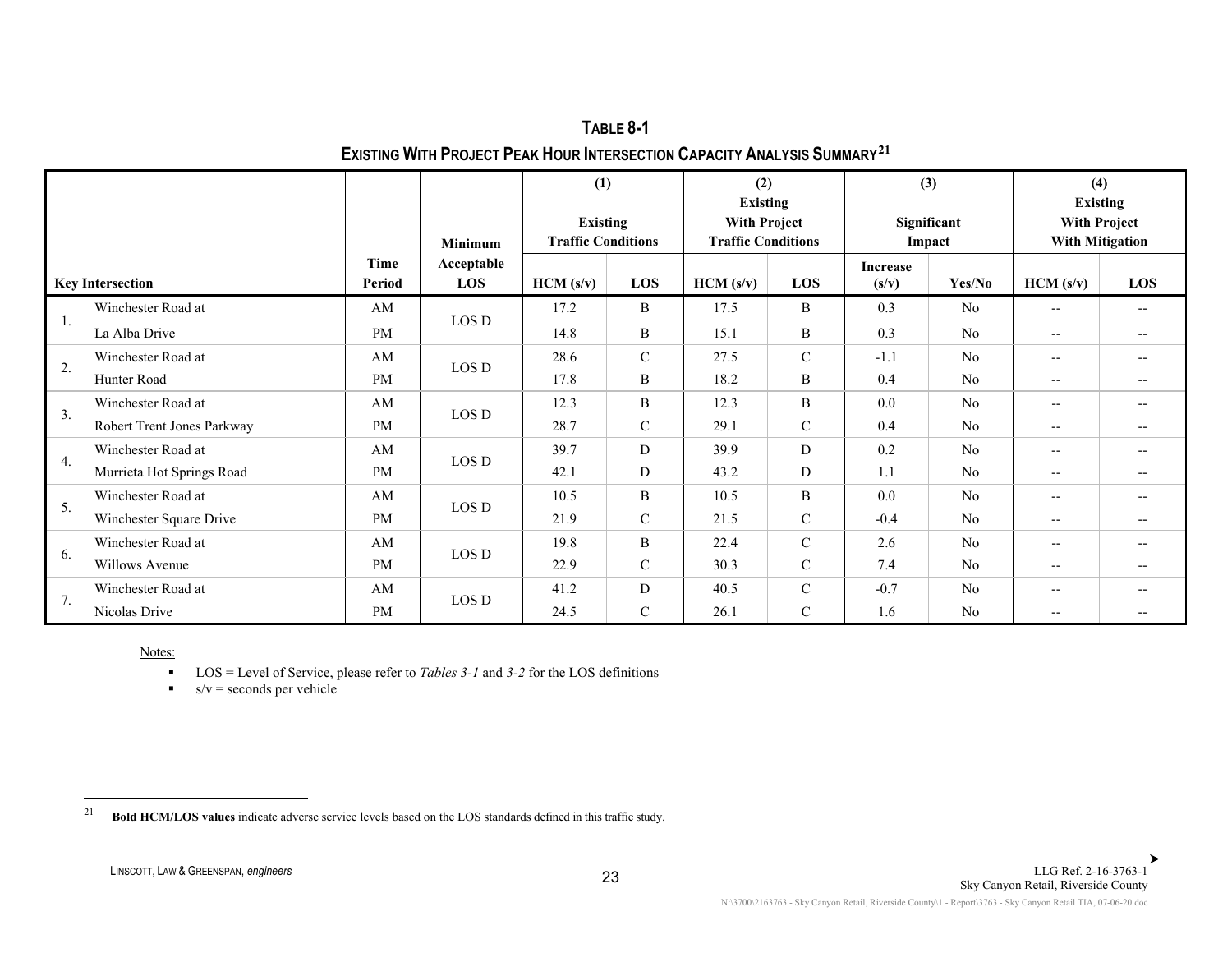### <span id="page-34-0"></span>**TABLE 8-1 (CONTINUED) EXISTING WITH PROJECT PEAK HOUR INTERSECTION CAPACITY ANALYSIS SUMMARY[22](#page-34-0)**

| <b>Key Intersection</b> |                     | <b>Minimum</b> |                   | (1)<br>Existing<br><b>Traffic Conditions</b> |               | (2)<br><b>Existing</b><br><b>With Project</b><br><b>Traffic Conditions</b> |               | (3)<br>Significant<br>Impact |                | (4)<br><b>Existing</b><br><b>With Project</b><br><b>With Mitigation</b> |                                       |
|-------------------------|---------------------|----------------|-------------------|----------------------------------------------|---------------|----------------------------------------------------------------------------|---------------|------------------------------|----------------|-------------------------------------------------------------------------|---------------------------------------|
|                         |                     | Time<br>Period | Acceptable<br>LOS | HCM (s/v)                                    | LOS           | HCM (s/v)                                                                  | <b>LOS</b>    | Increase<br>(s/v)            | Yes/No         | HCM (s/v)                                                               | <b>LOS</b>                            |
| 8.                      | Winchester Road at  | AM             |                   | 34.0                                         | $\mathcal{C}$ | 34.0                                                                       | $\mathcal{C}$ | 0.0                          | N <sub>o</sub> | $- -$                                                                   | $- -$                                 |
|                         | Margarita Road      | <b>PM</b>      | LOS D             | 46.0                                         | D             | 48.7                                                                       | D             | 2.7                          | N <sub>o</sub> | $- -$                                                                   | $- -$                                 |
| 9.                      | Winchester Road at  | AM             | LOS D             | 32.3                                         | $\mathcal{C}$ | 32.2                                                                       | $\mathcal{C}$ | $-0.1$                       | N <sub>o</sub> | $- -$                                                                   | $- -$                                 |
|                         | <b>Ynez Road</b>    | <b>PM</b>      |                   | 37.3                                         | D             | 37.4                                                                       | D             | 0.1                          | N <sub>o</sub> | $\overline{\phantom{m}}$                                                | $\hspace{0.05cm}$ – $\hspace{0.05cm}$ |
| 10.                     | Sky Canyon Drive at | AM             | LOS D             | $- -$                                        | $- -$         | 13.5                                                                       | B             | $\hspace{0.05cm} \ldots$     | N <sub>o</sub> | $\overline{\phantom{m}}$                                                | $- -$                                 |
|                         | Willows Avenue      | <b>PM</b>      |                   | $- -$                                        | $- -$         | 23.7                                                                       | $\mathcal{C}$ | $\overline{\phantom{m}}$     | No             | $\overline{\phantom{m}}$                                                | $- -$                                 |

- LOS = Level of Service, please refer to *Tables 3-1* and *3-2* for the LOS definitions
- $s/v =$  seconds per vehicle

<sup>22</sup> **Bold HCM/LOS values** indicate adverse service levels based on the LOS standards defined in this traffic study.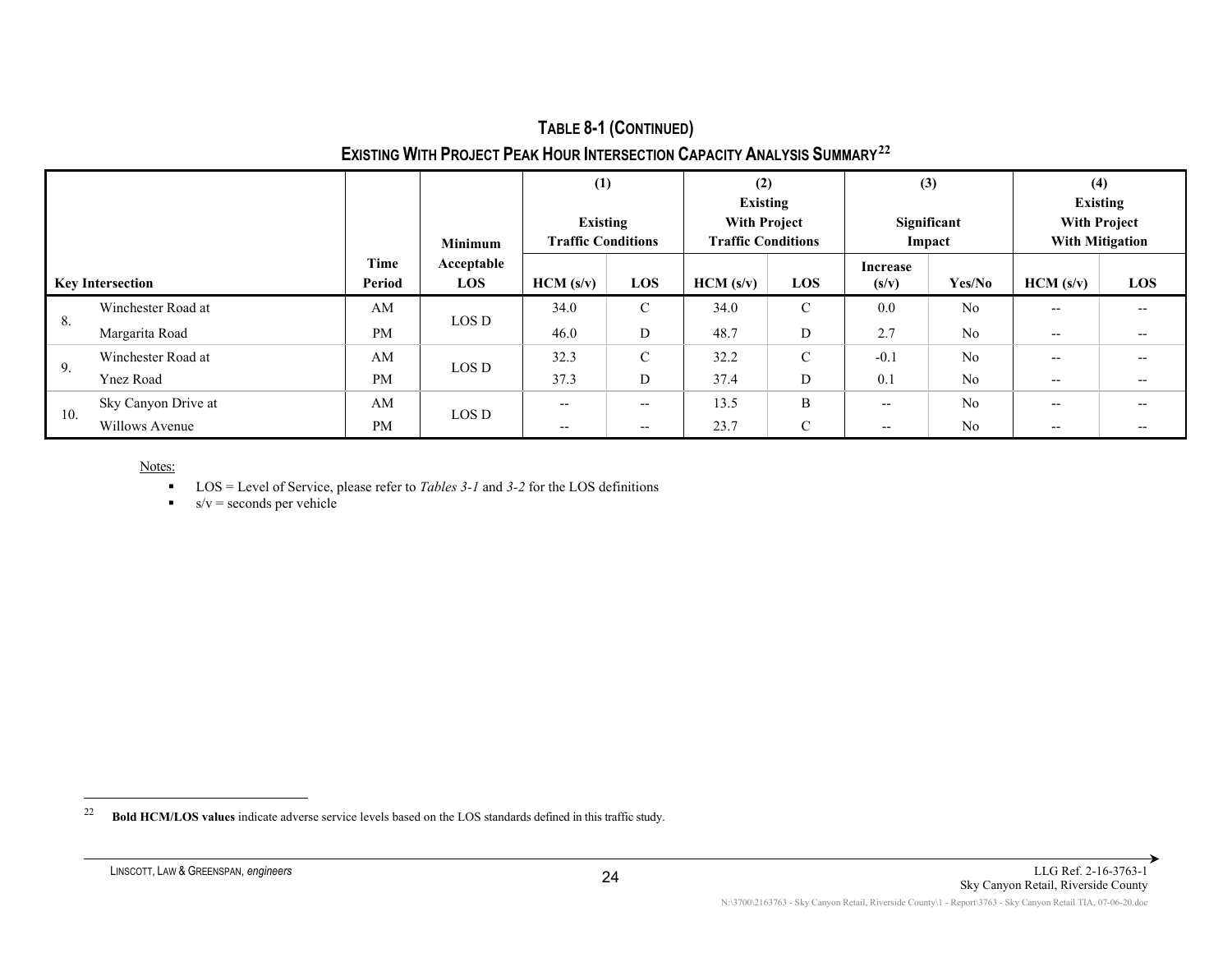<span id="page-35-0"></span>**TABLE 8-2 EXISTING WITH AMBIENT GROWTH WITH PROJECT PEAK HOUR INTERSECTION CAPACITY ANALYSIS SUMMARY[23](#page-35-0)**

|    |                            |           | <b>Minimum</b>    |           | (1)<br><b>Existing</b><br><b>Traffic Conditions</b> |          | (2)<br><b>Existing With</b><br>With A.G. (Year 2022)<br><b>With Project</b><br><b>Traffic Conditions</b> |                          | (3)<br>Significant<br>Impact |                          | (4)<br><b>Existing With</b><br>With A.G. (Year 2022)<br><b>With Project</b><br><b>With Mitigation</b> |  |
|----|----------------------------|-----------|-------------------|-----------|-----------------------------------------------------|----------|----------------------------------------------------------------------------------------------------------|--------------------------|------------------------------|--------------------------|-------------------------------------------------------------------------------------------------------|--|
|    | <b>Key Intersection</b>    |           | Acceptable<br>LOS | HCM (s/v) | LOS                                                 | HCM(s/v) | LOS                                                                                                      | <b>Increase</b><br>(s/v) | Yes/No                       | HCM (s/v)                | <b>LOS</b>                                                                                            |  |
|    | Winchester Road at         | AM        |                   | 17.2      | B                                                   | 19.4     | B                                                                                                        | 2.2                      | N <sub>o</sub>               | $- -$                    | $- -$                                                                                                 |  |
| 1. | La Alba Drive              | <b>PM</b> | LOS D             | 14.8      | B                                                   | 16.5     | B                                                                                                        | 1.7                      | N <sub>o</sub>               | $\overline{\phantom{a}}$ |                                                                                                       |  |
|    | Winchester Road at         | AM        |                   | 28.6      | $\mathbf C$                                         | 33.3     | $\mathcal{C}$                                                                                            | 4.7                      | No                           | $\overline{\phantom{a}}$ | $- -$                                                                                                 |  |
| 2. | Hunter Road                | <b>PM</b> | LOS D             | 17.8      | B                                                   | 20.0     | B                                                                                                        | 2.2                      | N <sub>o</sub>               | $-\!$ $\!-$              |                                                                                                       |  |
| 3. | Winchester Road at         | AM        | LOS D             | 12.3      | B                                                   | 12.7     | B                                                                                                        | 0.4                      | N <sub>o</sub>               | $\overline{\phantom{a}}$ |                                                                                                       |  |
|    | Robert Trent Jones Parkway | <b>PM</b> |                   | 28.7      | $\mathbf C$                                         | 31.2     | $\mathcal{C}$                                                                                            | 2.5                      | No                           | $\qquad \qquad -$        | $- -$                                                                                                 |  |
|    | Winchester Road at         | AM        | $\rm{LOS}\,D$     | 39.7      | D                                                   | 41.8     | D                                                                                                        | 2.1                      | N <sub>o</sub>               | $\overline{\phantom{a}}$ | $- -$                                                                                                 |  |
| 4. | Murrieta Hot Springs Road  | <b>PM</b> |                   | 42.1      | D                                                   | 48.0     | D                                                                                                        | 5.9                      | N <sub>o</sub>               | $\overline{\phantom{a}}$ | --                                                                                                    |  |
|    | Winchester Road at         | AM        | LOS D             | 10.5      | B                                                   | 10.9     | B                                                                                                        | 0.4                      | No                           | $\qquad \qquad -$        | $- -$                                                                                                 |  |
| 5. | Winchester Square Drive    | <b>PM</b> |                   | 21.9      | $\mathcal{C}$                                       | 22.7     | $\mathsf{C}$                                                                                             | 0.8                      | N <sub>o</sub>               | $-\!$ $\!-$              |                                                                                                       |  |
|    | Winchester Road at         | AM        |                   | 19.8      | B                                                   | 23.6     | $\mathcal{C}$                                                                                            | 3.8                      | N <sub>o</sub>               | $\overline{\phantom{a}}$ |                                                                                                       |  |
| 6. | Willows Avenue             | <b>PM</b> | LOS D             | 22.9      | $\mathcal{C}$                                       | 32.2     | $\mathbf C$                                                                                              | 9.3                      | N <sub>o</sub>               | $\overline{\phantom{a}}$ | $- -$                                                                                                 |  |
| 7. | Winchester Road at         | AM        |                   | 41.2      | D                                                   | 44.8     | D                                                                                                        | 3.6                      | No                           | $\overline{\phantom{a}}$ |                                                                                                       |  |
|    | Nicolas Drive              | <b>PM</b> | LOS D             | 24.5      | $\mathbf C$                                         | 27.2     | $\mathbf C$                                                                                              | 2.7                      | N <sub>o</sub>               | $- -$                    |                                                                                                       |  |

- LOS = Level of Service, please refer to *Tables 3-1* and *3-2* for the LOS definitions
- $s/v =$  seconds per vehicle

<sup>23</sup> **Bold HCM/LOS values** indicate adverse service levels based on the LOS standards defined in this traffic study.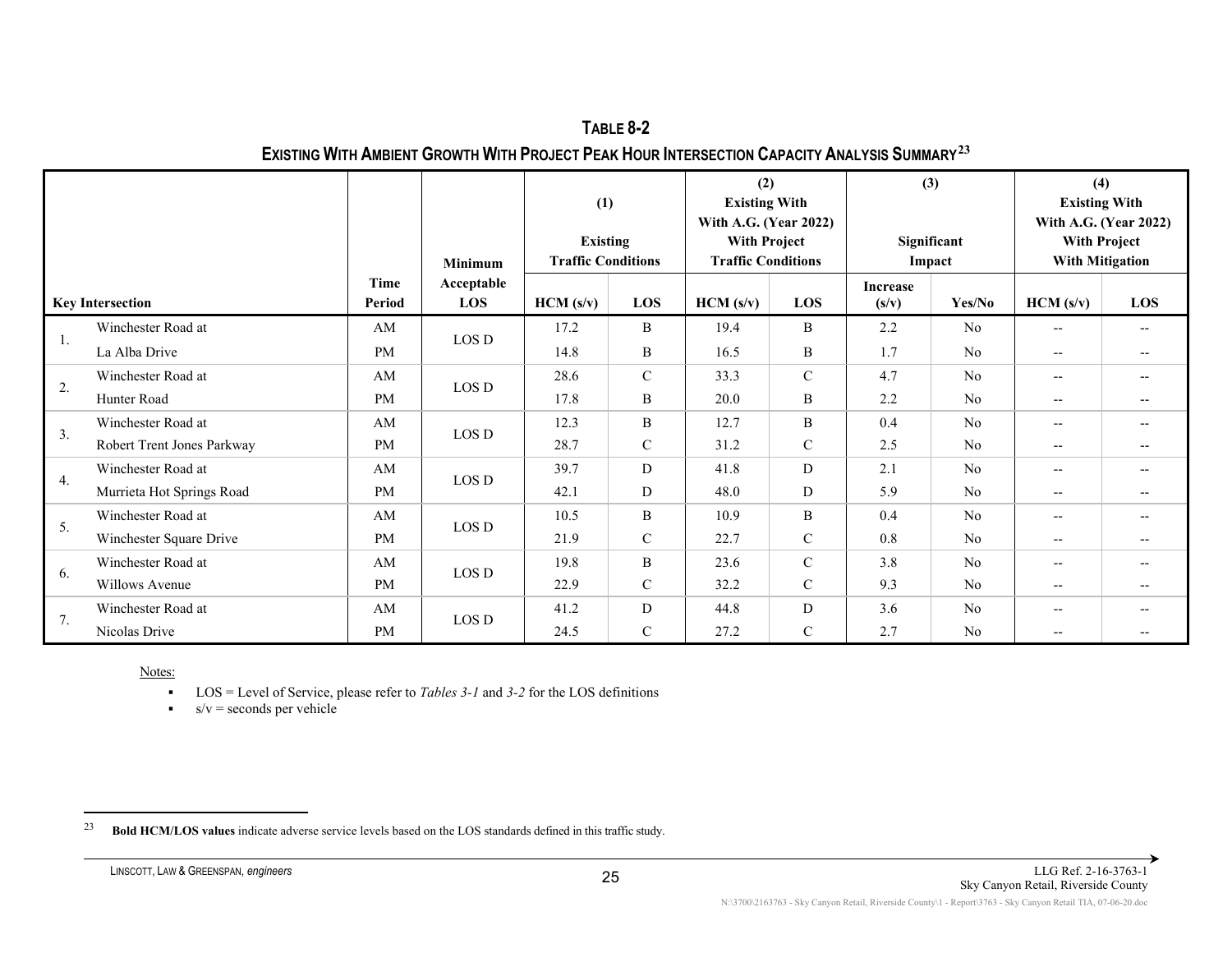### <span id="page-36-0"></span>**TABLE 8-2 (CONTINUED) EXISTING WITH AMBIENT GROWTH WITH PROJECT PEAK HOUR INTERSECTION CAPACITY ANALYSIS SUMMARY[24](#page-36-0)**

|                         |                     |                | <b>Minimum</b>           | (1)<br><b>Existing</b><br><b>Traffic Conditions</b> |               | (2)<br><b>Existing With</b><br>With A.G. (Year 2022)<br><b>With Project</b><br><b>Traffic Conditions</b> |             | (3)<br>Significant<br>Impact |                | (4)<br><b>Existing With</b><br>With A.G. (Year 2022)<br><b>With Project</b><br><b>With Mitigation</b> |       |
|-------------------------|---------------------|----------------|--------------------------|-----------------------------------------------------|---------------|----------------------------------------------------------------------------------------------------------|-------------|------------------------------|----------------|-------------------------------------------------------------------------------------------------------|-------|
| <b>Key Intersection</b> |                     | Time<br>Period | Acceptable<br><b>LOS</b> | HCM(s/v)                                            | LOS           | HCM (s/v)                                                                                                | LOS         | <b>Increase</b><br>(s/v)     | Yes/No         | HCM (s/v)                                                                                             | LOS   |
|                         | Winchester Road at  | AM             | LOS D                    | 34.0                                                | $\mathcal{C}$ | 34.6                                                                                                     | $\mathbf C$ | 0.6                          | N <sub>o</sub> | $- -$                                                                                                 | $- -$ |
| 8.                      | Margarita Road      | PM             |                          | 46.0                                                | D             | 53.3                                                                                                     | D           | 7.3                          | N <sub>o</sub> | $- -$                                                                                                 | $- -$ |
|                         | Winchester Road at  | AM             | LOS D                    | 32.3                                                | $\mathbf C$   | 34.5                                                                                                     | $\mathbf C$ | 2.2                          | N <sub>o</sub> | $- -$                                                                                                 | $- -$ |
| 9.                      | <b>Ynez Road</b>    | <b>PM</b>      |                          | 37.3                                                | D             | 39.8                                                                                                     | D           | 2.5                          | N <sub>o</sub> | $- -$                                                                                                 | $- -$ |
| 10.                     | Sky Canyon Drive at | AM             | LOS D                    | --                                                  | --            | 13.2                                                                                                     | B           | $\overline{\phantom{m}}$     | N <sub>o</sub> | $\hspace{0.04in}$ $\hspace{0.04in}$                                                                   | --    |
|                         | Willows Avenue      | <b>PM</b>      |                          | $\hspace{0.05cm}$ – $\hspace{0.05cm}$               | $- -$         | 23.4                                                                                                     | C           | $\overline{\phantom{m}}$     | N <sub>o</sub> | $- -$                                                                                                 | $- -$ |

- LOS = Level of Service, please refer to *Tables 3-1* and *3-2* for the LOS definitions
- $s/v =$  seconds per vehicle

<sup>24</sup> **Bold HCM/LOS values** indicate adverse service levels based on the LOS standards defined in this traffic study.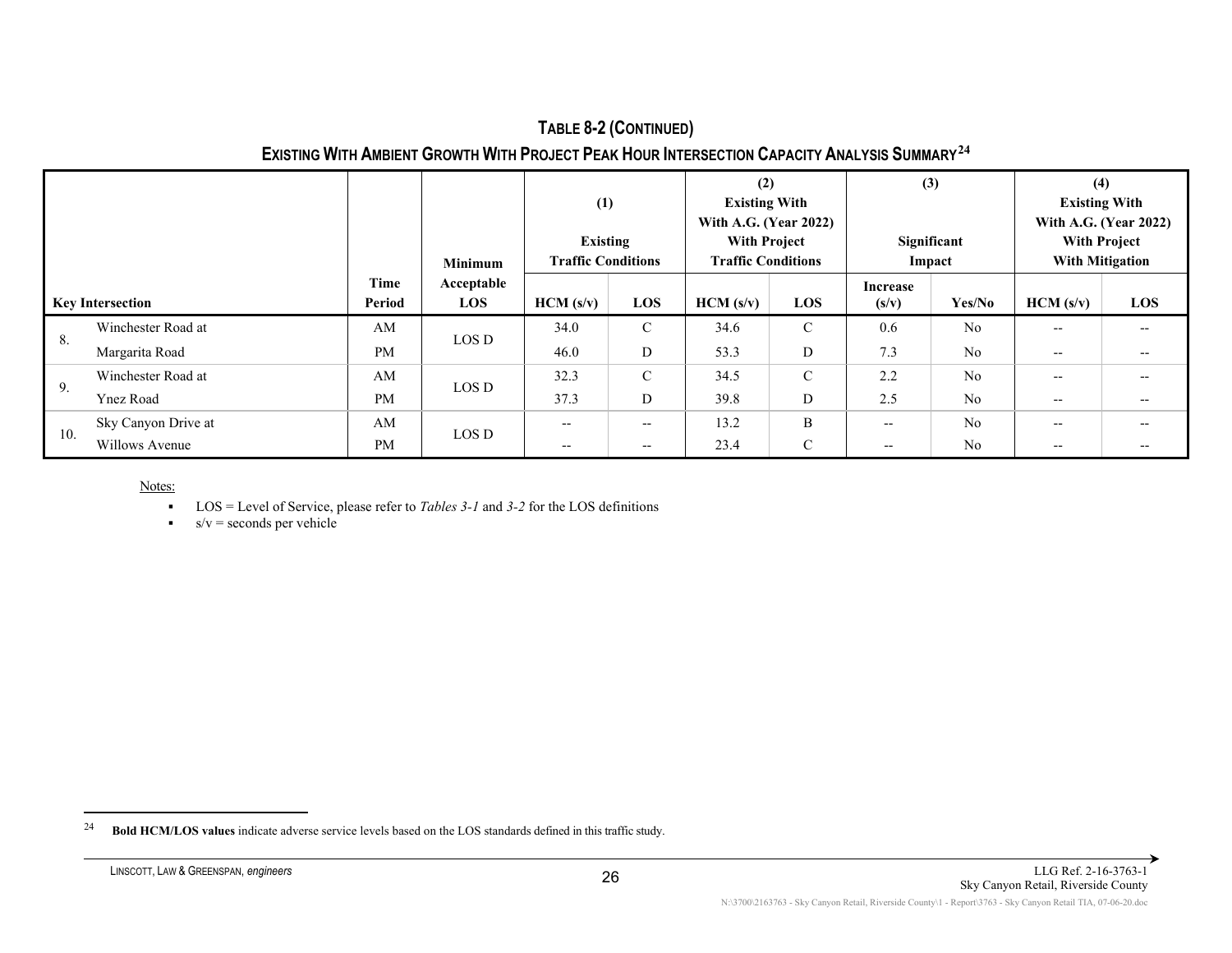<span id="page-37-0"></span>**TABLE 8-3 EXISTING WITH AMBIENT GROWTH WITH PROJECT WITH CUMULATIVE PROJECTS PEAK HOUR INTERSECTION CAPACITY ANALYSIS SUMMARY[25](#page-37-0)**

| <b>Key Intersection</b> |                            | <b>Minimum</b> |                          | (1)<br><b>Existing</b><br><b>Traffic Conditions</b> |               | (2)<br><b>Existing</b><br>With A.G. (Year 2022)<br><b>With Project</b><br><b>With Cumulative</b><br><b>With Traffic Conditions</b> |              | (3)<br><b>Year 2022</b><br>Cumulative<br>Impact |                | (4)<br><b>Existing</b><br>With A.G. (Year 2022)<br><b>With Project</b><br><b>With Cumulative</b><br><b>With Mitigation</b> |       |
|-------------------------|----------------------------|----------------|--------------------------|-----------------------------------------------------|---------------|------------------------------------------------------------------------------------------------------------------------------------|--------------|-------------------------------------------------|----------------|----------------------------------------------------------------------------------------------------------------------------|-------|
|                         |                            | Time<br>Period | Acceptable<br><b>LOS</b> | HCM(s/v)                                            | <b>LOS</b>    | HCM (s/v)                                                                                                                          | LOS          | <b>Increase</b><br>(s/v)                        | Yes/No         | HCM(s/v)                                                                                                                   | LOS   |
|                         | Winchester Road at         | AM             |                          | 17.2                                                | B             | 38.4                                                                                                                               | D            | 21.2                                            | N <sub>o</sub> | $\overline{\phantom{a}}$                                                                                                   | $- -$ |
| 1.                      | La Alba Drive              | <b>PM</b>      | LOS D                    | 14.8                                                | B             | 35.3                                                                                                                               | D            | 20.5                                            | N <sub>o</sub> | $--$                                                                                                                       | $- -$ |
|                         | Winchester Road at         | AM             | LOS D                    | 28.6                                                | $\mathcal{C}$ | 53.7                                                                                                                               | D            | 25.1                                            | No             | $--$                                                                                                                       | $--$  |
| 2.                      | Hunter Road                | <b>PM</b>      |                          | 17.8                                                | B             | 52.4                                                                                                                               | D            | 34.6                                            | N <sub>o</sub> | $\hspace{0.05cm} -\hspace{0.05cm} -\hspace{0.05cm}$                                                                        | $- -$ |
|                         | Winchester Road at         | AM             |                          | 12.3                                                | B             | 15.2                                                                                                                               | B            | 2.9                                             | N <sub>o</sub> | $\hspace{0.05cm} -\hspace{0.05cm} -\hspace{0.05cm}$                                                                        | $- -$ |
| 3.                      | Robert Trent Jones Parkway | <b>PM</b>      | LOS D                    | 28.7                                                | $\mathcal{C}$ | 48.4                                                                                                                               | D            | 19.7                                            | N <sub>0</sub> | $- -$                                                                                                                      |       |
| 4.                      | Winchester Road at         | AM             | LOS D                    | 39.7                                                | D             | 85.8                                                                                                                               | $\mathbf{F}$ | 46.1                                            | Yes            | 38.6                                                                                                                       | D     |
|                         | Murrieta Hot Springs Road  | <b>PM</b>      |                          | 42.1                                                | D             | 122.5                                                                                                                              | $\mathbf F$  | 80.4                                            | Yes            | 50.4                                                                                                                       | D     |
| 5.                      | Winchester Road at         | AM             | LOS D                    | 10.5                                                | B             | 11.5                                                                                                                               | B            | 1.0                                             | N <sub>0</sub> | $\overline{\phantom{a}}$                                                                                                   | $--$  |
|                         | Winchester Square Drive    | <b>PM</b>      |                          | 21.9                                                | $\mathcal{C}$ | 25.4                                                                                                                               | $\mathbf C$  | 3.5                                             | N <sub>o</sub> | $\hspace{0.05cm} -\hspace{0.05cm} -\hspace{0.05cm}$                                                                        | $- -$ |
|                         | Winchester Road at         | AM             |                          | 19.8                                                | B             | 28.3                                                                                                                               | $\mathsf{C}$ | 8.5                                             | N <sub>0</sub> | $\overline{\phantom{a}}$                                                                                                   | $- -$ |
| 6.                      | Willows Avenue             | <b>PM</b>      | LOS D                    | 22.9                                                | $\mathcal{C}$ | 45.9                                                                                                                               | D            | 23.0                                            | N <sub>o</sub> | $\hspace{0.05cm} -\hspace{0.05cm} -\hspace{0.05cm}$                                                                        | $- -$ |
| 7.                      | Winchester Road at         | AM             | LOS D                    | 41.2                                                | D             | 49.4                                                                                                                               | D            | 8.2                                             | N <sub>o</sub> | $\overline{\phantom{a}}$                                                                                                   | $- -$ |
|                         | Nicolas Drive              | <b>PM</b>      |                          | 24.5                                                | $\mathcal{C}$ | 36.2                                                                                                                               | D            | 11.7                                            | N <sub>o</sub> | $- -$                                                                                                                      |       |

- LOS = Level of Service, please refer to *Tables 3-1* and *3-2* for the LOS definitions
- $s/v =$  seconds per vehicle

<sup>25</sup> **Bold HCM/LOS values** indicate adverse service levels based on the LOS standards defined in this traffic study.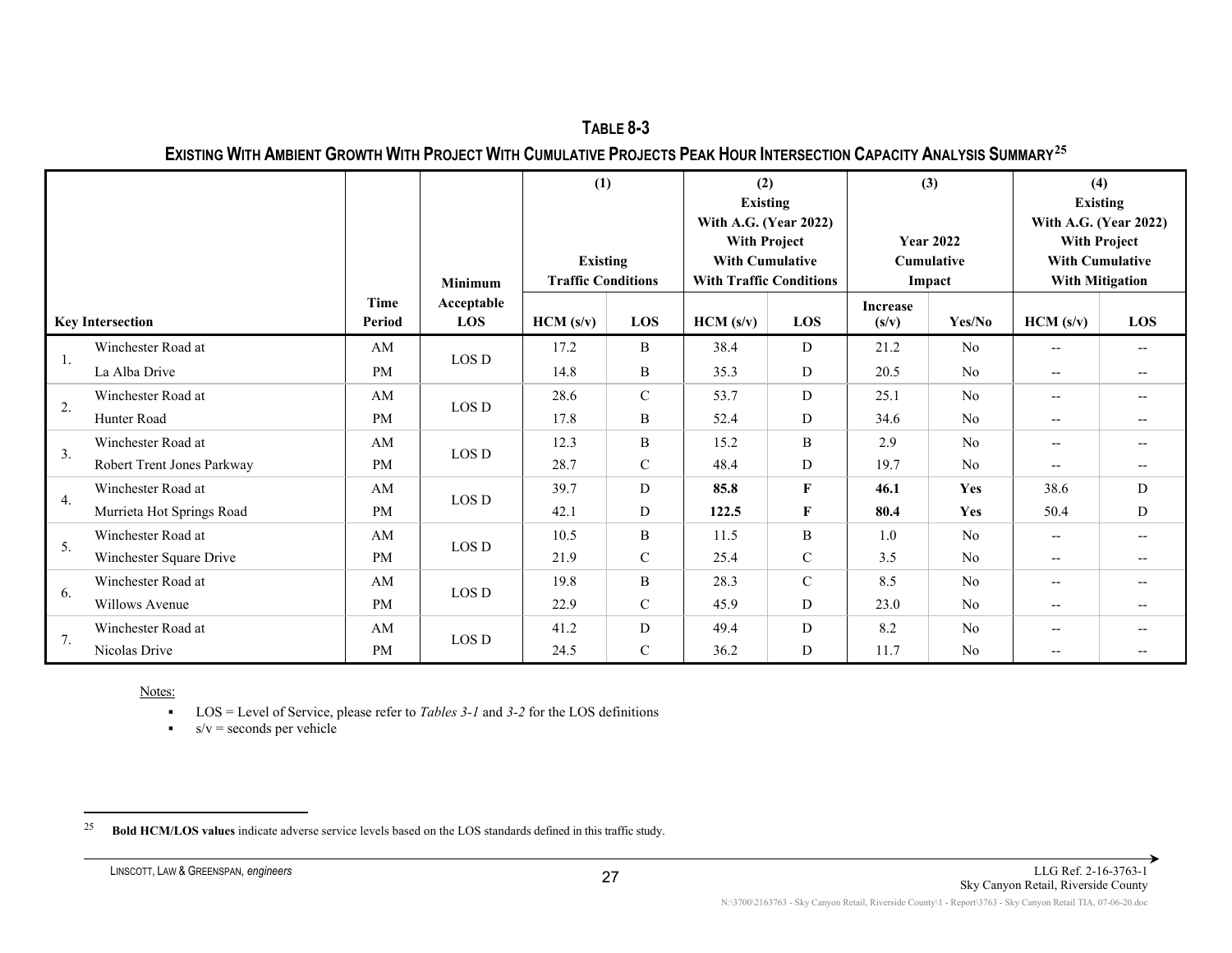#### <span id="page-38-0"></span>**TABLE 8-3 (CONTINUED) EXISTING WITH AMBIENT GROWTH WITH PROJECT WITH CUMULATIVE PROJECTS PEAK HOUR INTERSECTION CAPACITY ANALYSIS SUMMARY[26](#page-38-0)**

|                         |                     |                | <b>Minimum</b>           | (1)<br><b>Existing</b><br><b>Traffic Conditions</b> |                          | (2)<br><b>Existing</b><br>With A.G. (Year 2022)<br><b>With Project</b><br><b>With Cumulative</b><br><b>With Traffic Conditions</b> |               | (3)<br><b>Year 2022</b><br><b>Cumulative</b><br>Impact |                | (4)<br><b>Existing</b><br>With A.G. (Year 2022)<br><b>With Project</b><br><b>With Cumulative</b><br><b>With Mitigation</b> |       |
|-------------------------|---------------------|----------------|--------------------------|-----------------------------------------------------|--------------------------|------------------------------------------------------------------------------------------------------------------------------------|---------------|--------------------------------------------------------|----------------|----------------------------------------------------------------------------------------------------------------------------|-------|
| <b>Key Intersection</b> |                     | Time<br>Period | Acceptable<br><b>LOS</b> | HCM (s/v)                                           | <b>LOS</b>               | HCM (s/v)                                                                                                                          | LOS           | Increase<br>(s/v)                                      | Yes/No         | HCM (s/v)                                                                                                                  | LOS   |
|                         | Winchester Road at  | AM             |                          | 34.0                                                | $\mathcal{C}$            | 35.5                                                                                                                               | D             | 1.5                                                    | N <sub>o</sub> | 35.3                                                                                                                       | D     |
| 8.                      | Margarita Road      | <b>PM</b>      | LOS D                    | 46.0                                                | D                        | 65.9                                                                                                                               | Е             | 19.9                                                   | Yes            | 51.6                                                                                                                       | D     |
| 9.                      | Winchester Road at  | AM             |                          | 32.3                                                | $\mathcal{C}$            | 34.9                                                                                                                               | $\mathcal{C}$ | 2.6                                                    | N <sub>o</sub> | $- -$                                                                                                                      | $- -$ |
|                         | <b>Ynez Road</b>    | <b>PM</b>      | LOS D                    | 37.3                                                | D                        | 37.9                                                                                                                               | D             | 0.6                                                    | N <sub>o</sub> | $- -$                                                                                                                      | $- -$ |
| 10.                     | Sky Canyon Drive at | AM             |                          | $- -$                                               | $- -$                    | 12.5                                                                                                                               | B             | $\qquad \qquad -$                                      | N <sub>o</sub> | $- -$                                                                                                                      | $- -$ |
|                         | Willows Avenue      | <b>PM</b>      | LOS D                    | $- -$                                               | $\hspace{0.05cm} \ldots$ | 21.9                                                                                                                               | $\mathcal{C}$ | $- -$                                                  | N <sub>o</sub> | $- -$                                                                                                                      | $- -$ |

- LOS = Level of Service, please refer to *Tables 3-1* and *3-2* for the LOS definitions
- $s/v =$  seconds per vehicle

<sup>26</sup> **Bold HCM/LOS values** indicate adverse service levels based on the LOS standards defined in this traffic study.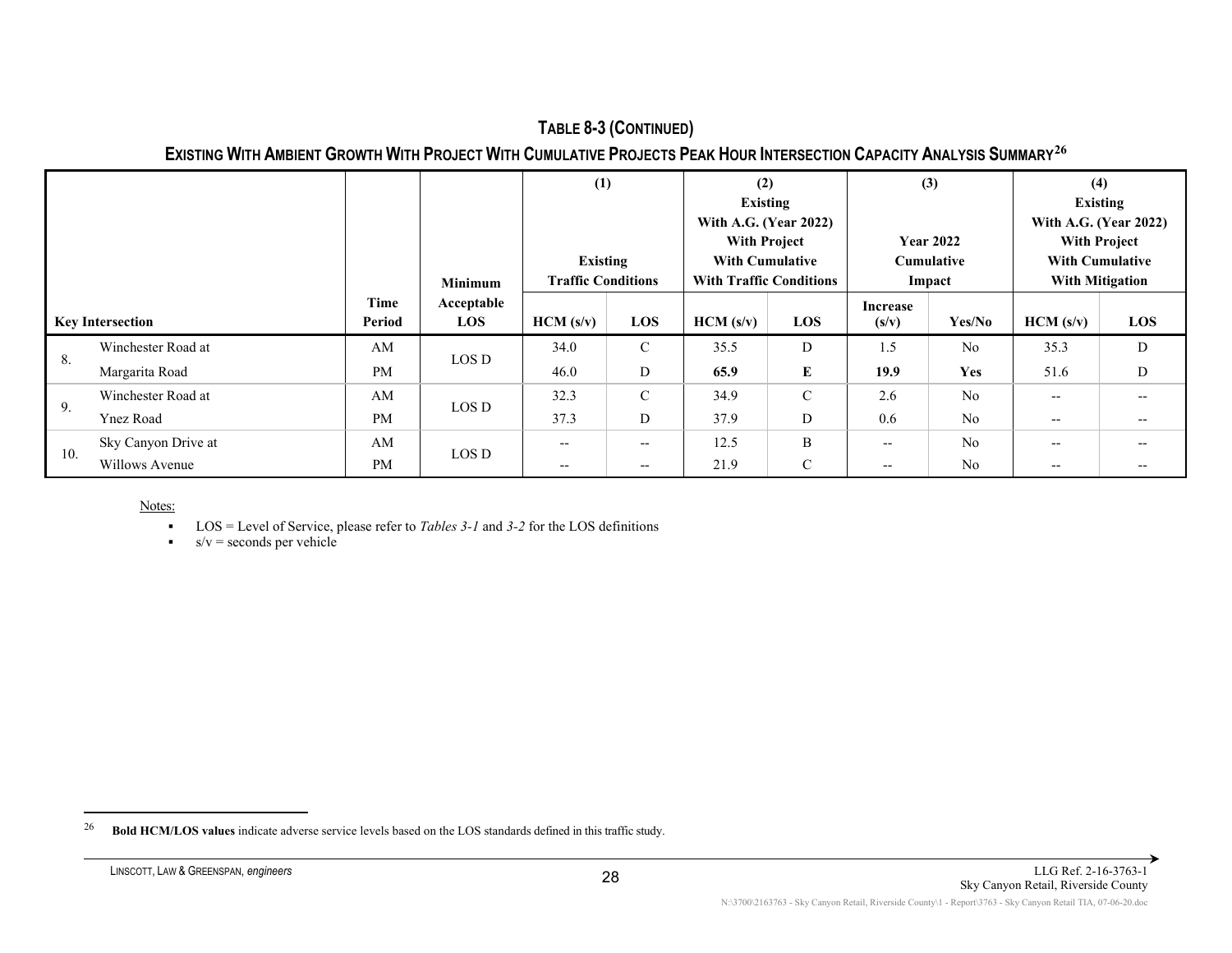# <span id="page-39-0"></span>**9.0 CALTRANS PEAK HOUR INTERSECTION CAPACITY ANALYSIS**

## <span id="page-39-1"></span>**9.1 Existing With Project Traffic Conditions**

*Table 9-1* summarizes the Caltrans peak hour level of service results at the six (6) County key study intersections for "Existing With Project" traffic conditions. The first column (1) of HCM/LOS values in *Table 9-1* presents a summary of existing AM and PM peak hour traffic conditions. The second column (2) lists Existing With Project traffic conditions. The third column (3) shows the increase in delay value due to the added peak hour Project trips and indicates whether the traffic associated with the Project will have a significant impact based on the significant impact criteria defined in this report. The fourth column (4) presents the resultant level of service with the inclusion of recommended traffic improvements, where needed, to achieve an acceptable level of service.

## <span id="page-39-2"></span>**9.1.1** *Existing Traffic Conditions*

Review of column (1) of *Table 9-1* indicates that none of the key study intersections currently operate at unacceptable levels of service under Existing traffic conditions during the AM and PM peak hours when compared to the LOS standards defined in this report.

*Appendix B* presents the Existing HCM/LOS calculations for the key study intersections.

## <span id="page-39-3"></span>**9.1.2** *Existing With Project Traffic Conditions*

Review of column (2) of *Table 9-1* indicates that none of the key study intersections are forecast to operate at adverse levels of service for Existing With Project traffic conditions based on the HCM methodology and the County's LOS standards.

Review of column (3) of *Table 9-1* shows that none of the key study intersections are impacted by the addition of Project traffic, when compared to the LOS standards and significant traffic impact criteria defined in this report. As such, no mitigation measures are required.

*Appendix B* presents the Existing With Project HCM/LOS calculations for the key study intersections.

## <span id="page-39-4"></span>**9.2 Existing With Project With Cumulative Projects Traffic Conditions**

*Table 9-2* summarizes the Caltrans peak hour level of service results at the six (6) County key study intersections for "Existing With Project With Cumulative Projects" traffic conditions. The first column (1) of HCM/LOS values in *Table 9-2* presents a summary of the Existing With Cumulative Projects (Without Project) traffic conditions for AM and PM peak hour traffic. The second column (2) lists Existing With Project With Cumulative Projects traffic conditions based on existing intersection geometry. The third column (3) shows the increase in delay value due to the added peak hour Project trips and indicates whether the traffic associated with the Project will have a significant "cumulative" impact based on the significant impact criteria defined in this report. The fourth column (4) presents the resultant level of service with the inclusion of recommended traffic improvements, where needed, to achieve an acceptable level of service.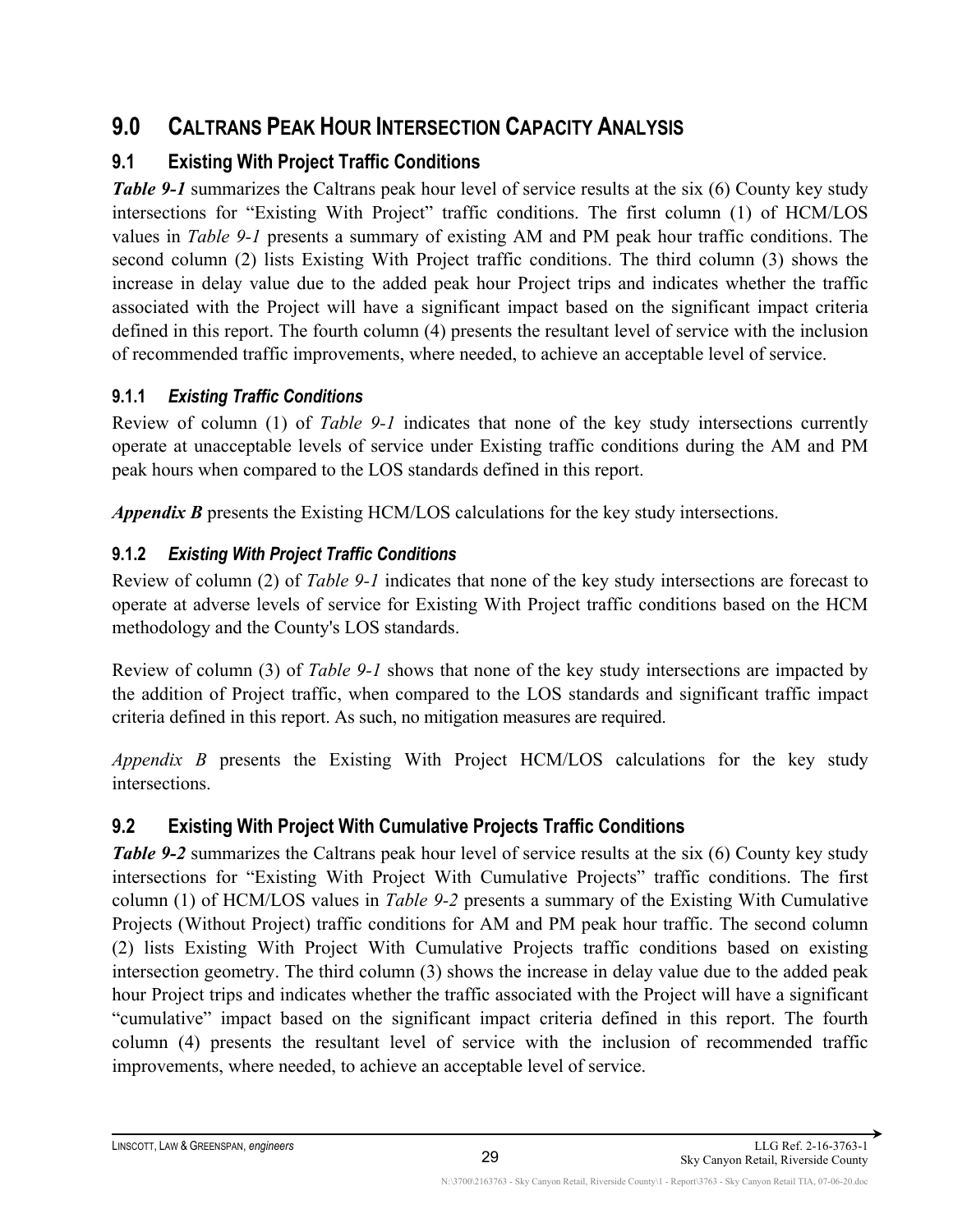#### <span id="page-40-0"></span>**9.2.1** *Existing With Project With Cumulative Projects Traffic Conditions*

Review of column (2) of *Table 9-2* indicates that one (1) of the key study intersections is forecast to operate at adverse levels of service for Existing With Project With Cumulative Projects traffic conditions based on the HCM methodology and the County's LOS standards. This intersection, reported below, is forecast to operate at adverse levels of service during the peak hours indicated:

|                                          | <b>AM Peak Hour</b> |            | <b>PM Peak Hour</b>  |            |
|------------------------------------------|---------------------|------------|----------------------|------------|
| <b>Key Intersection</b>                  | Delay $(s/v)$       | <b>LOS</b> | <b>Delay</b> $(s/v)$ | <u>LOS</u> |
| Winchester Rd at Murrieta Hot Springs Rd | 77 Q                | - F -      | 1113                 |            |

Review of column (3) of *Table 9-2* shows that none of the key study intersections are impacted by the addition of Project traffic, when compared to the LOS standards and significant traffic impact criteria defined in this report. As stated in *Section 7.0*, "if an existing State highway facility is operating at less than [the] target LOS, the 'without Project' level of service should be maintained." As the intersection of Winchester Road at Murrieta Hot Springs Road does not degrade to a worse level of service, the key study intersection is not considered to have a cumulative impact per Caltrans guidelines. As such, no mitigation measures are required.

*Appendix C* presents the Existing With Project With Cumulative Projects HCM/LOS calculations for the key study intersections.

#### <span id="page-40-1"></span>**9.3 Year 2022 Existing With Ambient Growth With Project With Cumulative Projects Traffic Conditions**

*Table 9-3* summarizes the Caltrans peak hour level of service results at the six (6) County key study intersections for "Year 2022 Existing With Ambient Growth With Project With Cumulative Projects" traffic conditions. The first column (1) of HCM/LOS values in *Table 9-3* presents a summary of the Existing With Ambient Growth With Cumulative Projects (Without Project) traffic conditions for AM and PM peak hour traffic. The second column (2) lists Existing With Ambient Growth With Project With Cumulative Projects traffic conditions based on existing intersection geometry. The third column (3) shows the increase in delay value and indicates whether the traffic associated with the Project will have a significant "cumulative" impact based on the significant impact criteria defined in this report. The fourth column (4) presents the resultant level of service with the inclusion of recommended traffic improvements, where needed, to achieve an acceptable level of service.

#### <span id="page-40-2"></span>**9.3.1** *Existing With Ambient Growth (Year 2022) With Project With Cumulative Projects Traffic Conditions*

Review of column (2) of *Table 9-3* indicates that one (1) of the key study intersections is forecast to operate at adverse levels of service for Existing With Ambient Growth With Project With Cumulative Projects traffic conditions based on the HCM methodology and the County's LOS standards. These intersections, reported below, are forecast to operate at adverse levels of service during the peak hours indicated: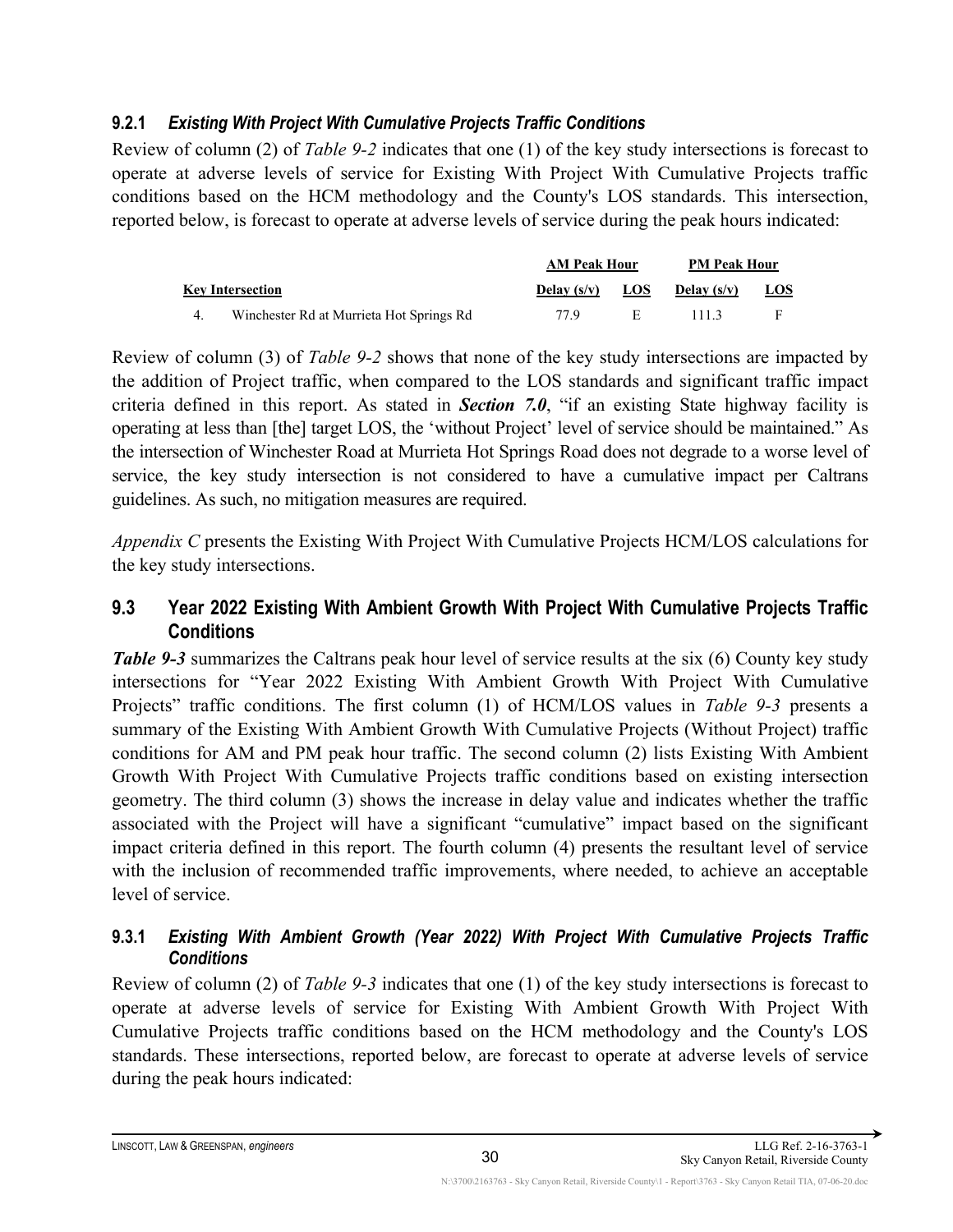|                                          | <b>AM Peak Hour</b> | <b>PM Peak Hour</b> |               |            |
|------------------------------------------|---------------------|---------------------|---------------|------------|
| <b>Key Intersection</b>                  | Delay $(s/v)$       | <b>LOS</b>          | Delay $(s/v)$ | <u>LOS</u> |
| Winchester Rd at Murrieta Hot Springs Rd | 85.8                |                     | 122.5         | F          |

Review of column (3) of *Table 9-3* shows that none of the key study intersections are cumulatively impacted, when compared to the LOS standards and significant traffic impact criteria defined in this report. As stated in **Section** 7.0, "if an existing State highway facility is operating at less than [the] target LOS, the 'without Project' level of service should be maintained." As the intersection of Winchester Road at Murrieta Hot Springs Road does not degrade to a worse level of service, the key study intersection is not considered to have a cumulative impact per Caltrans guidelines. As such, no mitigation measures are required.

*Appendix C* presents the Existing With Ambient Growth With Project With Cumulative Projects HCM/LOS calculations for the key study intersections.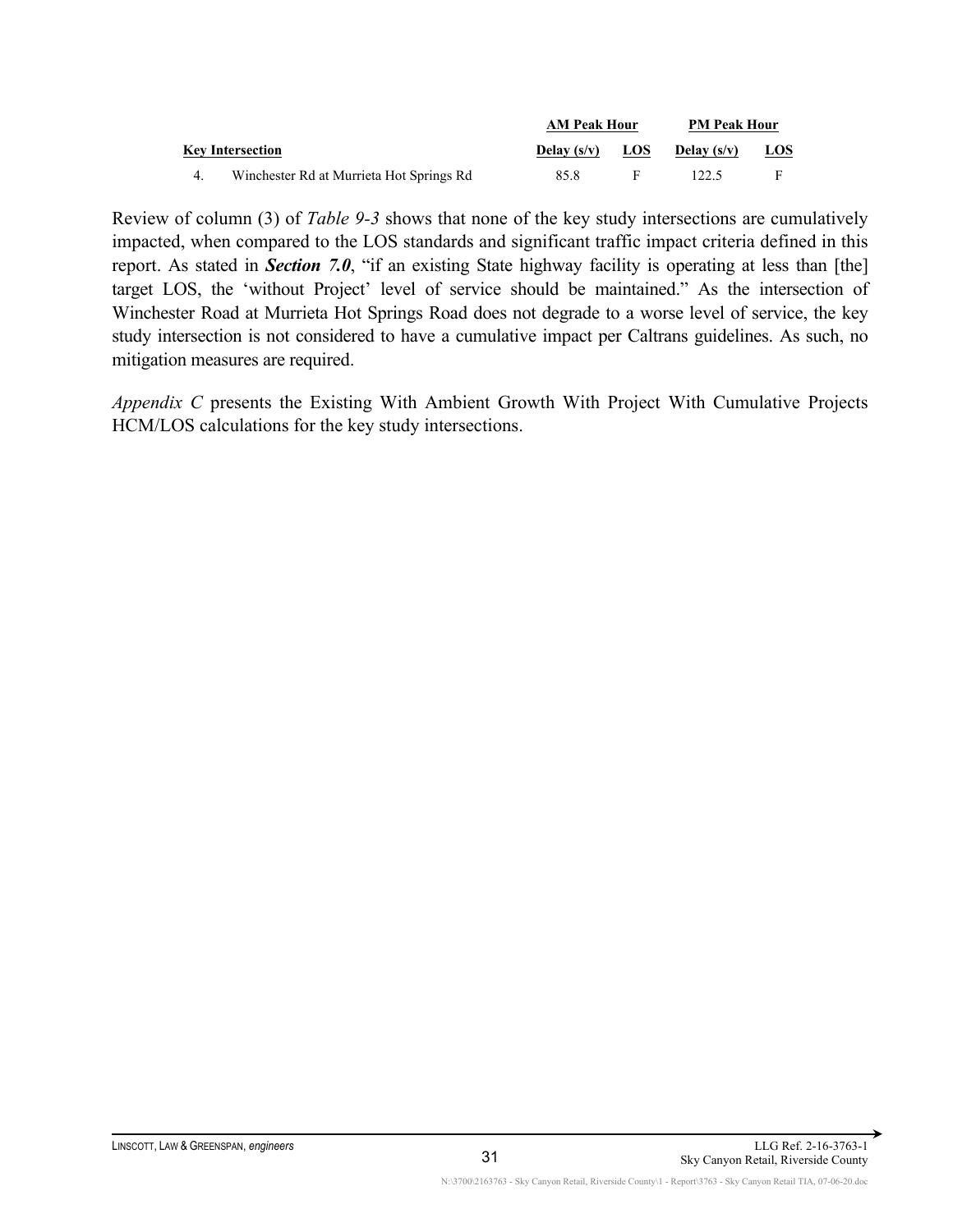<span id="page-42-0"></span>**TABLE 9-1 CALTRANS EXISTING WITH PROJECT PEAK HOUR INTERSECTION CAPACITY ANALYSIS SUMMARY[27](#page-42-0)**

|                         |                            |           |                              | (1)                                          |               | (2)<br><b>Existing</b>                           |               | (3)                   |                | (4)<br><b>Existing</b>                        |                          |
|-------------------------|----------------------------|-----------|------------------------------|----------------------------------------------|---------------|--------------------------------------------------|---------------|-----------------------|----------------|-----------------------------------------------|--------------------------|
|                         |                            |           | <b>Minimum</b><br>Acceptable | <b>Existing</b><br><b>Traffic Conditions</b> |               | <b>With Project</b><br><b>Traffic Conditions</b> |               | Significant<br>Impact |                | <b>With Project</b><br><b>With Mitigation</b> |                          |
| <b>Key Intersection</b> |                            | Period    | <b>LOS</b>                   | <b>HCM</b>                                   | LOS           | <b>HCM</b>                                       | LOS           | <b>Increase</b>       | Yes/No         | <b>HCM</b>                                    | LOS                      |
|                         | Winchester Road at         | AM        | LOS D                        | 17.2                                         | B             | 17.5                                             | $\, {\bf B}$  | 0.3                   | N <sub>o</sub> | $-$                                           | $- -$                    |
| 1.                      | La Alba Drive              | <b>PM</b> |                              | 14.8                                         | B             | 15.1                                             | B             | 0.3                   | N <sub>o</sub> | $\hspace{0.05cm} \ldots$                      | $- -$                    |
|                         | Winchester Road at         | AM        | LOS D                        | 28.6                                         | $\mathcal{C}$ | 27.5                                             | $\mathcal{C}$ | $-1.1$                | No             | $- -$                                         | $- -$                    |
| 2.                      | Hunter Road                | <b>PM</b> |                              | 17.8                                         | B             | 18.2                                             | B             | 0.4                   | N <sub>o</sub> | $-$                                           | $-$                      |
| 3.                      | Winchester Road at         | AM        | LOS D                        | 12.3                                         | B             | 12.3                                             | B             | 0.0                   | N <sub>o</sub> | $-$                                           | $- -$                    |
|                         | Robert Trent Jones Parkway | <b>PM</b> |                              | 28.7                                         | $\mathcal{C}$ | 29.1                                             | $\mathcal{C}$ | 0.4                   | N <sub>o</sub> | $- -$                                         | $\overline{\phantom{m}}$ |
|                         | Winchester Road at         | AM        |                              | 39.7                                         | D             | 39.9                                             | D             | 0.2                   | N <sub>o</sub> | $- -$                                         | $-$                      |
| 4.                      | Murrieta Hot Springs Road  | <b>PM</b> | LOS D                        | 42.1                                         | D             | 43.2                                             | D             | 1.1                   | N <sub>o</sub> | $- -$                                         | $- -$                    |
| 5.                      | Winchester Road at         | AM        |                              | 10.5                                         | B             | 10.5                                             | B             | 0.0                   | No             | $- -$                                         | $-$                      |
|                         | Winchester Square Drive    | <b>PM</b> | LOS D                        | 21.9                                         | $\mathcal{C}$ | 21.5                                             | $\mathcal{C}$ | $-0.4$                | N <sub>o</sub> | $- -$                                         | $- -$                    |
| 6.                      | Winchester Road at         | AM        |                              | 19.8                                         | B             | 22.4                                             | $\mathcal{C}$ | 2.6                   | No             | $- -$                                         | $-$                      |
|                         | Willows Avenue             | <b>PM</b> | LOS D                        | 22.9                                         | $\mathcal{C}$ | 30.3                                             | $\mathcal{C}$ | 7.4                   | N <sub>o</sub> | --                                            |                          |

■ LOS = Level of Service, please refer to *Tables 3-1* and 3-2 for the LOS definitions

 $s/v =$  seconds per vehicle

<sup>27</sup> **Bold HCM/LOS values** indicate adverse service levels based on the LOS standards defined in this traffic study.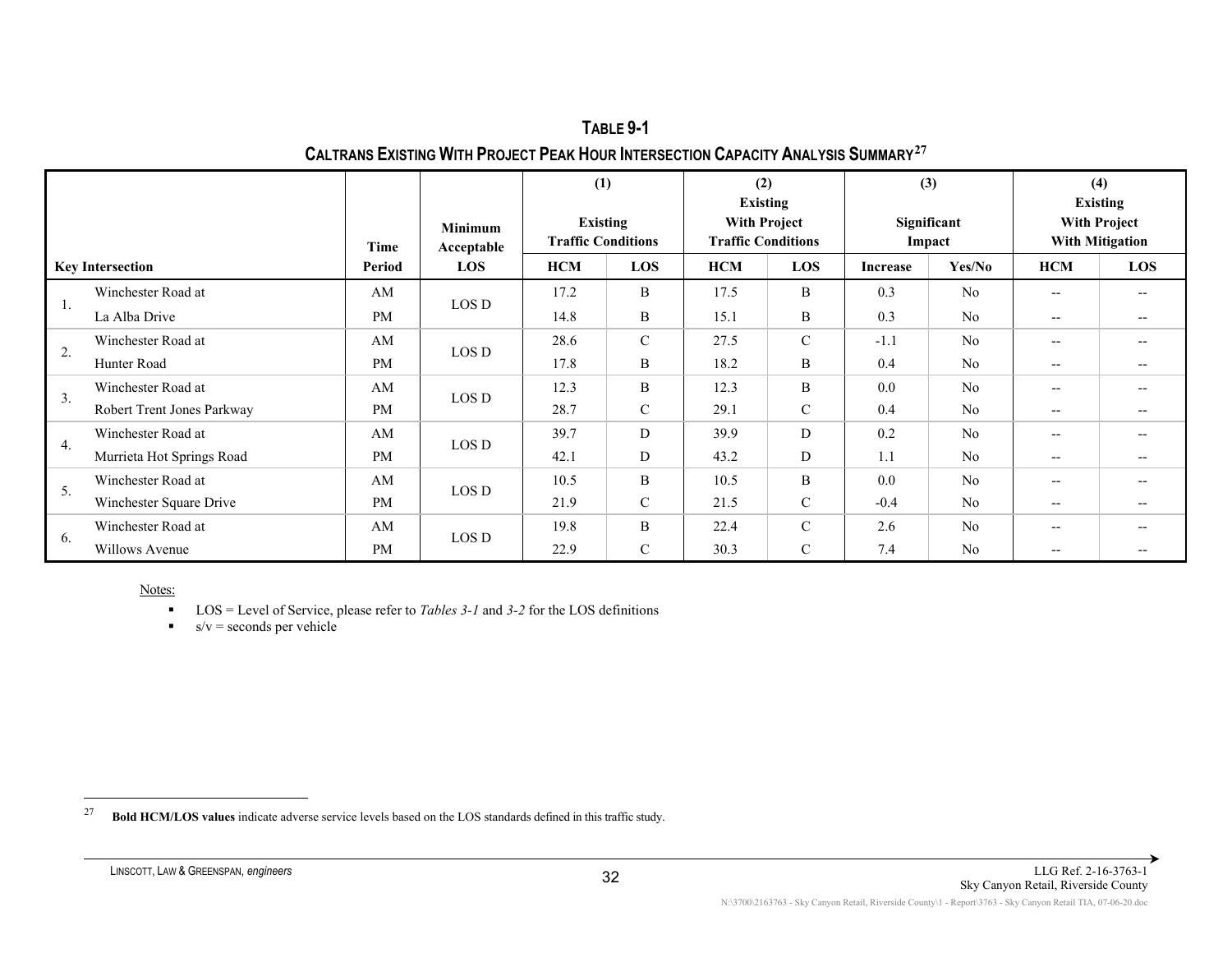<span id="page-43-0"></span>**TABLE 9-2 CALTRANS EXISTING WITH PROJECT WITH CUMULATIVE PROJECTS PEAK HOUR INTERSECTION CAPACITY ANALYSIS SUMMARY[28](#page-43-0)**

|                         |                            | Time      | <b>Minimum</b><br>Acceptable | (1)<br><b>Existing</b><br><b>With Cumulative</b><br><b>Traffic Conditions</b> |               | (2)<br><b>Existing</b><br><b>With Project</b><br><b>With Cumulative</b><br><b>With Traffic Conditions</b> |               | (3)             | <b>Year 2022</b><br>Cumulative<br>Impact | (4)<br><b>Existing</b><br><b>With Project</b><br><b>With Cumulative</b><br><b>With Mitigation</b> |                          |
|-------------------------|----------------------------|-----------|------------------------------|-------------------------------------------------------------------------------|---------------|-----------------------------------------------------------------------------------------------------------|---------------|-----------------|------------------------------------------|---------------------------------------------------------------------------------------------------|--------------------------|
| <b>Key Intersection</b> |                            | Period    | <b>LOS</b>                   | <b>HCM</b>                                                                    | <b>LOS</b>    | <b>HCM</b>                                                                                                | LOS           | <b>Increase</b> | Yes/No                                   | <b>HCM</b>                                                                                        | LOS                      |
|                         | Winchester Road at         | AM        |                              | 30.0                                                                          | $\mathcal{C}$ | 31.2                                                                                                      | $\mathcal{C}$ | 1.2             | N <sub>0</sub>                           | $- -$                                                                                             | $\qquad \qquad -$        |
| 1.                      | La Alba Drive              | <b>PM</b> | LOS D                        | 28.4                                                                          | $\mathcal{C}$ | 29.8                                                                                                      | $\mathbf C$   | 1.4             | N <sub>0</sub>                           | $- -$                                                                                             | $\hspace{0.05cm} \ldots$ |
|                         | Winchester Road at         | AM        | LOS D                        | 44.3                                                                          | D             | 45.4                                                                                                      | D             | 1.1             | No                                       | $- -$                                                                                             | $\hspace{0.05cm} \ldots$ |
| 2.                      | Hunter Road                | <b>PM</b> |                              | 42.4                                                                          | D             | 44.4                                                                                                      | D             | 2.0             | N <sub>0</sub>                           | $- -$                                                                                             | $\hspace{0.05cm} \ldots$ |
| 3.                      | Winchester Road at         | AM        |                              | 14.6                                                                          | D             | 14.6                                                                                                      | B             | 0.0             | N <sub>0</sub>                           | --                                                                                                | $\hspace{0.05cm} \ldots$ |
|                         | Robert Trent Jones Parkway | <b>PM</b> | LOS D                        | 41.4                                                                          | D             | 40.4                                                                                                      | D             | $-1.0$          | N <sub>o</sub>                           | --                                                                                                | $-\!$ $\!-$              |
| 4.                      | Winchester Road at         | AM        | LOS D                        | 77.8                                                                          | E             | 77.9                                                                                                      | E             | 0.1             | N <sub>0</sub>                           | $- -$                                                                                             | $\hspace{0.05cm} \ldots$ |
|                         | Murrieta Hot Springs Road  | <b>PM</b> |                              | 108.3                                                                         | F             | 111.3                                                                                                     | F             | 3.0             | N <sub>o</sub>                           | $- -$                                                                                             | $- -$                    |
| 5.                      | Winchester Road at         | AM        | LOS D                        | 10.9                                                                          | B             | 11.0                                                                                                      | B             | 0.1             | N <sub>o</sub>                           | $- -$                                                                                             | $- -$                    |
|                         | Winchester Square Drive    | <b>PM</b> |                              | 23.0                                                                          | $\mathcal{C}$ | 23.2                                                                                                      | $\mathcal{C}$ | 0.2             | N <sub>o</sub>                           | $- -$                                                                                             | $- -$                    |
|                         | Winchester Road at         | AM        | LOS D                        | 23.4                                                                          | $\mathcal{C}$ | 26.5                                                                                                      | $\mathcal{C}$ | 3.1             | N <sub>0</sub>                           | $- -$                                                                                             | $\qquad \qquad -$        |
| 6.                      | Willows Avenue             | <b>PM</b> |                              | 28.3                                                                          | $\mathcal{C}$ | 41.4                                                                                                      | D             | 13.1            | N <sub>o</sub>                           | $- -$                                                                                             | $\hspace{0.05cm} \ldots$ |

LOS = Level of Service, please refer to *Tables 3-1* and *3-2* for the LOS definitions

 $s/v =$  seconds per vehicle

<sup>28</sup> **Bold HCM/LOS values** indicate adverse service levels based on the LOS standards defined in this traffic study.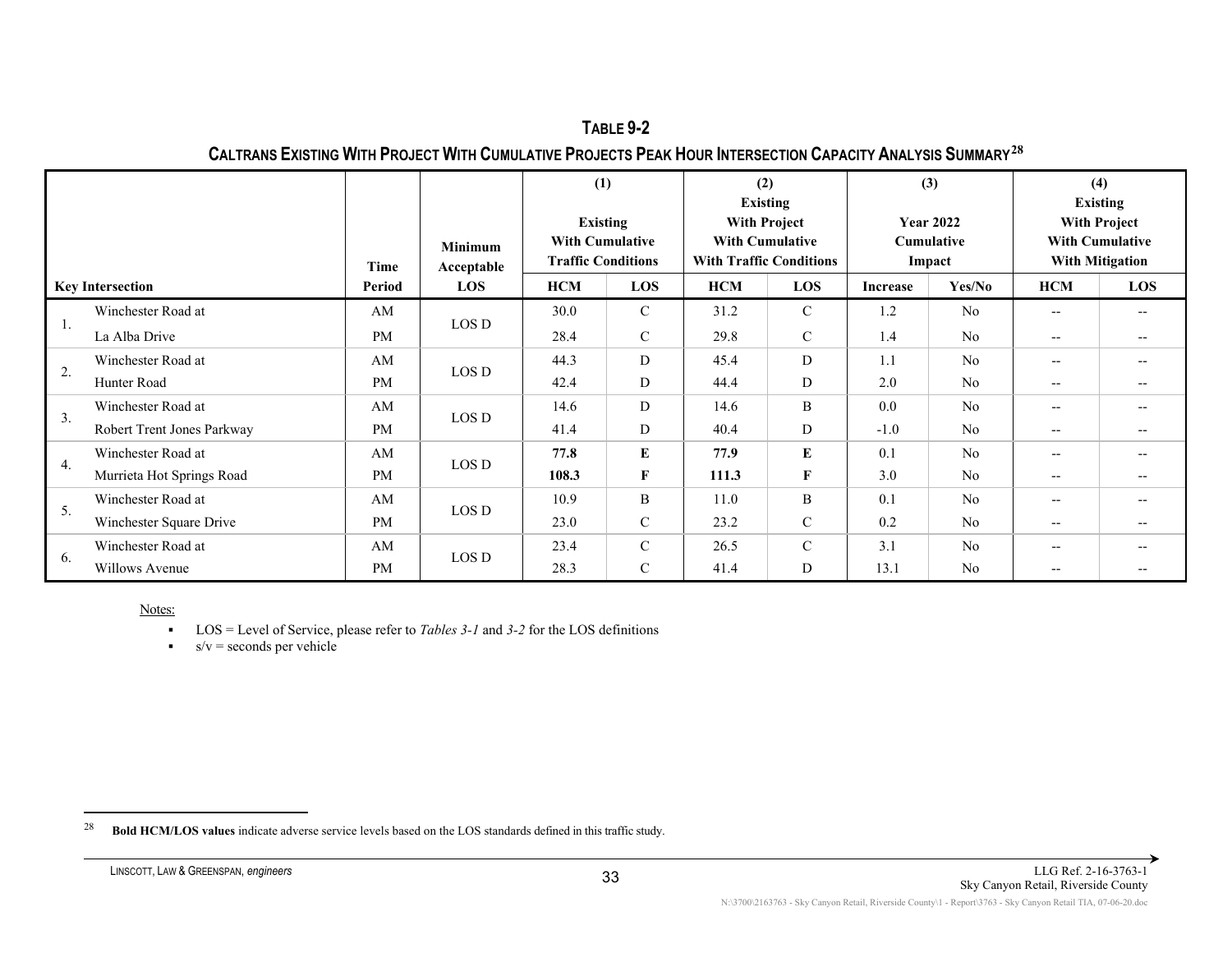<span id="page-44-0"></span>**TABLE 9-3 CALTRANS EXISTING WITH AMBIENT GROWTH WITH PROJECT WITH CUMULATIVE PROJECTS PEAK HOUR INTERSECTION CAPACITY ANALYSIS SUMMARY[29](#page-44-0)**

|                         |                            | Time      | <b>Minimum</b><br>Acceptable | (1)<br><b>Existing</b><br>With A.G. (Year 2022)<br><b>With Cumulative</b><br><b>Traffic Conditions</b> |               | (2)<br><b>Existing</b><br>With A.G. (Year 2022)<br><b>With Project</b><br><b>With Cumulative</b><br><b>With Traffic Conditions</b> |               | (3)             | <b>Year 2022</b><br><b>Cumulative</b><br>Impact | (4)                                                 | <b>Existing</b><br>With A.G. (Year 2022)<br><b>With Project</b><br><b>With Cumulative</b><br><b>With Mitigation</b> |
|-------------------------|----------------------------|-----------|------------------------------|--------------------------------------------------------------------------------------------------------|---------------|------------------------------------------------------------------------------------------------------------------------------------|---------------|-----------------|-------------------------------------------------|-----------------------------------------------------|---------------------------------------------------------------------------------------------------------------------|
| <b>Key Intersection</b> |                            | Period    | LOS                          | <b>HCM</b>                                                                                             | <b>LOS</b>    | <b>HCM</b>                                                                                                                         | <b>LOS</b>    | <b>Increase</b> | Yes/No                                          | <b>HCM</b>                                          | <b>LOS</b>                                                                                                          |
|                         | Winchester Road at         | AM        | LOS D                        | 37.0                                                                                                   | D             | 38.4                                                                                                                               | D             | 1.4             | N <sub>0</sub>                                  | $- -$                                               | $- -$                                                                                                               |
| 1.                      | La Alba Drive              | <b>PM</b> |                              | 33.9                                                                                                   | $\mathcal{C}$ | 35.3                                                                                                                               | D             | 1.4             | N <sub>o</sub>                                  | $- -$                                               |                                                                                                                     |
|                         | Winchester Road at         | AM        |                              | 52.4                                                                                                   | D             | 53.7                                                                                                                               | D             | 1.3             | N <sub>o</sub>                                  | $\hspace{0.05cm} \ldots$                            | $- -$                                                                                                               |
| 2.                      | Hunter Road                | <b>PM</b> | LOS D                        | 49.9                                                                                                   | D             | 52.4                                                                                                                               | D             | 2.5             | N <sub>0</sub>                                  | $- -$                                               |                                                                                                                     |
| 3.                      | Winchester Road at         | AM        | LOS D                        | 15.2                                                                                                   | B             | 15.2                                                                                                                               | B             | 0.0             | N <sub>0</sub>                                  | $\hspace{0.05cm} \ldots$                            | $- -$                                                                                                               |
|                         | Robert Trent Jones Parkway | <b>PM</b> |                              | 47.0                                                                                                   | D             | 48.4                                                                                                                               | D             | 1.4             | N <sub>0</sub>                                  | $\hspace{0.05cm} -\hspace{0.05cm} -\hspace{0.05cm}$ |                                                                                                                     |
| 4.                      | Winchester Road at         | AM        | LOS D                        | 85.4                                                                                                   | $\mathbf{F}$  | 85.8                                                                                                                               | F             | 0.4             | N <sub>0</sub>                                  | $- -$                                               | $- -$                                                                                                               |
|                         | Murrieta Hot Springs Road  | <b>PM</b> |                              | 119.2                                                                                                  | $\mathbf{F}$  | 122.5                                                                                                                              | F             | 3.3             | N <sub>0</sub>                                  | $- -$                                               | $- -$                                                                                                               |
| 5.                      | Winchester Road at         | AM        | LOS D                        | 11.4                                                                                                   | B             | 11.5                                                                                                                               | B             | 0.1             | No                                              | $- -$                                               | $- -$                                                                                                               |
|                         | Winchester Square Drive    | <b>PM</b> |                              | 24.6                                                                                                   | $\mathcal{C}$ | 25.4                                                                                                                               | $\mathbf C$   | 0.8             | N <sub>o</sub>                                  | $- -$                                               |                                                                                                                     |
|                         | Winchester Road at         | AM        | LOS D                        | 25.1                                                                                                   | $\mathcal{C}$ | 28.3                                                                                                                               | $\mathcal{C}$ | 3.2             | N <sub>o</sub>                                  | $-$                                                 |                                                                                                                     |
| 6.                      | Willows Avenue             | <b>PM</b> |                              | 30.7                                                                                                   | $\mathcal{C}$ | 45.9                                                                                                                               | D             | 15.2            | N <sub>o</sub>                                  | $- -$                                               |                                                                                                                     |

LOS = Level of Service, please refer to *Tables 3-1* and *3-2* for the LOS definitions

 $s/v =$  seconds per vehicle

<sup>29</sup> **Bold HCM/LOS values** indicate adverse service levels based on the LOS standards defined in this traffic study.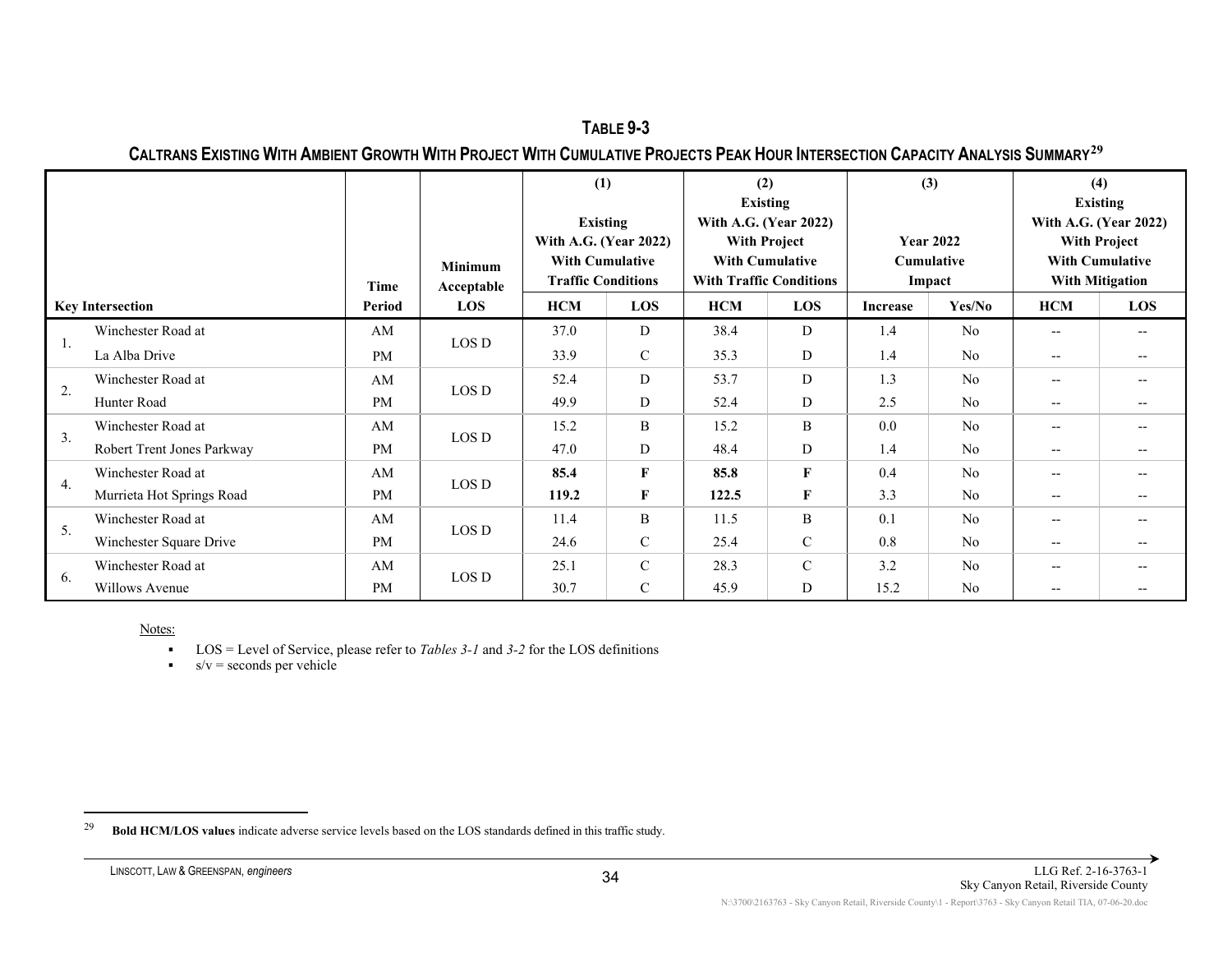# <span id="page-45-0"></span>**10.0 SITE ACCESS AND INTERNAL CIRCULATION EVALUATION**

## <span id="page-45-1"></span>**10.1 Level of Service Analysis for Project Access Locations**

As shown in *Figure 2-2*, access to the proposed Project will be provided via three (3) stop-controlled driveways: one (1) right-in/right-out only driveway along Winchester Road, and two (2) full-access driveways along Sky Canyon Road.

*Table 10-1* summarizes the intersection operations for the proposed Project driveways for future traffic conditions with the proposed Project. As shown in column (1), the proposed Project driveways are forecast to operate at acceptable levels of service during the AM and PM peak hours during the Existing With Ambient Growth With Project traffic conditions. As shown in column (2), the proposed Project driveways are forecast to operate at acceptable levels of service during the AM and PM peak hours during the Existing With Project With Cumulative Projects traffic conditions. As shown in column (3), the proposed Project driveways are forecast to operate at acceptable levels of service during the AM and PM peak hours during the Existing With Ambient Growth With Project With Cumulative Projects traffic conditions.

*Appendix D* contains the detailed HCM/LOS calculation worksheets for the Project driveways.

## <span id="page-45-2"></span>**10.2 Internal Circulation Evaluation**

The on-site circulation layout of the proposed Project as illustrated in *Figure 2-2* on an overall basis is adequate. Curb return radii appear adequate for passenger cars, service/delivery trucks, and trash trucks. Based on our review of the site plan, the overall layout does not create significant vehiclepedestrian conflict points such that access for the Project is impacted by internal vehicle queuing/stacking. Project traffic is not anticipated to cause significant internal queuing/stacking at the Project driveways. The on-site circulation is acceptable based on our review of the proposed site plan. The alignment and spacing of the Project driveway is also deemed adequate. As such, motorists entering and exiting the Project site from this driveway will be able to do so comfortably, safely, and without undue congestion.

## <span id="page-45-3"></span>**10.3 Queuing Evaluation**

As requested by Riverside County Transportation, the following queueing analysis addresses the potential queueing conflict between the southbound (SB) left turn queue on Sky Canyon Road at Willows Road and the northbound (NB) left turn queue at the Project driveway. Based on the proposed geometry of southbound approach on Sky Canyon Road at Willows Road, which is proposed/designed and analyzed as one left turn lane and one right turn lane, the SB left turn pocket at Willows and the NB left turn lane (two-way-left-turn-lane) at the Project driveway will not be "back-to-back". Nonetheless, the SB left turn queue is forecast to be two vehicles (44 feet) and the NB left turn queue is forecast to be one vehicle (22 feet). With approximately 250 feet between willows Road and the Project driveway, adequate storage is available.

*Appendices C* and *D* contain the detailed HCM/LOS calculation worksheets with the queuing information.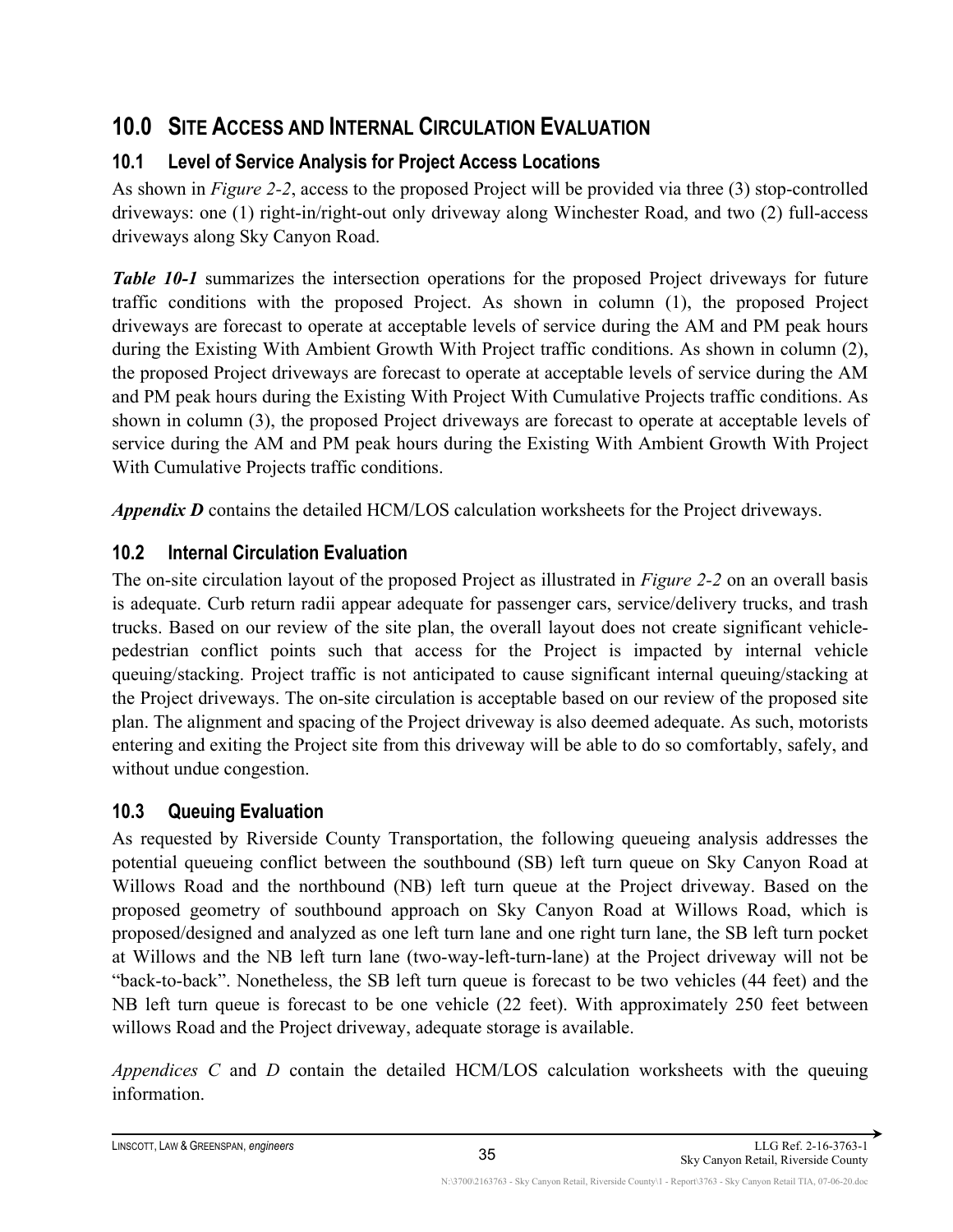|           |                     | Control     | Time      |            | (1)<br><b>Existing With</b><br><b>Ambient Growth</b><br><b>With Project</b><br><b>Traffic Conditions</b> | <b>Existing With</b><br><b>Project With</b> | (2)<br><b>Cumulative Projects</b><br><b>Traffic Conditions</b> | (3)<br><b>Existing</b><br>With A.G. (Year 2022)<br><b>With Project With</b><br><b>Cumulative Projects</b><br><b>Traffic Conditions</b> |              |  |
|-----------|---------------------|-------------|-----------|------------|----------------------------------------------------------------------------------------------------------|---------------------------------------------|----------------------------------------------------------------|----------------------------------------------------------------------------------------------------------------------------------------|--------------|--|
|           | <b>Key Driveway</b> | <b>Type</b> | Period    | <b>HCM</b> | LOS                                                                                                      | <b>HCM</b>                                  | LOS                                                            | <b>HCM</b>                                                                                                                             | LOS          |  |
|           | Winchester Road at  | One-Way     | AM        | 11.8       | B                                                                                                        | 12.7                                        | B                                                              | 12.9                                                                                                                                   | B            |  |
| А.        | Project Driveway 1  | Stop        | PM        | 22.4       | $\mathcal{C}$                                                                                            | 25.4                                        | D                                                              | 27.0                                                                                                                                   | D            |  |
|           | Sky Canyon Road at  | One-Way     | AM        | 8.9        | $\mathbf{A}$                                                                                             | 8.9                                         | $\mathbf{A}$                                                   | 8.9                                                                                                                                    | $\mathbf{A}$ |  |
| <b>B.</b> | Project Driveway 2  | Stop        | <b>PM</b> | 9.1        | $\mathbf{A}$                                                                                             | 9.1                                         | $\mathbf{A}$                                                   | 9.1                                                                                                                                    | $\mathbf{A}$ |  |
|           | Sky Canyon Road at  | One-Way     | AM        | 8.6        | $\mathsf{A}$                                                                                             | 8.6                                         | $\mathsf{A}$                                                   | 8.6                                                                                                                                    | $\mathsf{A}$ |  |
| C.        | Project Driveway 3  | Stop        | PM        | 9.1        | $\mathsf{A}$                                                                                             | 9.1                                         | A                                                              | 9.1                                                                                                                                    | $\mathsf{A}$ |  |

**TABLE 10-1 PROJECT DRIVEWAY PEAK HOUR LEVELS OF SERVICE SUMMARY**

LOS = Level of Service, please refer to *Tables 3-1* and *3-2* for the LOS definitions

 $s/v =$  seconds per vehicle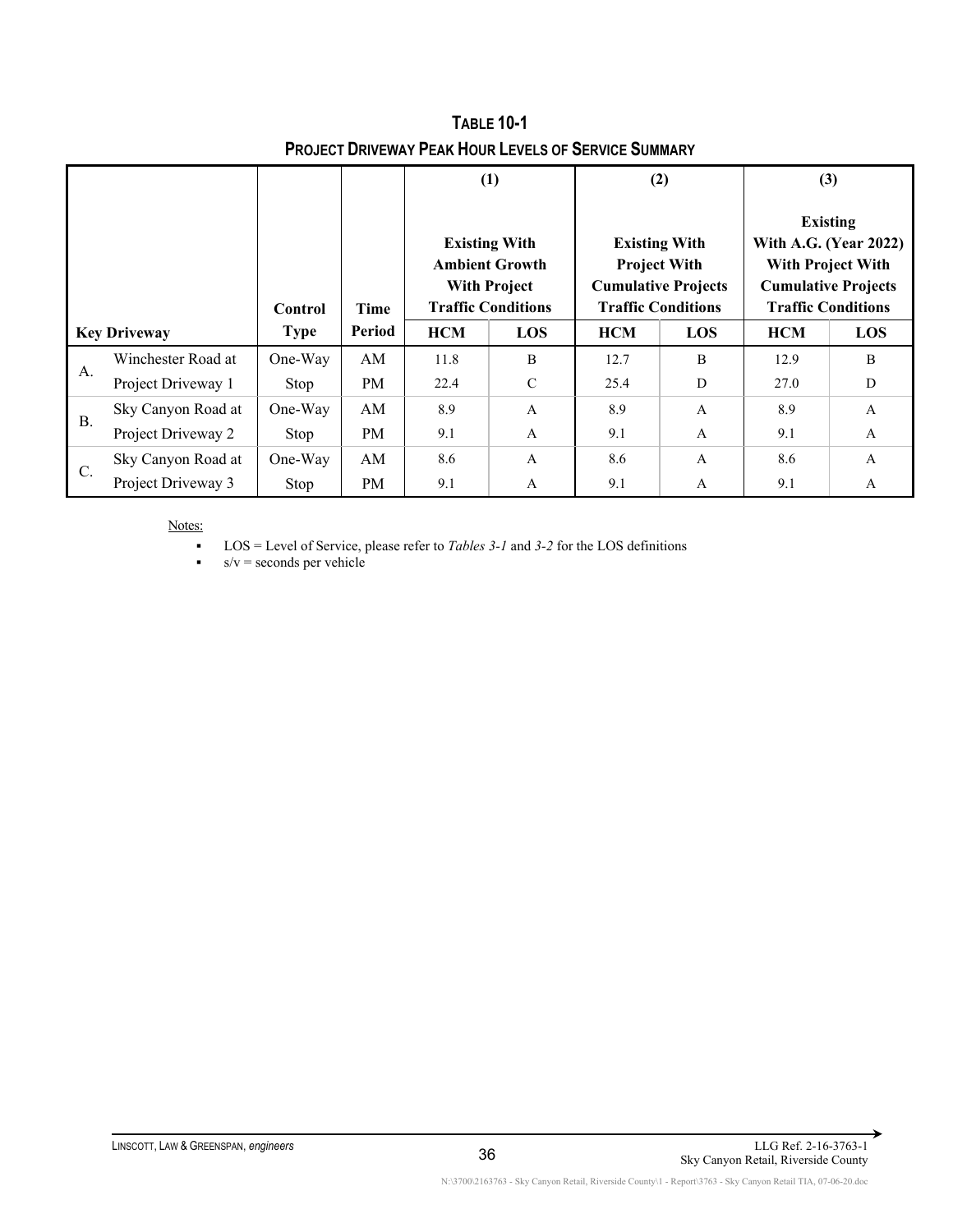# <span id="page-47-0"></span>**11.0 WILLOWS AVENUE QUEUING ANALYSIS**

To address City staff concerns regarding left-turn stacking/storage lengths along Willows Avenue, a queuing evaluation was prepared for the following movements:

- Winchester Road at Willows Avenue
	- o Westbound Left-turn
	- o Westbound Through/Left-turn
- Sky Canyon Drive at Willows Avenue
	- o Eastbound Left-turn

*Table 11-1* identifies the minimum required stacking/storage lengths for affected left-turn and rightturn lanes for the Project driveways for the Existing With Project and Year 2020 With Project traffic conditions. Column (1) shows the existing or proposed storage length, in feet. Column (2) shows the left-turn queue (in feet) and indicates whether or not the storage is sufficient based on the calculated  $95<sup>th</sup>$  percentile queue for Existing With Ambient Growth With Project traffic conditions. Column (3) shows the left-turn queue (in feet) and indicates whether or not the storage is sufficient based on the calculated 95<sup>th</sup> percentile queue for Existing With Ambient Growth With Project With Cumulative Projects traffic conditions.

### <span id="page-47-1"></span>**11.1 Existing With Ambient Growth With Project Intersection Queuing Evaluation**

As presented in Column (2) of *Table 11-1* under Existing With Ambient Growth With Project traffic conditions, the westbound left-turn lane and westbound left-turn/through lane at the intersection of Winchester Road at Willows Avenue is anticipated to not provide sufficient storage for the forecast  $95<sup>th</sup>$  percentile queues.

The proposed storage for the eastbound left-turn lane at the intersection of Sky Canyon Drive at Willows Avenue is forecast to be sufficient.

### <span id="page-47-2"></span>**11.2 Existing With Ambient Growth With Project With Cumulative Projects Intersection Queuing Evaluation**

As presented in Column (3) of *Table 11-1* under Existing With Ambient Growth With Project With Cumulative Projects traffic conditions, the westbound left-turn lane and westbound left-turn/through lane at the intersection of Winchester Road at Willows Avenue is anticipated to not provide sufficient storage for the forecast 95<sup>th</sup> percentile queues. However, the storage will be extended with the construction of the intersection of Sky Canyon Drive at Willows Avenue. With construction, the proposed storage for the westbound left-turn lane at the intersection of Winchester Road at Willows Avenue and the eastbound left-turn lane at the intersection of Sky Canyon Drive at Willows Avenue are forecast to be sufficient.

*Figure 11-1* presents the conceptual improvement plan for the intersection of Winchester Road at Willows Avenue.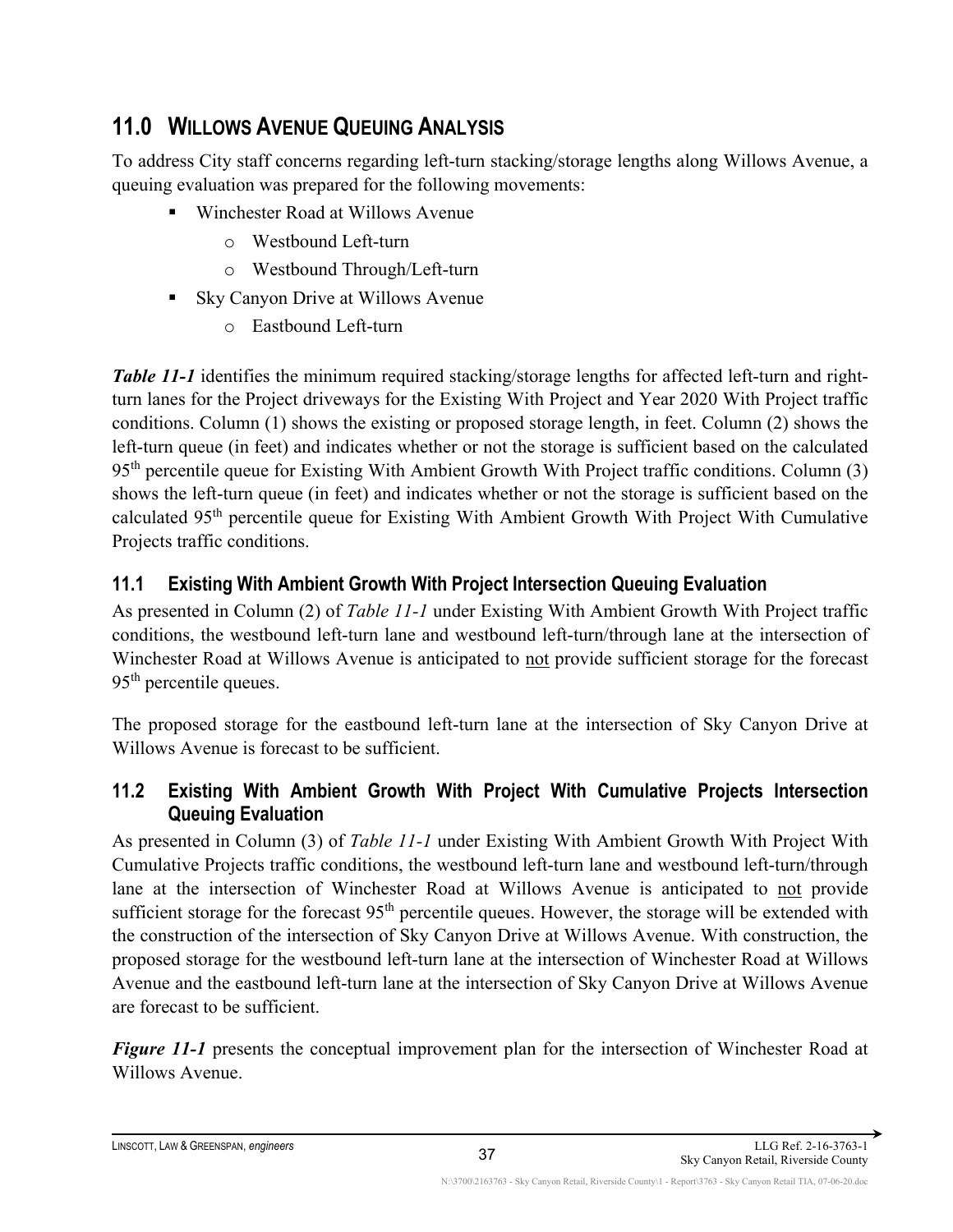|                            |                      |           | (1)               |                                                                      | (2)                       |                                                                                 | (3)                       |                                                                              | (4)                             |                       |                 |  |
|----------------------------|----------------------|-----------|-------------------|----------------------------------------------------------------------|---------------------------|---------------------------------------------------------------------------------|---------------------------|------------------------------------------------------------------------------|---------------------------------|-----------------------|-----------------|--|
|                            |                      |           |                   |                                                                      |                           |                                                                                 |                           |                                                                              | <b>Existing With</b>            |                       |                 |  |
|                            |                      |           |                   |                                                                      |                           |                                                                                 | <b>Existing With</b>      |                                                                              |                                 | <b>Ambient Growth</b> |                 |  |
|                            |                      |           |                   | <b>Existing With</b><br><b>Ambient Growth</b><br><b>With Project</b> |                           | <b>Ambient Growth</b><br><b>With Project With</b><br><b>Cumulative Projects</b> |                           | With Project With<br><b>Cumulative Projects</b><br><b>Traffic Conditions</b> |                                 |                       |                 |  |
|                            |                      |           |                   |                                                                      |                           |                                                                                 |                           |                                                                              |                                 |                       |                 |  |
|                            |                      |           |                   |                                                                      |                           |                                                                                 |                           |                                                                              |                                 |                       |                 |  |
|                            |                      |           |                   |                                                                      | <b>Traffic Conditions</b> |                                                                                 | <b>Traffic Conditions</b> |                                                                              | With Improvements <sup>30</sup> |                       |                 |  |
|                            |                      |           | Existing/         |                                                                      |                           |                                                                                 |                           |                                                                              |                                 |                       |                 |  |
|                            |                      |           | <b>Proposed</b>   | 95 <sup>th</sup>                                                     | <b>Existing</b>           | 95 <sup>th</sup>                                                                | <b>Existing</b>           |                                                                              | Proposed                        | 95 <sup>th</sup>      | <b>Existing</b> |  |
|                            |                      |           | <b>Storage</b>    | Percentile                                                           | <b>Storage</b>            | Percentile                                                                      | <b>Storage</b>            |                                                                              | <b>Storage</b>                  | Percentile            | <b>Storage</b>  |  |
|                            |                      | Time      | Length            | Queue                                                                | Sufficient?               | Queue                                                                           | Sufficient?               |                                                                              | Length                          | Queue                 | Sufficient?     |  |
| <b>Key Intersection</b>    | Approach             | Period    | (f <sup>t</sup> ) | (f <sup>t</sup> )                                                    | (yes/no)                  | (f <sup>t</sup> )                                                               | (yes/no)                  | Approach                                                                     | (f <sup>t</sup> )               | (f <sub>t</sub> )     | (yes/no)        |  |
| Winchester Road at<br>6.   | <b>WBL</b>           | AM        | 110               | 163                                                                  | N <sub>0</sub>            | 199                                                                             | No                        | <b>WBL</b>                                                                   | 215                             | 199                   | Yes             |  |
| Willows Avenue             |                      | <b>PM</b> | 110               | 197                                                                  | No.                       | 199                                                                             | N <sub>0</sub>            |                                                                              | 215                             | 199                   | Yes             |  |
|                            | WBL/T                | AM        | 210               | 165                                                                  | Yes                       | 202                                                                             | Yes                       |                                                                              | 215                             | 202                   | Yes             |  |
|                            |                      | <b>PM</b> | 210               | 199                                                                  | Yes                       | 201                                                                             | Yes                       | WBL/T                                                                        | 215                             | 201                   | Yes             |  |
| Sky Canyon Drive at<br>10. | $\operatorname{EBL}$ | AM        | 40                | 20                                                                   | Yes                       | 20                                                                              | Yes                       | EBL                                                                          | 215                             | 20                    | Yes             |  |
| Willows Avenue             |                      | <b>PM</b> | 40                | 37                                                                   | Yes                       | 37                                                                              | Yes                       |                                                                              | 215                             | 37                    | Yes             |  |

<span id="page-48-0"></span>**TABLE 11-1 WILLOWS AVENUE QUEUE LENGTH ANALYSIS**

LINSCOTT, LAW & GREENSPAN, *engineers* LLG Ref. 2-16-3763-1 <sup>30</sup> The proposed improvements include restriping the westbound left-turn lane and left-turn/through lane and the eastbound left-tun lane to provide 215 feet of storage each.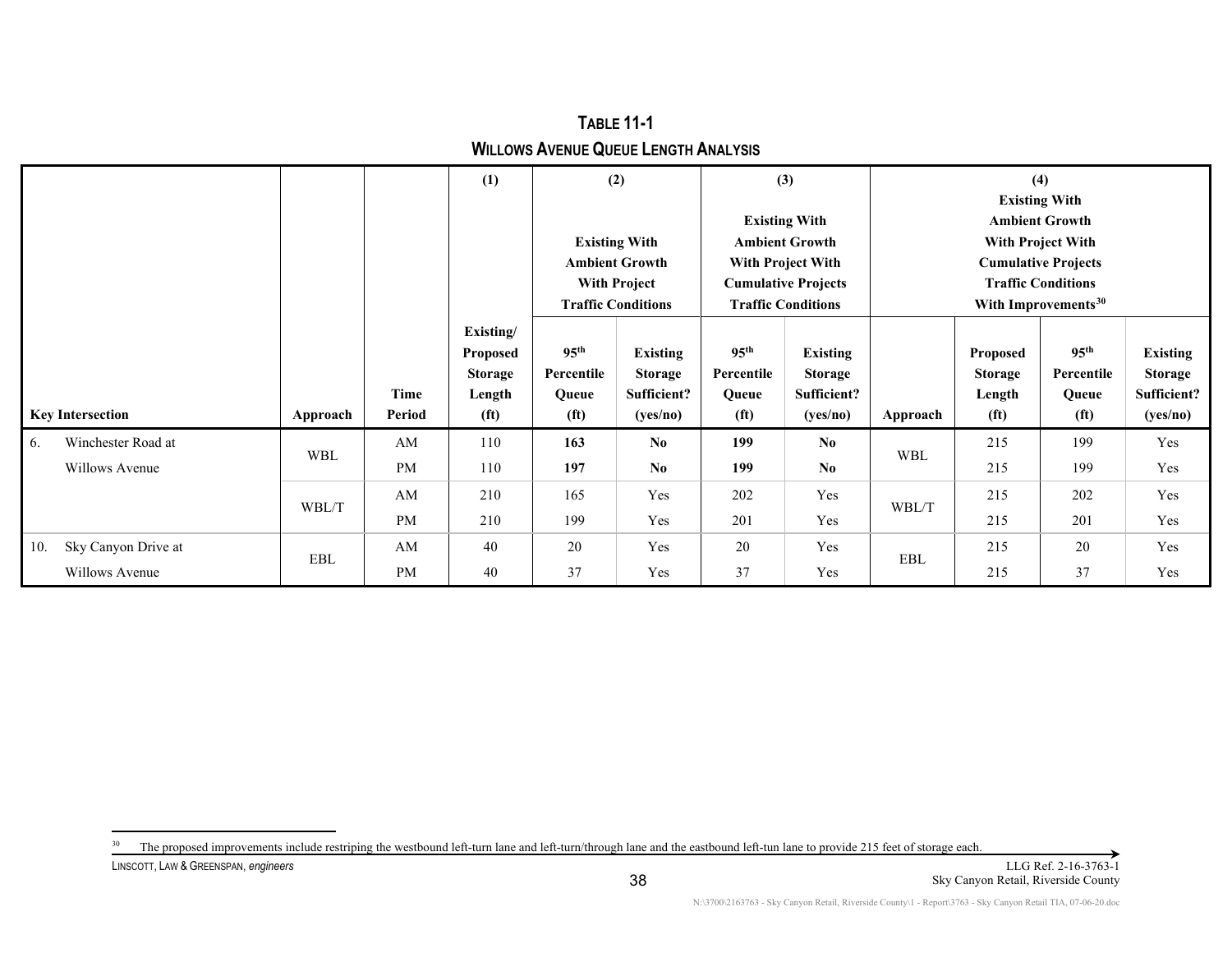# <span id="page-49-0"></span>**12.0 RECOMMENDED IMPROVEMENTS**

For the intersections and/or roadway segments where future traffic volumes are expected to result in poor operating conditions, this report recommends (identifies) improvements, which change the geometry to increase capacity. These capacity improvements usually involve roadway widening and/or restriping to reconfigure or add lanes to various approaches of a key intersection or key roadway segment. The proposed improvements are expected to offset the impact of future traffic and improve Levels of Service to an acceptable range.

### <span id="page-49-1"></span>**12.1 Project-Specific Improvements**

The following improvements listed below will be constructed by the proposed Project:

- Sky Canyon Road: Extend the roadway from its current southerly terminus at the northerly Project boundary to Willow Avenue.
- **Sky Canyon Road at Willows Avenue: Install a three-phase traffic signal with a** continuous green operation for the eastbound through movement. Convert the No. 1 eastbound through lane to an exclusive eastbound left-turn lane. Restripe the east leg to provide two westbound through lanes and a shared westbound through/right-turn lane. Stripe the north leg to include an exclusive left-turn lane and an exclusive right-turn lane.

### <span id="page-49-2"></span>**12.2 County Recommended Improvements**

The following improvements listed below are forecast to bring the impacted locations into compliance with County standards.

### <span id="page-49-3"></span>**12.2.1** *Existing With Project Traffic Conditions*

The results of the Existing With Project intersection capacity analysis presented previously in *Table 8-1* indicate that the proposed Project will not impact any of the key study intersections. As such, no improvements are recommended for the Existing With Project traffic conditions.

### <span id="page-49-4"></span>**12.2.2** *Existing With Ambient Growth With Project Traffic Conditions*

The results of the Existing With Ambient Growth With Project intersection capacity analysis presented previously in *Table 8-2* indicate that the proposed Project will not impact any of the key study intersections. As such, no improvements are recommended for the Existing With Project traffic conditions.

#### <span id="page-49-5"></span>**12.2.3** *Existing With Ambient Growth With Project With Cumulative Projects Traffic Conditions*

The results of the Existing With Ambient Growth With Project With Cumulative Projects traffic conditions level of service analysis presented previously in *Table 8-3* indicate that the proposed Project will cumulatively impact two (2) of the key intersections. The following improvements listed below have been identified to mitigate the traffic impacts at the intersections cumulatively impacted by future non-Project traffic and Project traffic. The Project can be expected to contribute a fair share to implement the following feasible recommended improvements: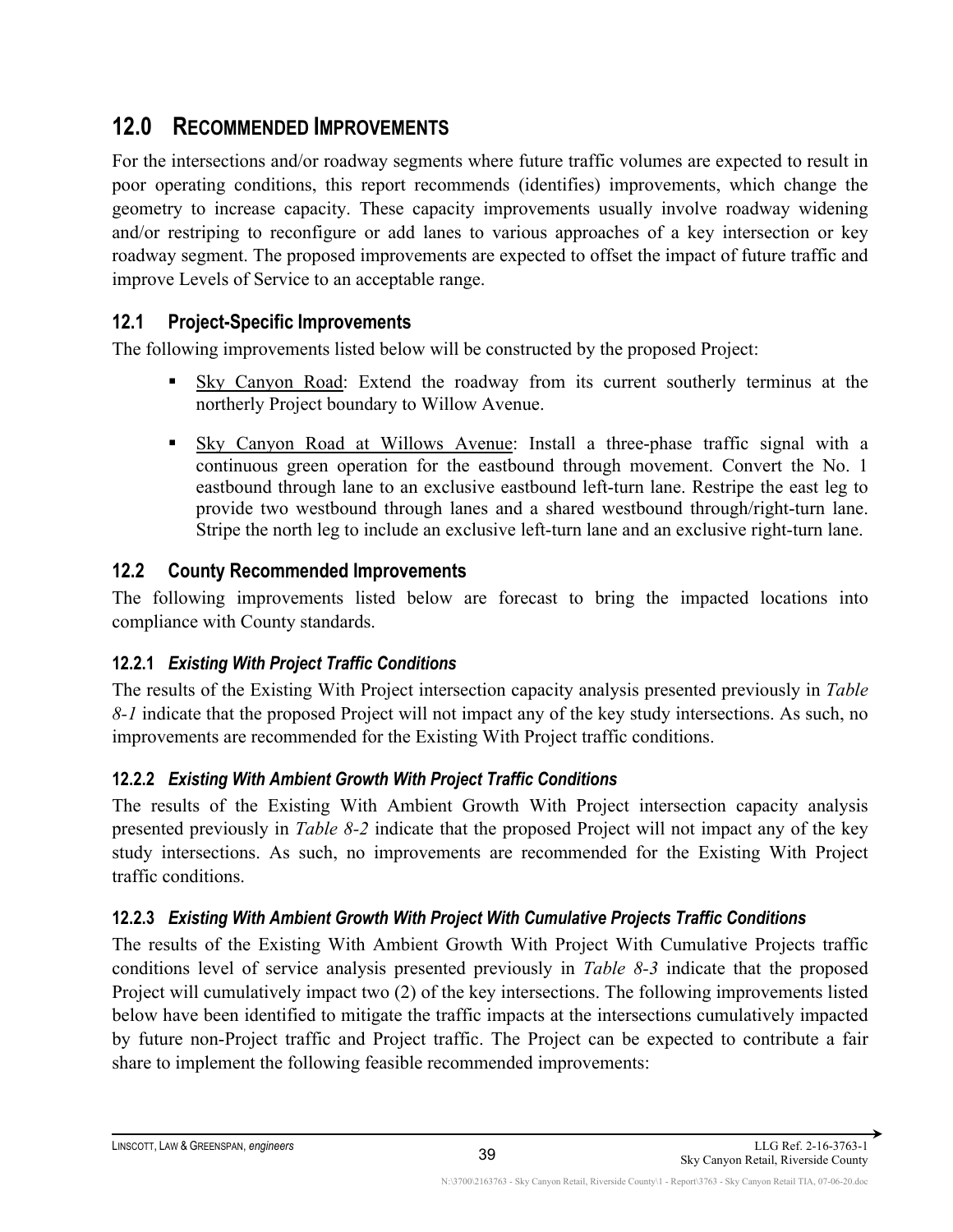- Winchester Road at Murrieta Hot Springs Road: Restripe the west leg to include a third EB left-turn lane. Widen and restripe the east leg to include a third WB through lane. Modify the existing traffic signal to include a southbound right-turn overlap and restrict eastbound U-turn movements on Murrieta Hot Springs Road. Modify the existing traffic signal to include a westbound right-turn overlap and restrict southbound U-turn movements on Winchester Road.
- Winchester Road at Margarita Road: Widen the south leg to provide a fourth NB through lane. Widen the north leg departure to provide four receiving lanes. Modify the existing traffic signal.

It should be noted that the Project's fair share obligation towards the recommended improvements at the intersections of Winchester Road at Margarita Road and Winchester Road at Murrieta Hot Springs Road may be funded through the Transportation Uniform Mitigation Fee (TUMF) program and/or the County's Development Impact Fee (DIF) program.

*Figure 12-1* graphically illustrates the traffic improvements recommended at the impacted study intersections for the Existing With Ambient Growth With Project With Cumulative Projects conditions. *Figure 12-2* presents the concept mitigation plan for the intersection of Winchester Road at Murrieta Hot Springs Road. *Figure 12-3* presents the concept mitigation plan for the intersection of Winchester Road at Margarita Road.

#### <span id="page-50-0"></span>**12.3 Caltrans Recommended Improvements**

The results of the Caltrans intersection capacity analysis for Existing With Project, Existing With Project With Cumulative Projects, and Existing With Ambient Growth With Project With Cumulative Projects (presented previously in *Tables 9-1*, *9-2*, and *9-3*) indicate that the proposed Project will not impact any of the key study intersections. As such, no improvements are recommended.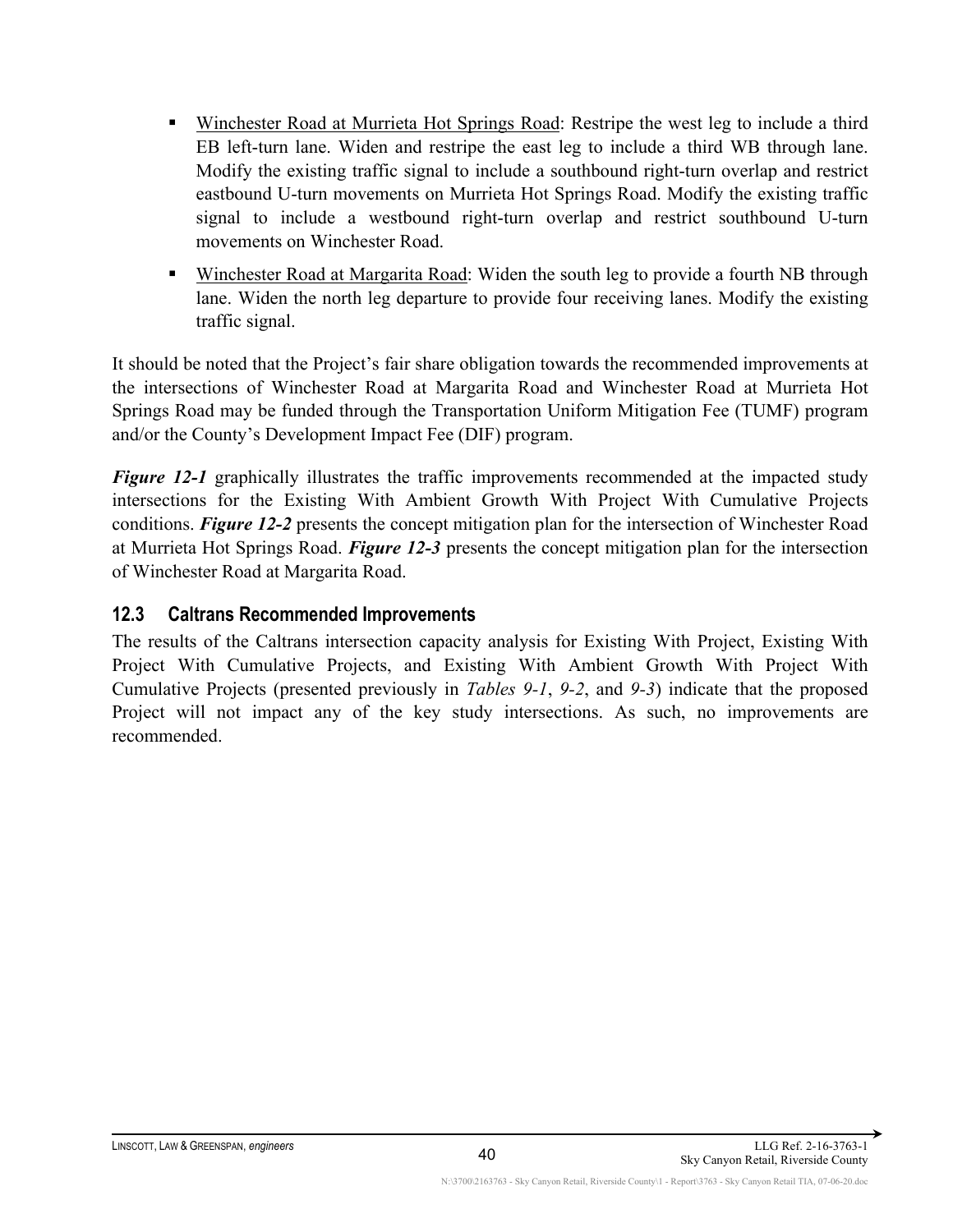## <span id="page-51-0"></span>**13.0 PROJECT FAIR SHARE ANALYSIS**

The transportation impacts associated with the development of the proposed Project were determined based on the future conditions analysis with the proposed Project. The key study intersections forecast to operate at adverse levels of service are discussed below. As such, the proposed Project's "fair share" of the recommended improvements has been calculated for the key study intersections that are forecast to operate at adverse levels of service.

### <span id="page-51-1"></span>**13.1 County Fair Share Analysis**

#### <span id="page-51-2"></span>**13.1.1** *Existing With Ambient Growth With Project With Cumulative Projects Traffic Conditions*

*Table 13-1* presents the AM and PM peak hour fair share percentages at the key study intersections that are forecast to operate at adverse levels of service in the Existing With Ambient Growth With Project With Cumulative Projects traffic conditions. As presented in *Table 13-1*, the first column (1) presents the existing traffic volume at the impacted intersection. The second column (2) presents the Project only traffic volume. The third column (3) presents the Existing With Ambient Growth With Project With Cumulative Projects traffic volume. The fourth column (4) represents the Project fair share based on the following formula:

Project Fair Share  $(4)$  = Column  $(1)/$ [Column  $(3)$  – Column  $(2)$ ]\*100

The fifth column (5) presents the total improvement cost, and the sixth column (6) presents the Project fair share contribution, based on the fair share percentage and total improvement cost.

As shown in *Table 13-1*, the fair share contribution at Winchester Road at Murrieta Hot Springs Road is **\$11,835.00**, and the fair share contribution at Winchester Road at Margarita Road is \$**25,155.00**.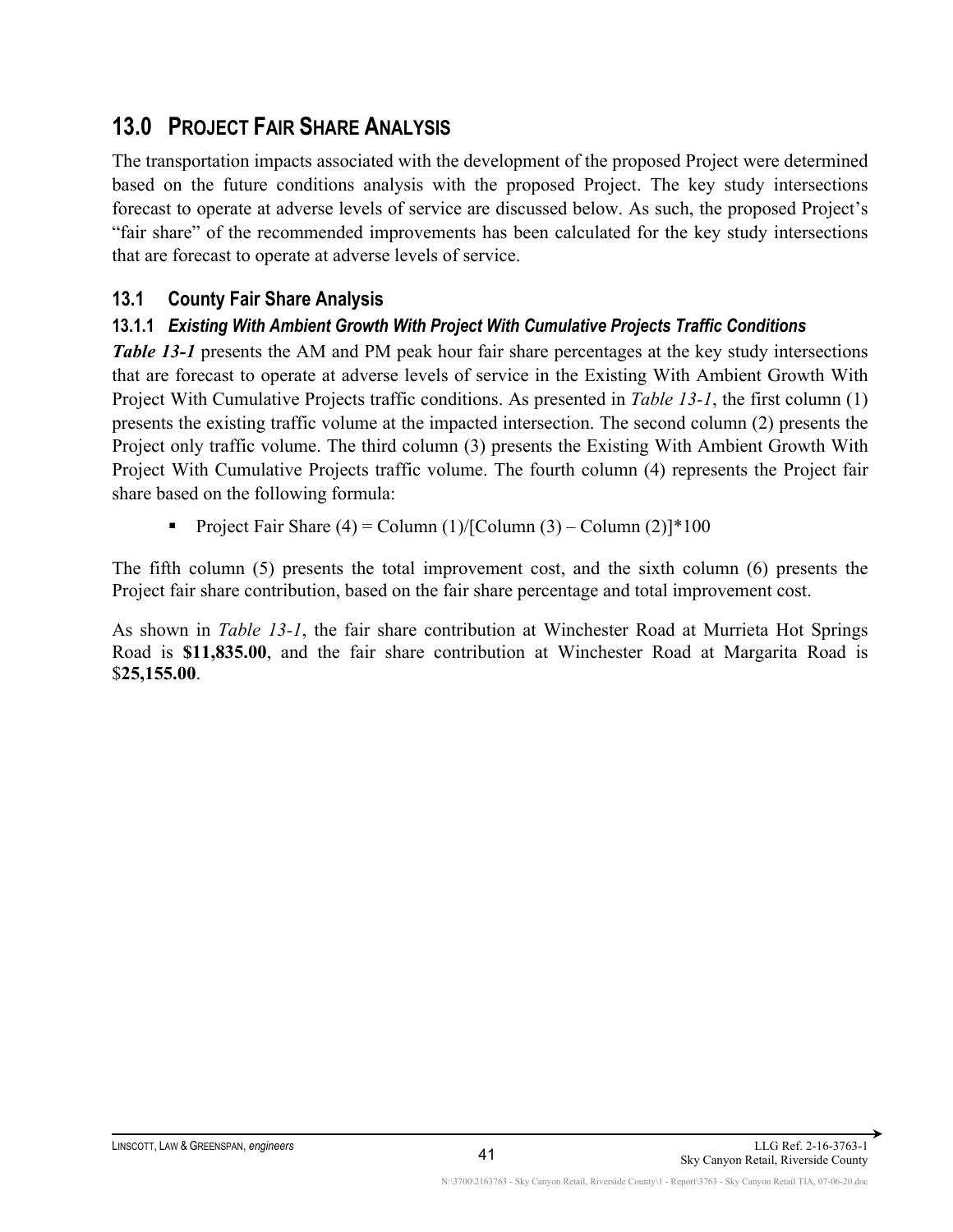**TABLE 13-1 EXISTING WITH AMBIENT GROWTH WITH PROJECT WITH CUMULATIVE PROJECTS TRAFFIC CONDITIONS INTERSECTION FAIR SHARE CONTRIBUTION**

|                         |                           |           | (1)            | (2)                | (3)                  | (4)                | (5)          | (6)               |
|-------------------------|---------------------------|-----------|----------------|--------------------|----------------------|--------------------|--------------|-------------------|
|                         |                           |           |                |                    | <b>Existing With</b> |                    |              |                   |
|                         |                           |           |                |                    | <b>Project With</b>  |                    |              |                   |
|                         |                           |           |                |                    | <b>Cumulative</b>    |                    |              |                   |
|                         |                           |           |                |                    | <b>Projects With</b> |                    |              |                   |
|                         |                           | Impacted  |                |                    | Ambient              | <b>Net Project</b> | <b>Total</b> | Project           |
|                         |                           | Time      | Existing       | <b>Net Project</b> | Growth               | Percent            | Improvement  | <b>Fair Share</b> |
| <b>Key Intersection</b> |                           | Period    | <b>Traffic</b> | <b>Trips</b>       | Volume               | <b>Increase</b>    | Cost         | Contribution      |
|                         |                           |           |                |                    |                      |                    |              |                   |
|                         | Winchester Road at        | AM        | 5,467          | 62                 | 6,942                | 4.20%              |              |                   |
| 4.                      | Murrieta Hot Springs Road | <b>PM</b> | 6,397          | 102                | 8,335                | $5.26\%$           | \$225,000.00 | \$11,835.00       |
|                         | Winchester Road at        | AM        | --             |                    | --                   | --                 |              |                   |
| 8.                      | Margarita Road            | PM        | 6,548          | 102                | 7,460                | 11.18%             | \$225,000.00 | \$25,155.00       |

Net Project Percent Increase  $(4)$  = Column  $(2)$  / [Column  $(3)$  – Column  $(1)$ ]

**Bold Project Fair Share Responsibility** is based on worse case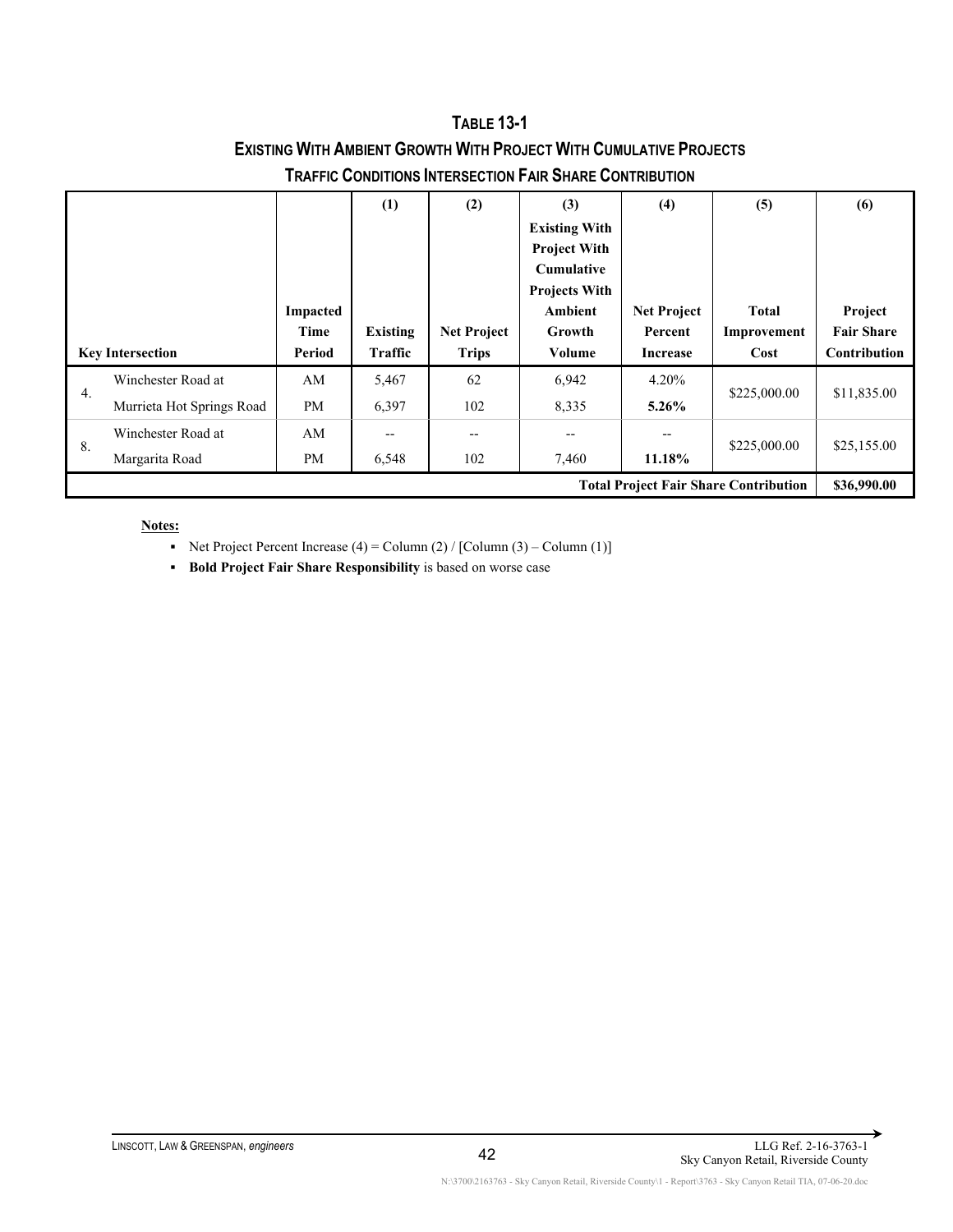# <span id="page-53-0"></span>**14.0 VEHICLE MILES TRAVELED (VMT) ASSESSMENT**

On December 28, 2018, the California Natural Resources Agency adopted revised CEQA Guidelines. Among the changes to the guidelines was the removal of vehicle delay and LOS from consideration for transportation impacts under CEQA. With the adopted guidelines, transportation impacts are to be evaluated based on a project's effect on vehicle miles traveled. Lead agencies are allowed to continue using their current impact criteria, or to opt into the revised transportation guidelines. However, the new guidelines must be used starting July 1, 2020, as required in CEQA section 15064.3. As we understand it, the County of Riverside has not yet completed the process of updating its transportation impact criteria to be consistent with the CEQA revisions. As a result, the guidelines have not been adopted as of the date of this document, and analysis of vehicle LOS remains the appropriate method for determining a project's transportation impact per the County's General Plan.

In late 2019, State courts stated that under section 21099, subdivision (b)(2), existing law is that "automobile delay, as described solely by level of service or similar measures of vehicular capacity or traffic congestion shall not be considered a significant impact on the environment" under CEQA, except for roadway capacity projects.

As a result of SB 743, the new metric in the CEQA guidelines for transportation impacts is VMT per capita. The legislative intent of SB 743 is to balance the needs of congestion management with statewide goals for infill development, promotion of public health through active transportation, and reduction of greenhouse gas emissions.

The Western Riverside Council of Governments (WRCOG) recently developed a SB 743 VMT Impact Screening Tool to serve as a screening tool for potential VMT impacts associated with select land use projects in the WRCOG planning area. Based on direction per the County of Riverside, a significant impact would occur for non-residential projects if the listed condition below is met:

• Project Level Impact: The jurisdictional average 2012 home-based work VMT per worker (VMT per worker) of the project is higher than the existing VMT per worker for the jurisdiction of *14.83 VMT per worker*.

In addition, projects can be screened from analysis per the OPR Technical Advisory on Evaluating Transportation Impacts in CEQA, indicating that their location and project type are anticipated to result in a less-than-significant transportation impact, if the project is located within a Transportation Priority Area (TPA) or a low VMT-generating traffic analysis zone (TAZ). As such, the following guidance summarizes the potential project screening, developed for WRCOG's SB 743 Implementation Study:

- Projects which serve the local community and have the potential to reduce VMT, such as K-12 schools and local-serving retail less than 50,000 sq. ft.
- Projects located within Transit Priority Areas (TPAs) or High Quality Transit Areas